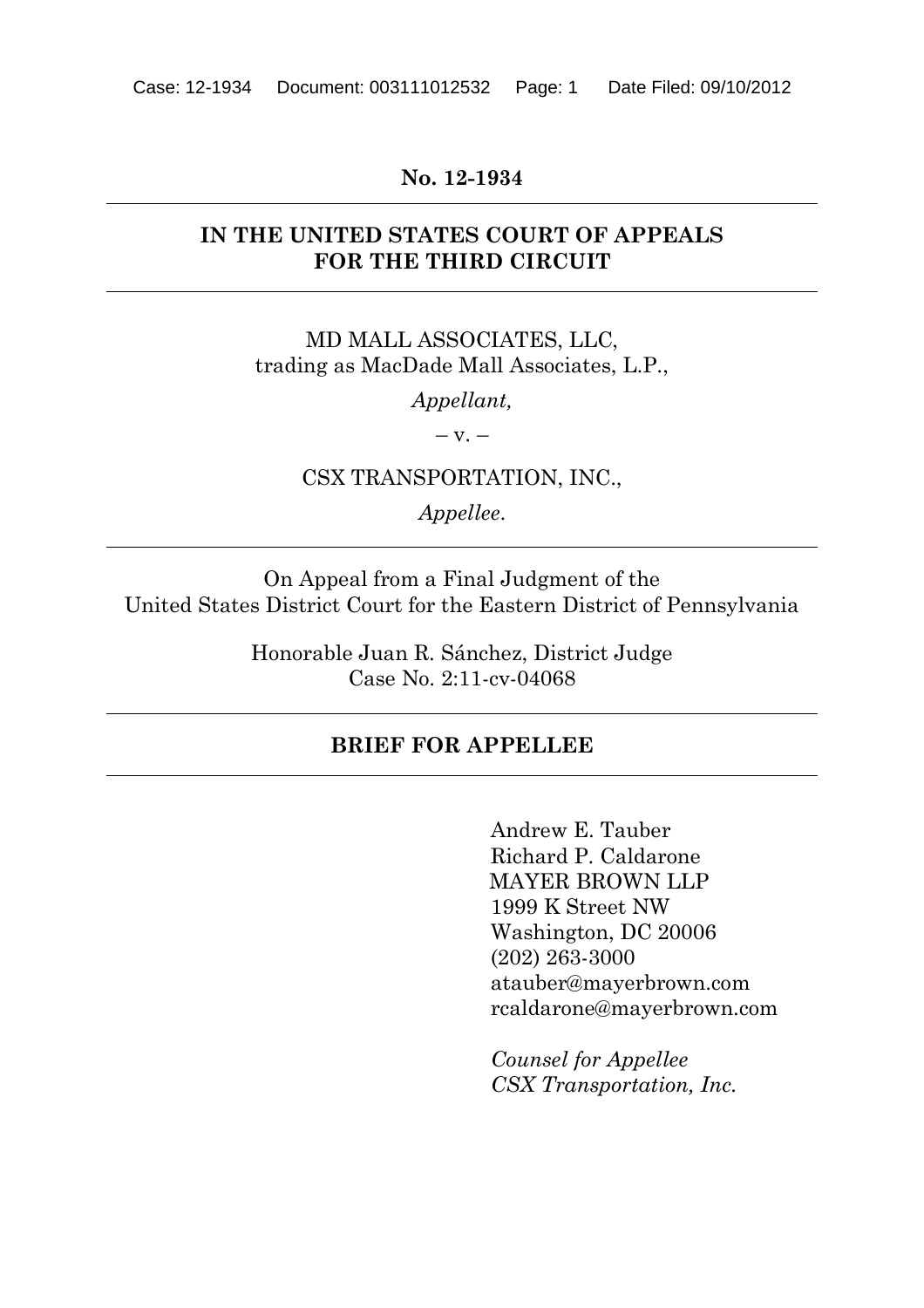### **CORPORATE DISCLOSURE STATEMENT**

Pursuant to Federal Rule of Appellate Procedure 26.1 and Third Circuit Local Appellate Rule 26.1, CSX Transportation, Inc. makes the following disclosures:

*(1) For non-governmental corporate parties please list all parent corporations:*

CSX Corporation.

*(2) For non-governmental corporate parties please list all publicly held companies that hold 10% or more of the party's stock:*

CSX Corporation.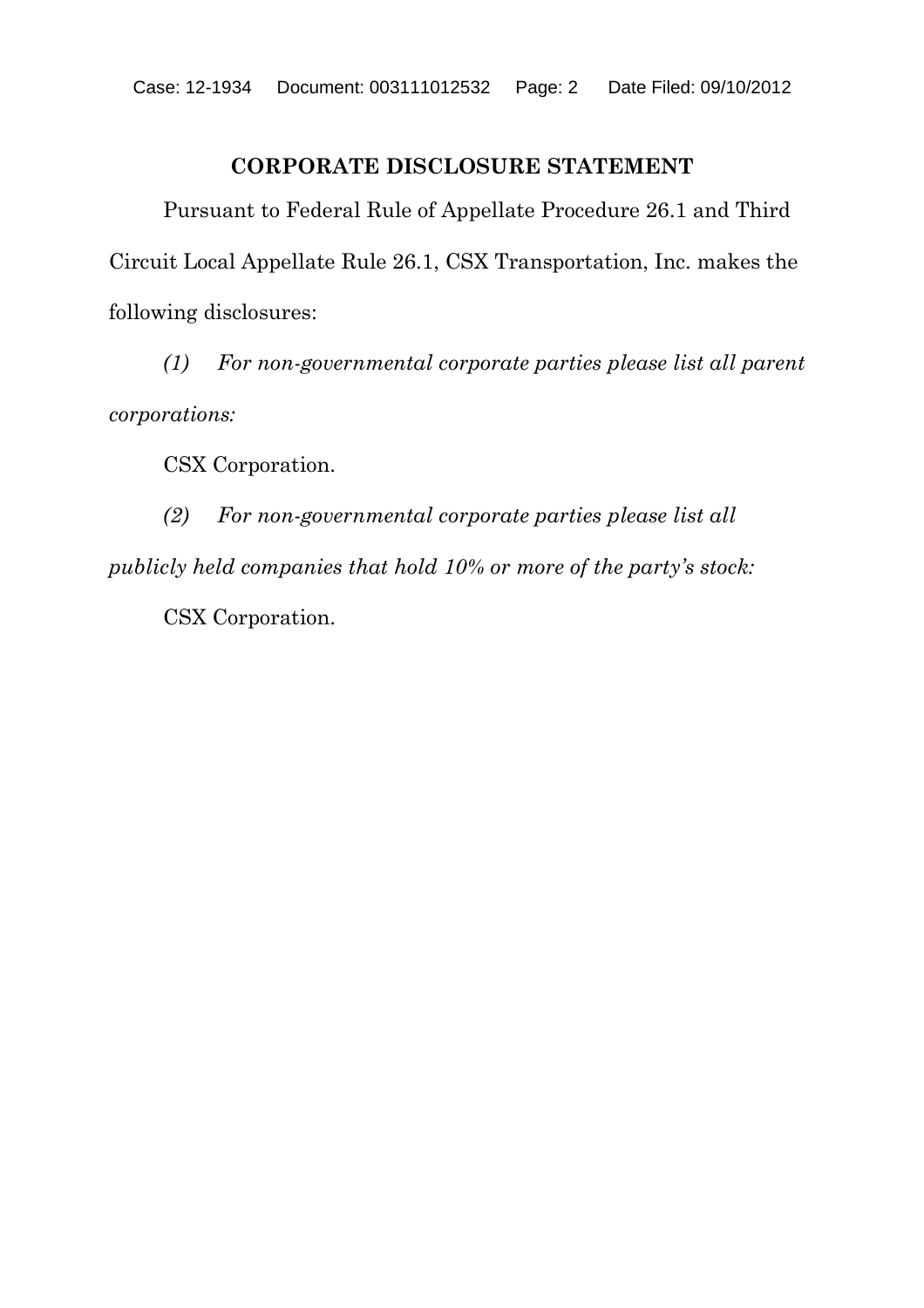## **TABLE OF CONTENTS**

## **Page**

| THE DISTRICT COURT CORRECTLY CONCLUDED<br>I.<br>THAT THE MALL'S CLAIMS ARE PREEMPTED BY THE |                |    |                                                                                                    |  |
|---------------------------------------------------------------------------------------------|----------------|----|----------------------------------------------------------------------------------------------------|--|
|                                                                                             | $\mathbf{A}$ . |    | The Mall Is Barred From Arguing That Federal<br>Regulations Do Not Cover The Subject Matter Of Its |  |
|                                                                                             |                | 1. | The Mall forfeited the argument that federal<br>regulations do not cover its claims 19             |  |
|                                                                                             |                | 2. | The Mall is judicially estopped from arguing that                                                  |  |
|                                                                                             | <b>B.</b>      |    | Federal Regulations Cover The Subject Matter Of The<br>25                                          |  |
|                                                                                             |                | 1. | The Mall's claims implicate drainage under and                                                     |  |
|                                                                                             |                | 2. | Federal regulations cover the topic of drainage<br>under and around the tracks and therefore       |  |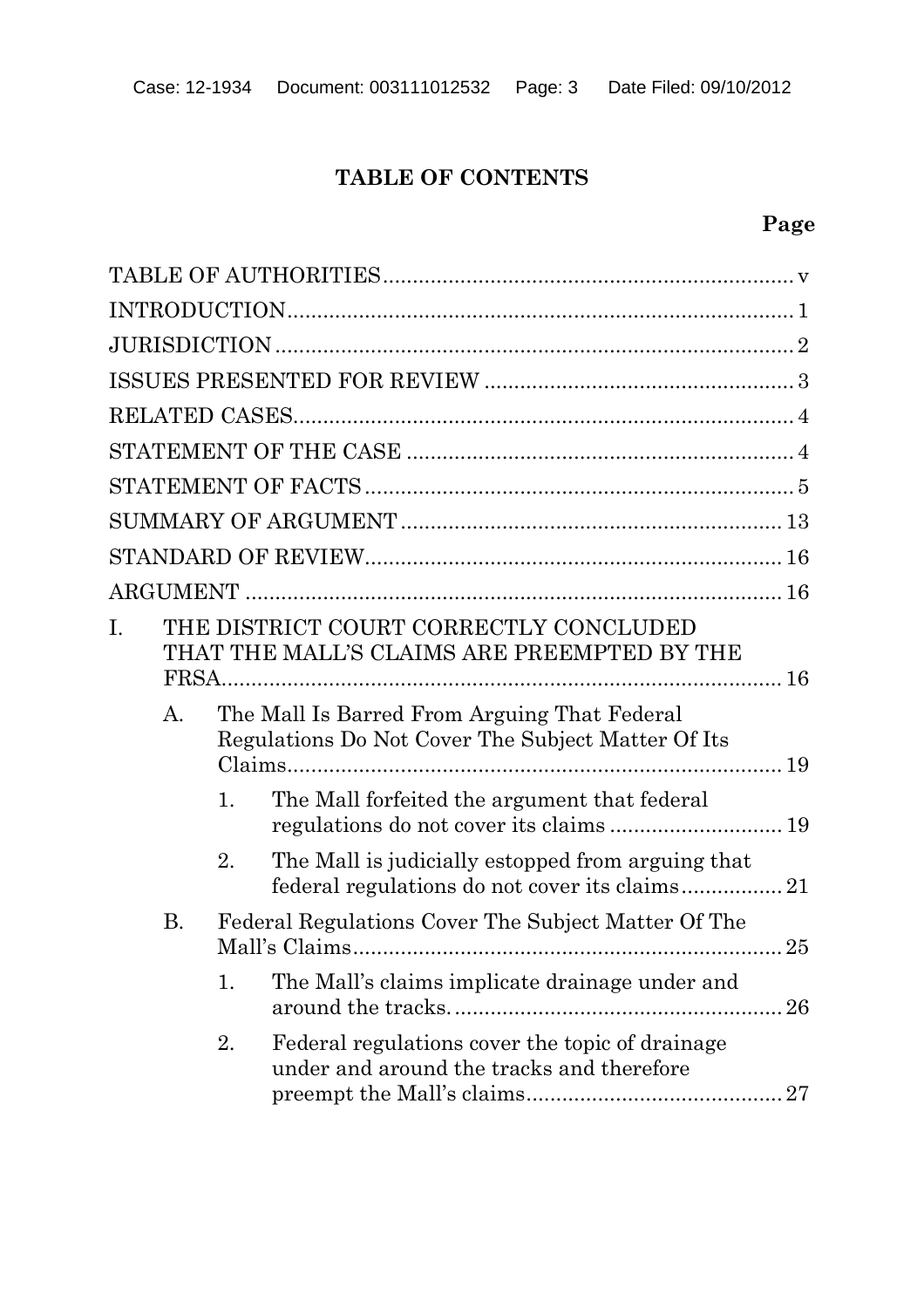## **TABLE OF CONTENTS** (continued)

## **Page**

|      |           | 3.                                               | The Mall's arguments against preemption are                                                                |  |
|------|-----------|--------------------------------------------------|------------------------------------------------------------------------------------------------------------|--|
|      | $\rm C$ . |                                                  | The Mall's Claims Fall Outside The Scope Of The                                                            |  |
|      |           | 1.                                               | The clarifying amendment covers only actions for                                                           |  |
|      |           | 2.                                               |                                                                                                            |  |
| II.  |           |                                                  | ICCTA PREEMPTS THE MALL'S CLAIMS 40                                                                        |  |
|      | A.        |                                                  |                                                                                                            |  |
|      |           | 1.                                               | The STB treats state regulations as categorically<br>preempted by ICCTA if they concern topics             |  |
|      |           | 2.                                               | The Mall's claims are categorically preempted                                                              |  |
|      |           | 3.                                               |                                                                                                            |  |
|      | Β.        |                                                  | The Mall's Claims Are Preempted Under The As-                                                              |  |
| III. |           |                                                  | THE MALL'S CLAIMS FAIL ON THE MERITS 53                                                                    |  |
|      | A.        | The Mall Misstates Pennsylvania Stormwater Law53 |                                                                                                            |  |
|      | <b>B.</b> |                                                  |                                                                                                            |  |
|      |           | 1.                                               | CSXT did not gather and precipitate water onto                                                             |  |
|      |           | 2.                                               | CSXT did not create unnatural diversions or                                                                |  |
|      |           | 3.                                               |                                                                                                            |  |
|      | C.        |                                                  | The Mall's Claims Would Fail Even If It Could Prove A<br>Violation Of Pennsylvania Stormwater Standards 64 |  |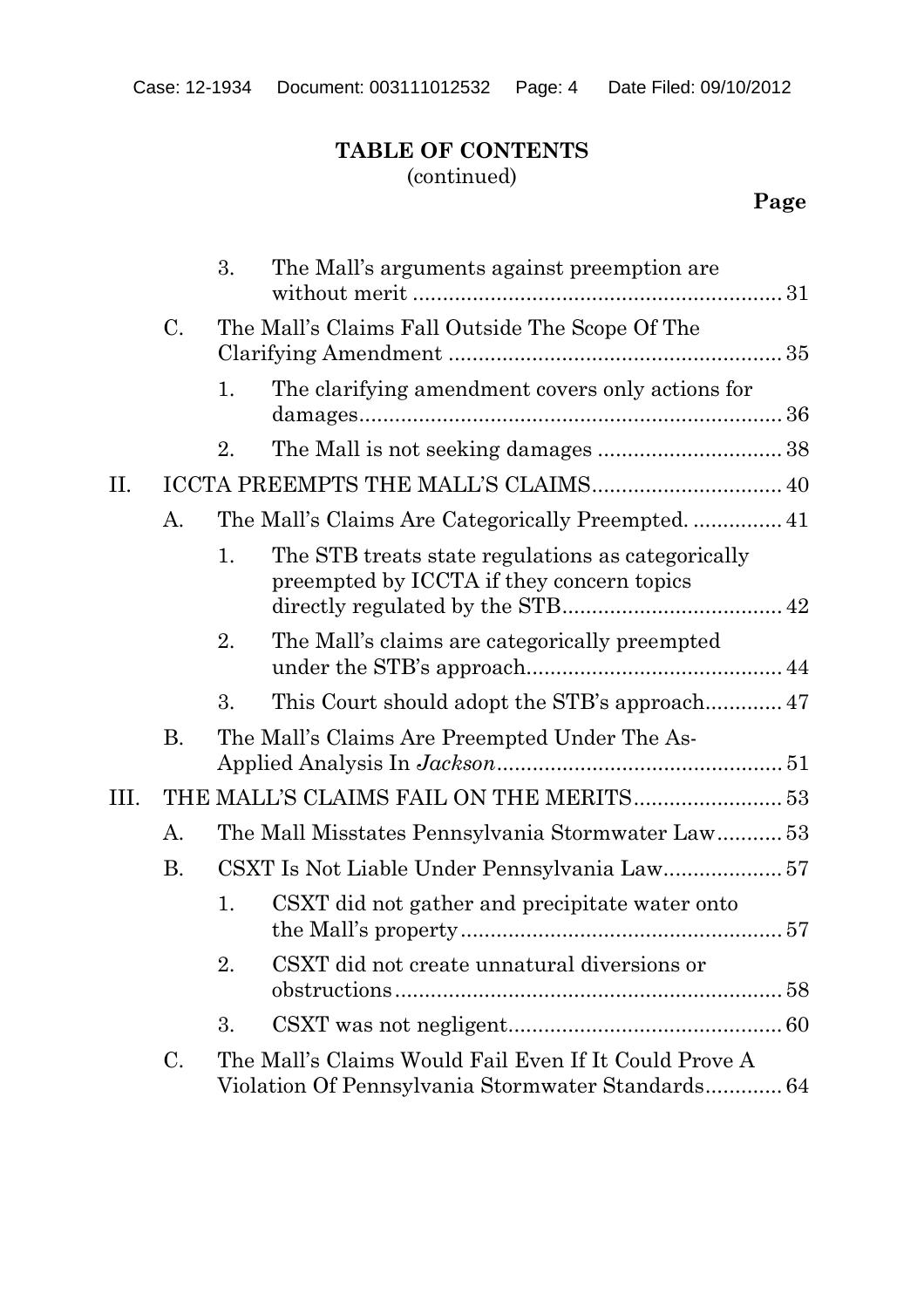## **TABLE OF CONTENTS** (continued)

## **Page**

| $\mathbf{1}$ | The Mall cannot show the intent necessary for        |  |
|--------------|------------------------------------------------------|--|
|              |                                                      |  |
|              | 2. The Mall may not receive injunctive relief on its |  |
|              |                                                      |  |
|              |                                                      |  |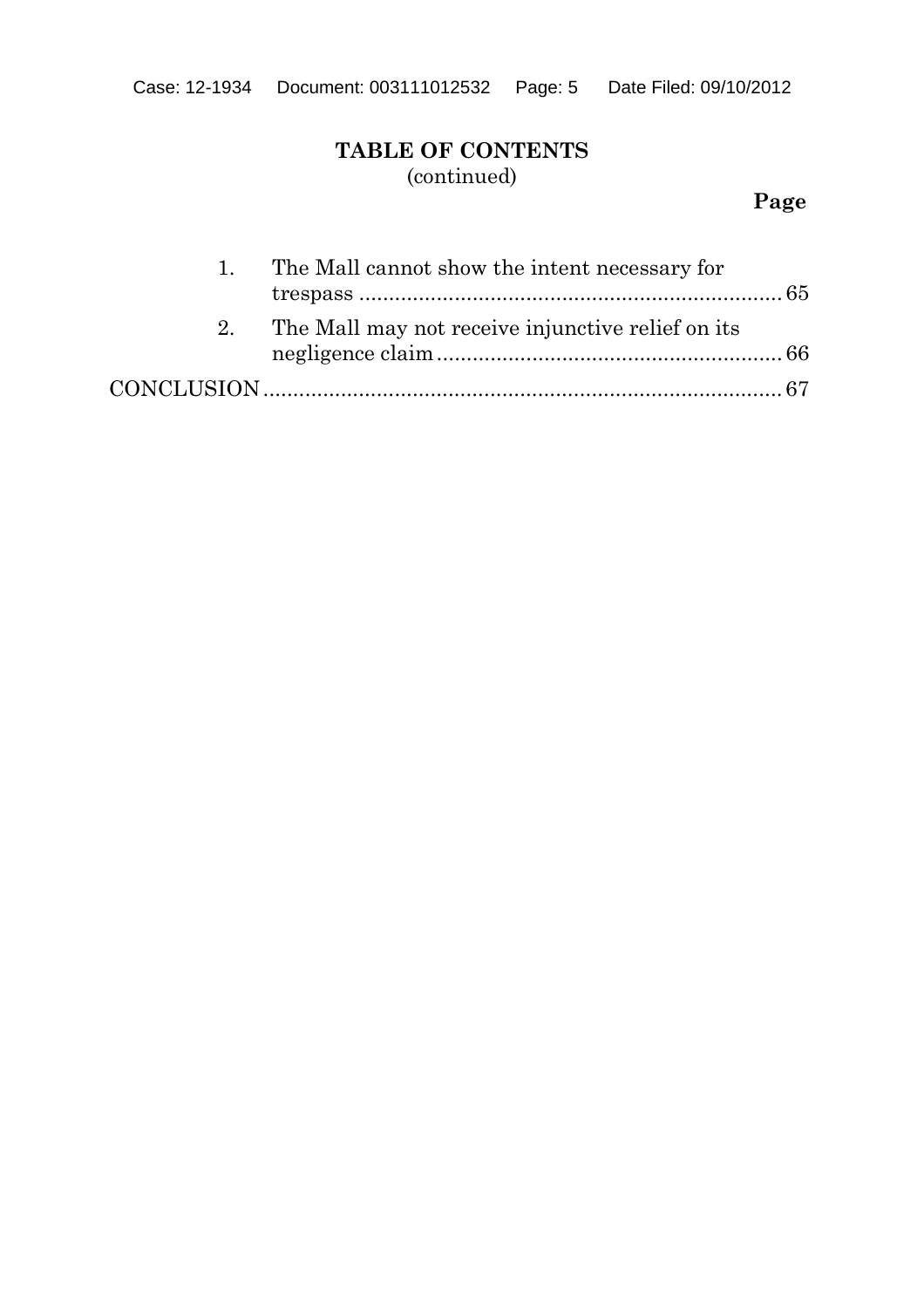# **TABLE OF AUTHORITIES**

### **CASES**

| 202 Marketplace v. Evans Prods. Co.,                     |
|----------------------------------------------------------|
| A&W Props., Inc. v. Kansas City S. Ry.,                  |
| Acumed LLC v. Advanced Surgical Servs., Inc.,            |
| Adrian & Blissfield R.R. v. Vill. of Blissfield,         |
| Anderson v. Wis. Cent. Transp. Co.,                      |
| Bd. of Revision of Taxes v. City of Phila.,              |
| Bennington Foods LLC v. St. Croix Renaissance Grp., LLP, |
| Berrier v. Simplicity Mfg., Inc.,                        |
| Bhd. of Locomotive Eng'rs v. United States,              |
| Birdman v. Office of the Governor,                       |
| Black v. Baltimore & Ohio Railroad Co.,                  |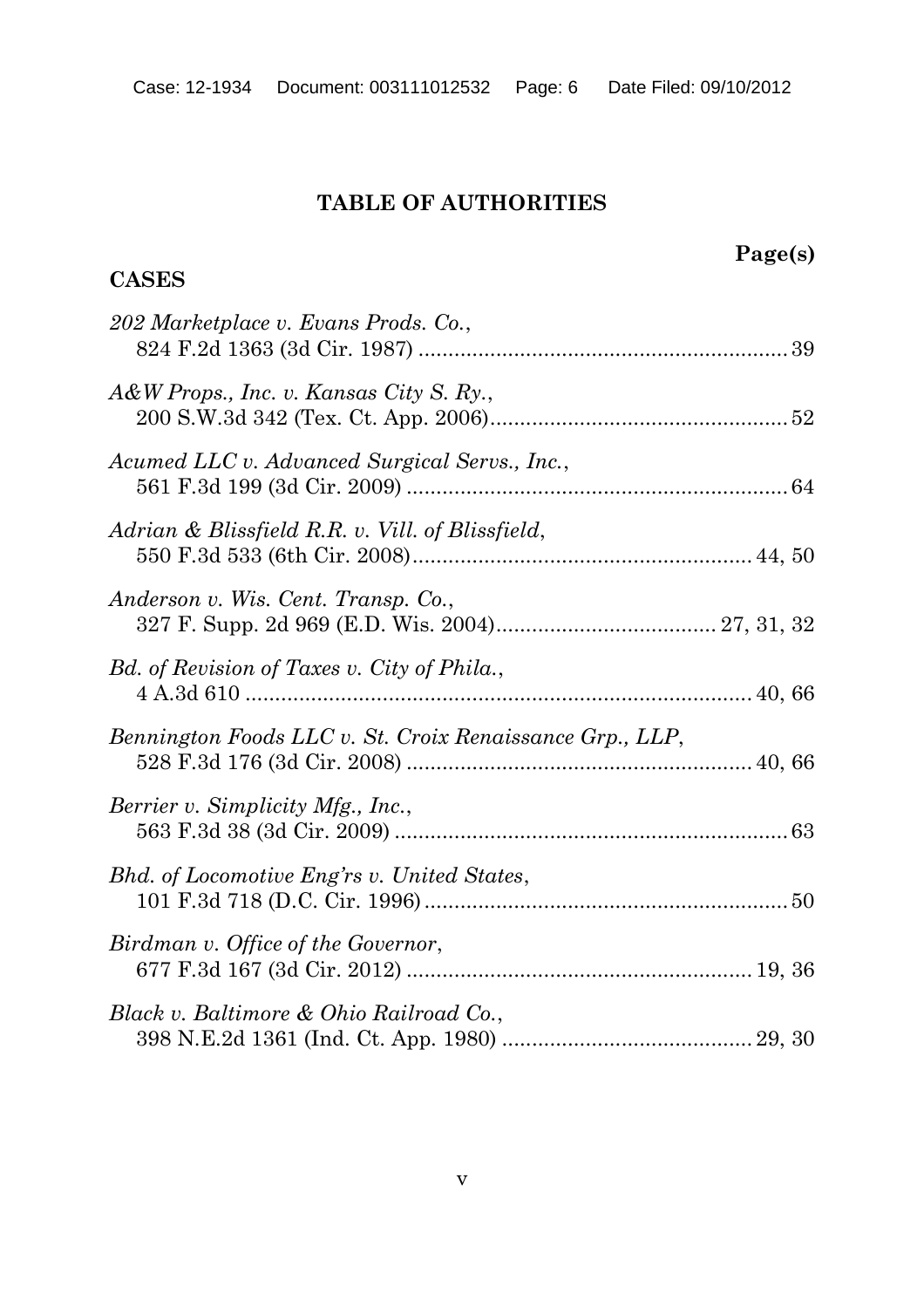| Bower v. Hoefner,<br>43 Pa. D. & C.3d 475 (Pa. Com. Pl. 1986),<br>aff'd, 545 A.2d 423 (Pa. Commw. Ct. 1988) 54, 58, 59 |  |
|------------------------------------------------------------------------------------------------------------------------|--|
| Bowman v. Norfolk S. Ry.,                                                                                              |  |
| Bradford v. Union Pac. R.R.,                                                                                           |  |
| Brenner v. Consolidated Rail Corp.,                                                                                    |  |
| Chamberlin v. Ciaffoni,                                                                                                |  |
| City of Auburn v. U.S. Gov't,                                                                                          |  |
| Colombari v. Port Auth. of Allegheny Cnty.,                                                                            |  |
| $CSX$ Transp., Inc.,<br>STB Fin. Dkt. No. 34662,                                                                       |  |
| CSX Transp., Inc. v. City of Plymouth,                                                                                 |  |
| CSX Transp., Inc. v. Easterwood,                                                                                       |  |
| $CSX$ Transp., Inc. v. Ga. Pub. Serv. Comm'n,                                                                          |  |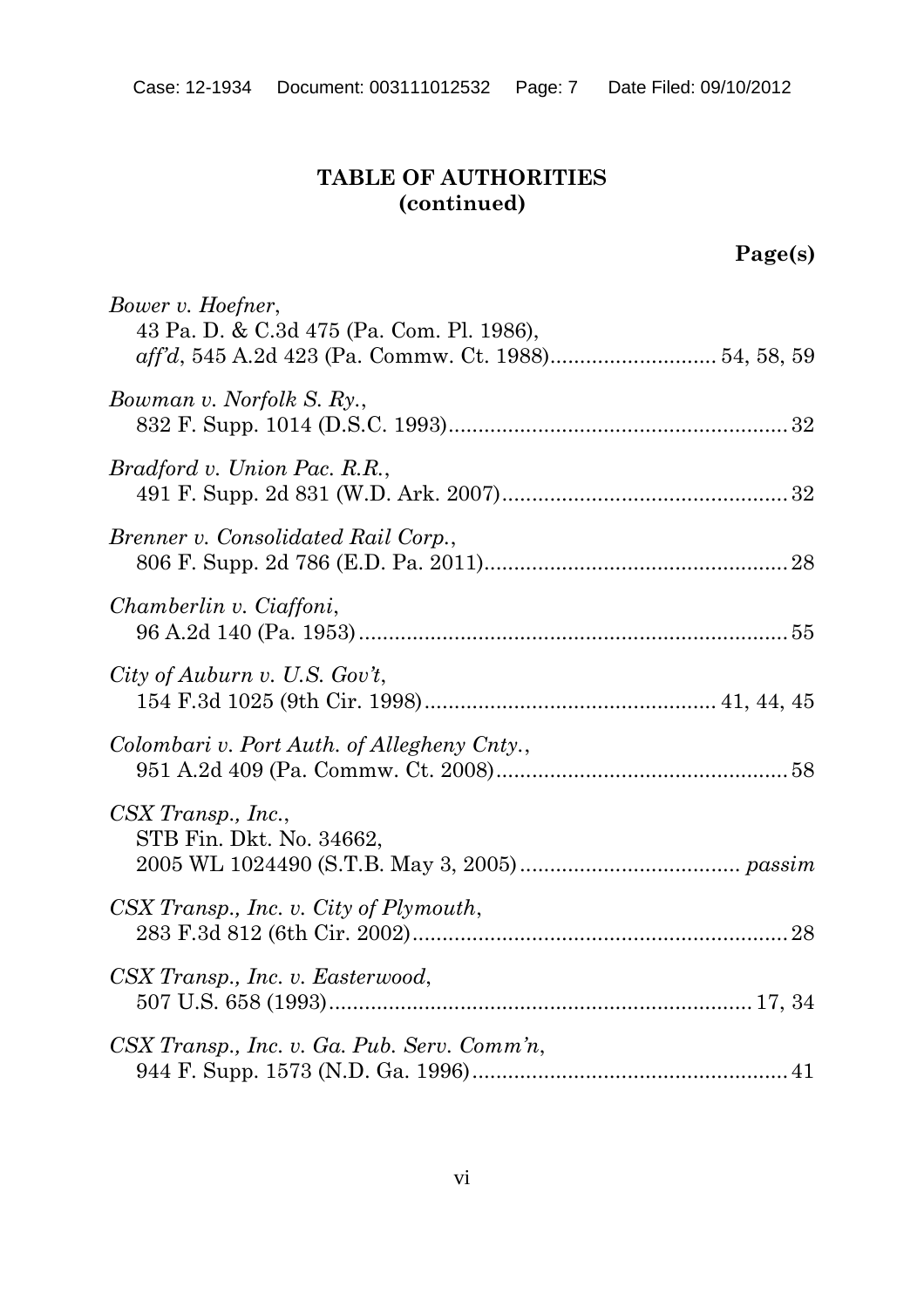| CSX Transp., Inc. v. Williams,                                                                                   |  |
|------------------------------------------------------------------------------------------------------------------|--|
| Deibert v. Pennsylvania Turnpike Commission,                                                                     |  |
| In re Derailment Cases,                                                                                          |  |
| Disabled in Action of Pa. v. SEPTA,                                                                              |  |
| Emerson v. Kansas City S. Ry.,                                                                                   |  |
| Fla. E. Coast Ry. v. City of W. Palm Beach,                                                                      |  |
| Flaherty v. Pittsburgh, Cincinnati, Chi., & St. Louis Ry.,<br>63 Pa. Super. 622, 1916 WL 4622 (1916)  55, 56, 60 |  |
| Friberg v. K.C. S. $Ry$ .                                                                                        |  |
| G-I Holdings, Inc. v. Reliance Ins. Co.,                                                                         |  |
| Gonzalez v. Sec'y of Dep't of Homeland Sec.,                                                                     |  |
| Grade v. $BNSF Ry.$                                                                                              |  |
| Green Mountain R.R. v. Vermont,                                                                                  |  |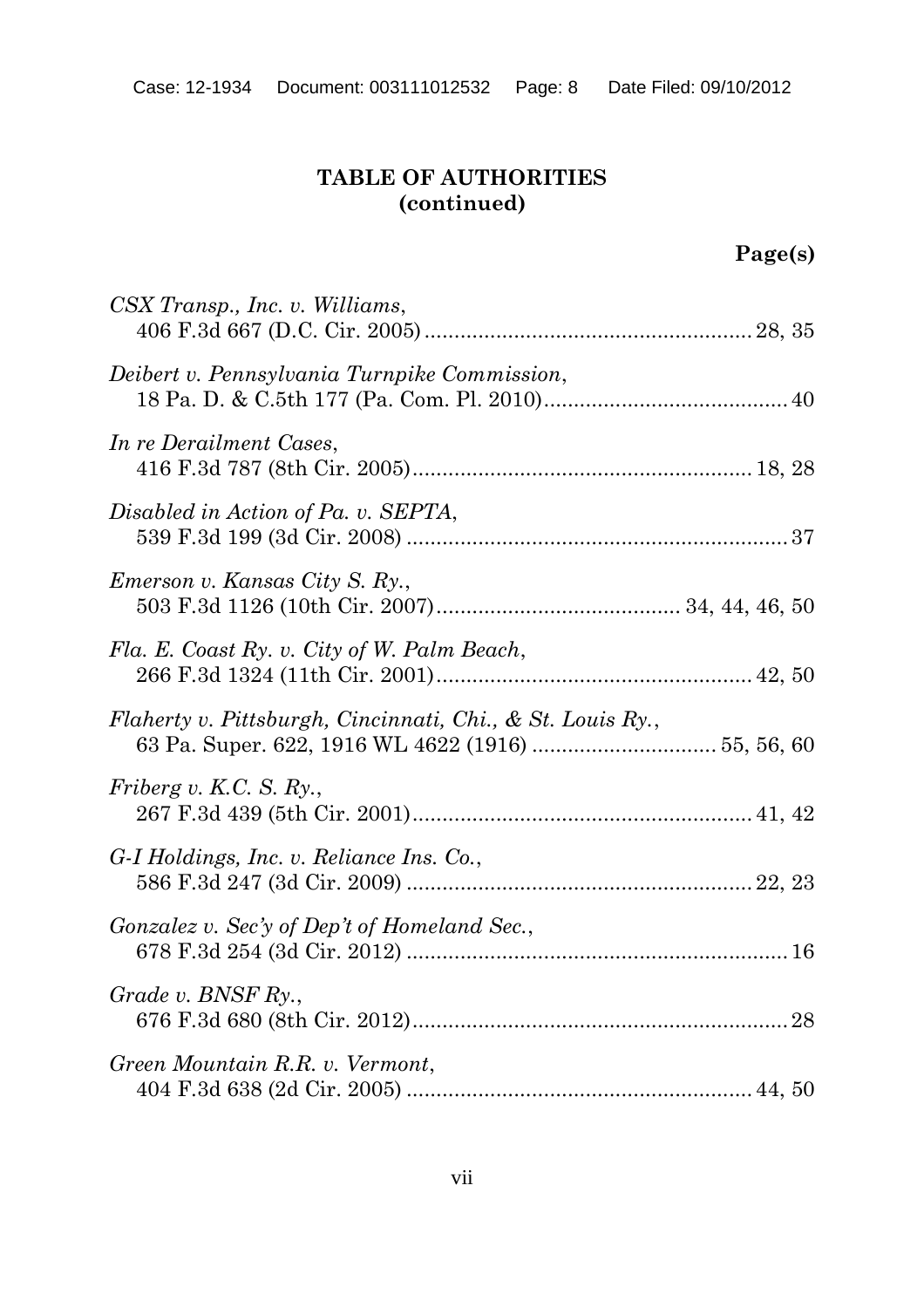| Greenway Ctr., Inc. v. Essex Ins. Co.,                             |  |
|--------------------------------------------------------------------|--|
| Hendrix v. Port Terminal R.R. Ass'n,                               |  |
| Henning v. Union Pac. R.R.,                                        |  |
| Hesling v. CSX Transp., Inc.,                                      |  |
| Hillsborough Cnty. v. Automated Med. Labs., Inc.,                  |  |
| Hodges v. Rodriguez,                                               |  |
| In re Ins. Brokerage Antitrust Litig.,                             |  |
| Jones v. Union Pac. R.R.,                                          |  |
| Kopka v. Bell Tel. Co. of Pa.,                                     |  |
| Kossler v. Crisanti,                                               |  |
| Krystal Cadillac-Oldsmobile GMC Truck, Inc. v. Gen. Motors Corp.,  |  |
| Lehigh & Wilkes-Barre Coal Mining Co. v. Pittston Coal Mining Co., |  |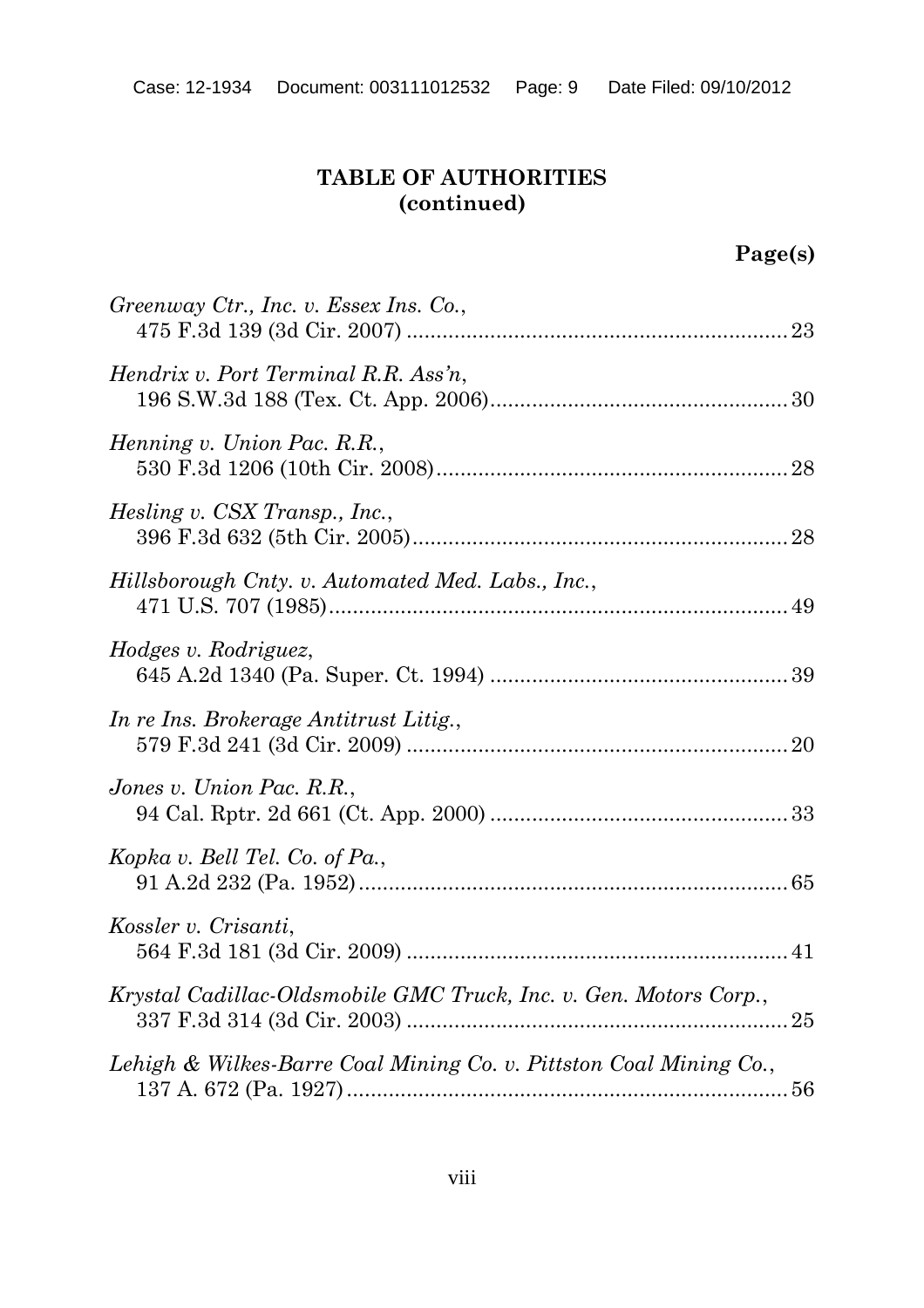| Leiper v. Heywood-Hall Constr. Co.,         |  |
|---------------------------------------------|--|
| Macfarlan v. Ivy Hill SNF, LLC,             |  |
| Maynard v. CSX Transportation, Inc.,        |  |
| McCormick Coal Co. v. Schubert,             |  |
| Meditz v. City of Newark,                   |  |
| Miller v. Weller,                           |  |
| Mo. Pac. R.R. v. R.R. Comm'n of Tex.,       |  |
| Mo. Pac. R.R. v. R.R. Comm'n of Tex.,       |  |
| Morton Int'l, Inc. v. A.E. Staley Mfg. Co., |  |
| Murrell v. Union Pac. R.R.,                 |  |
| N.Y. Susquehanna & W. Ry. v. Jackson,       |  |
| New Hampshire v. Maine,                     |  |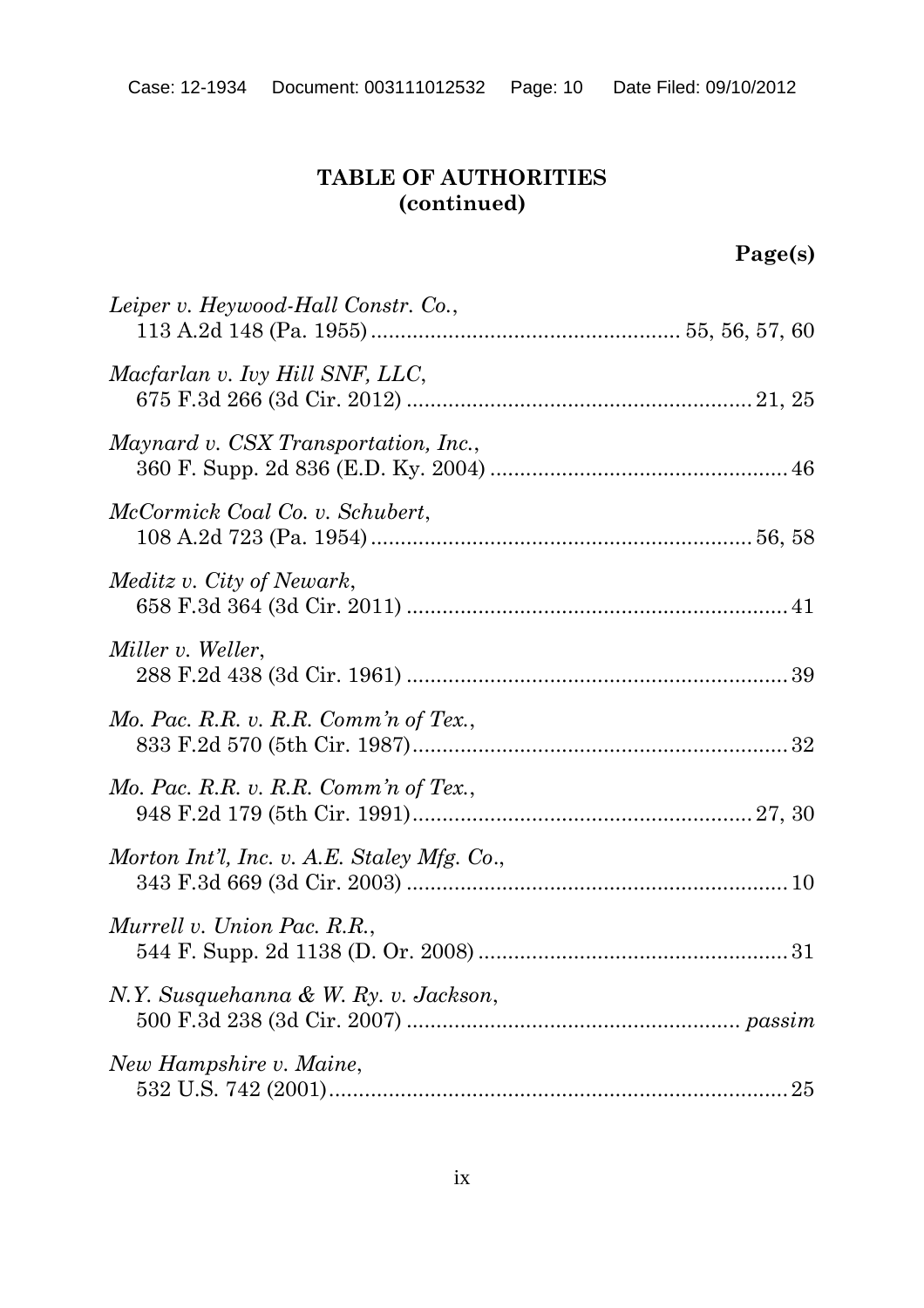| New Orleans & Gulf Coast Ry. v. Barrois, |  |
|------------------------------------------|--|
| Nickels v. Grand Trunk W. R.R.,          |  |
| Norfolk S. Ry. v. Shanklin,              |  |
| $Nye$ v. CSX Transp., Inc.,              |  |
| Oddi v. Ford Motor Co.,                  |  |
| Olexa v. DeSales Univ.,                  |  |
| Pace v. CSX Transp., Inc.,               |  |
| Peters v. Union Pac. R.R.,               |  |
| <i>Pfeiffer v. Brown,</i>                |  |
| Port City Props. v. Union Pac. R.R.,     |  |
| Pyeritz v. Commonwealth,                 |  |
| Ransom v. FIA Card Servs., N.A.,         |  |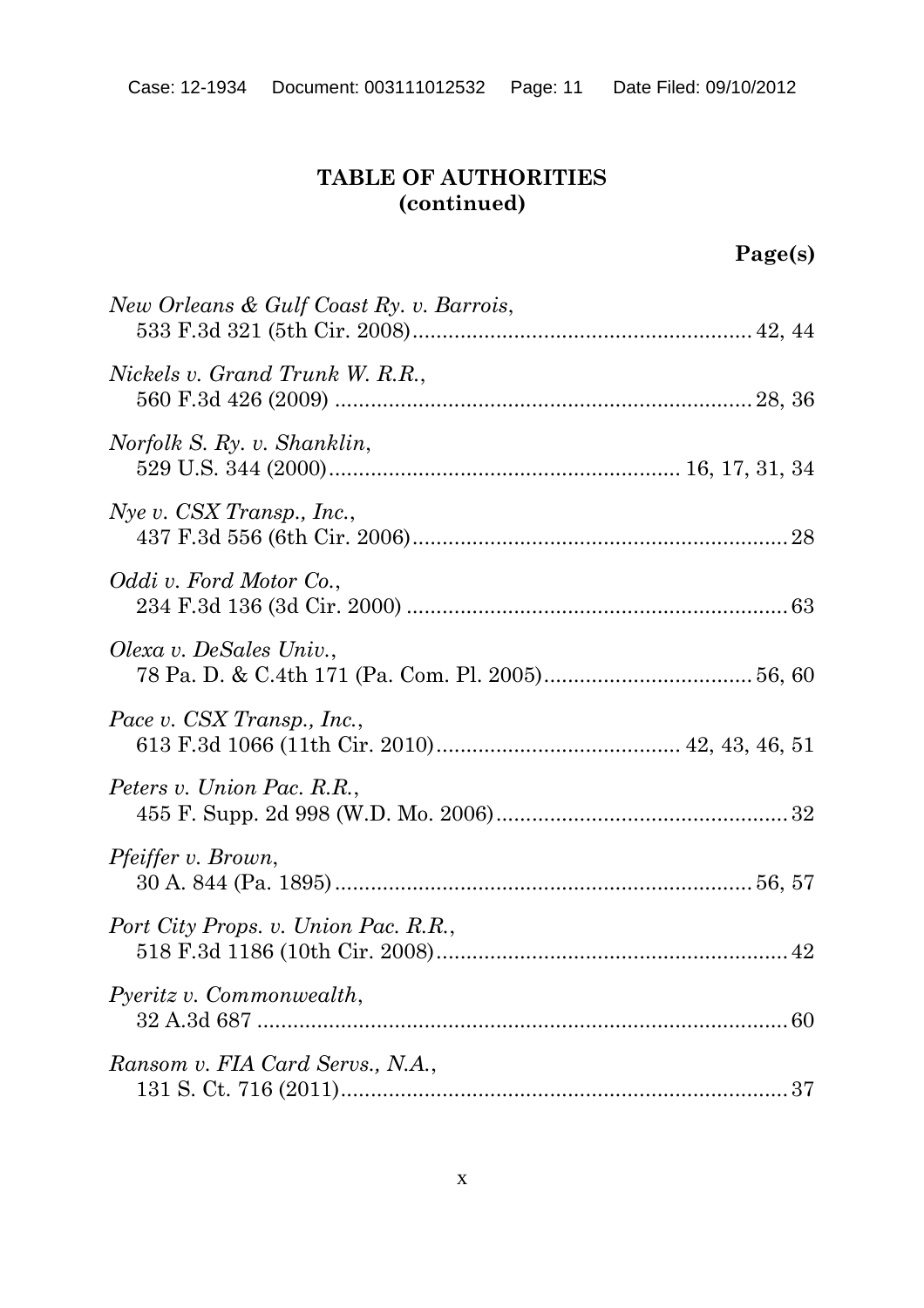| Rau v. Wilden Acres, Inc.,                                                                                                                                                             |
|----------------------------------------------------------------------------------------------------------------------------------------------------------------------------------------|
| Ridgeway Court, Inc. v. Landon Courts, Inc.,                                                                                                                                           |
| Rooney v. City of Philadelphia,                                                                                                                                                        |
| Rushing v. Kansas City S. Ry.,<br>185 F.3d 496 (5th Cir. 1999),<br>superseded by rule on other grounds, as stated in<br>Mathis v. Exxon Corp., 302 F.3d 448 (5th Cir. 2002) 31, 33, 34 |
| Rushing v. Kansas City S. Ry.,                                                                                                                                                         |
| Shamnoski v. PG Energy,                                                                                                                                                                |
| Shanklin v. Norfolk S. Ry.,                                                                                                                                                            |
| Shell Petroleum, Inc. v. United States,                                                                                                                                                |
| Shepherd v. Pittsburgh Glass Works, LLC,                                                                                                                                               |
| Solid Waste Rail Transfer Facilities,                                                                                                                                                  |
| Stech v. W.C.A.B.,                                                                                                                                                                     |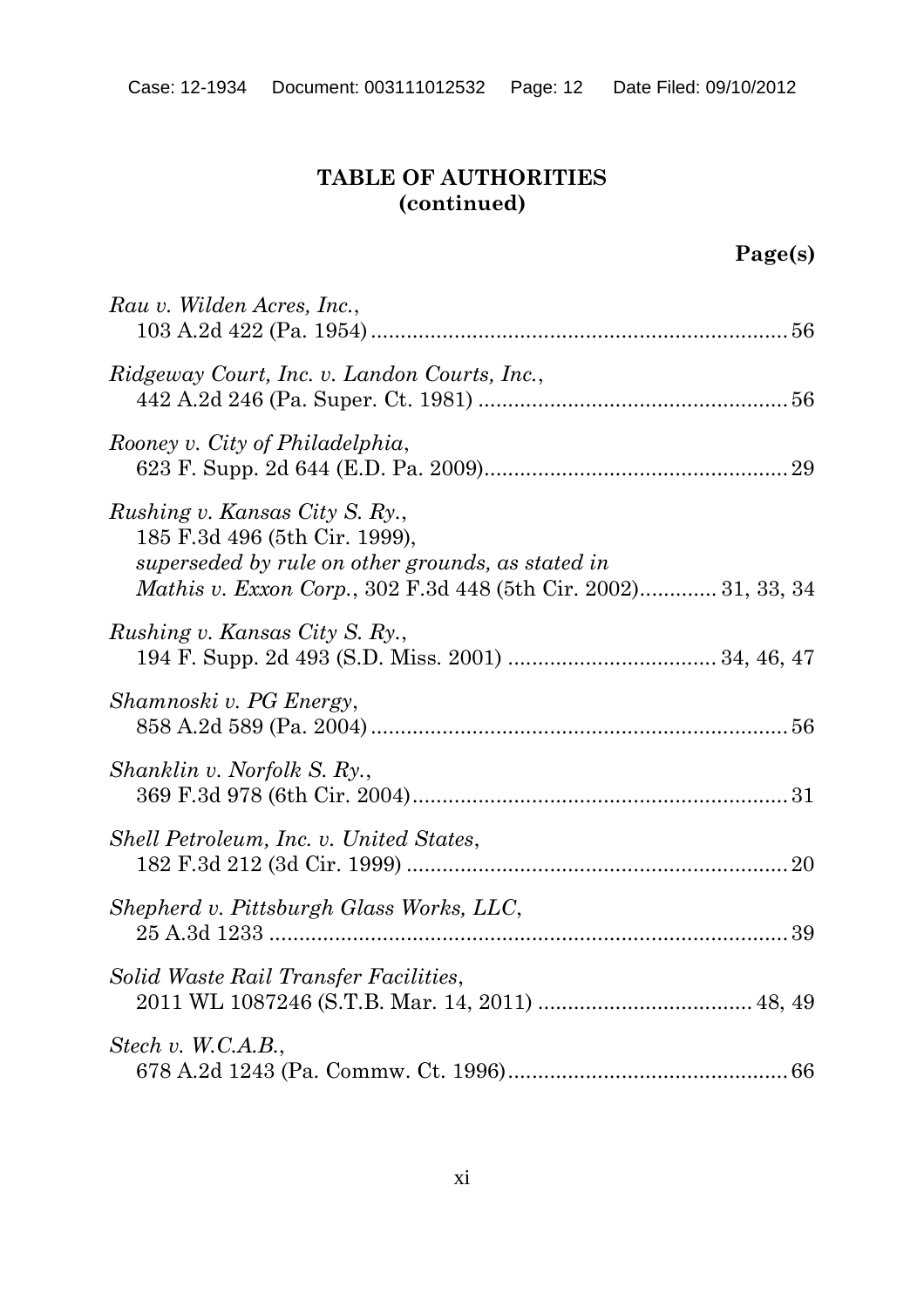| Strauss v. City of Allentown,                              |
|------------------------------------------------------------|
| Strozyk v. Norfolk S. Corp.,                               |
| Sullivan v. DB Invs., Inc.,                                |
| Summers v. Earth Island Inst.,                             |
| Sweigart v. Burkholder,                                    |
| $Tri-M Grp., LLC v. Sharp,$                                |
| U.S. Steel Prods. Co. v. Adams,                            |
| United States ex rel. Wilkins v. United Health Grp., Inc., |
| Valley Forge Gardens, Inc. v. James D. Morrissey, Inc.,    |
| Walsh v. CSX Transp., Inc.,                                |
| Webb v. City of Phila.,                                    |
| White v. Phila. $\&$ Reading Ry.,                          |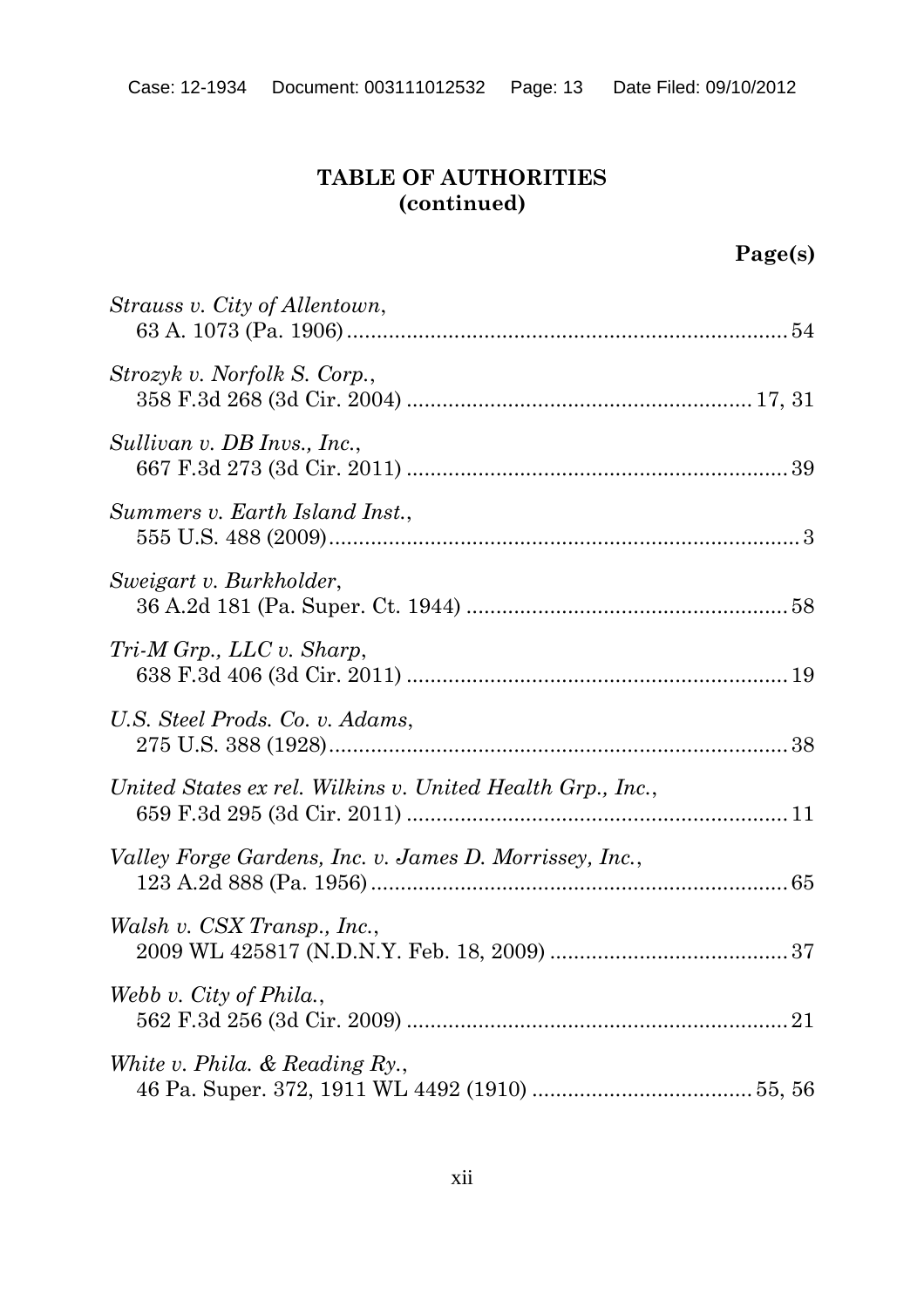| Wilcox v. CSX Transp., Inc.,                                               |  |
|----------------------------------------------------------------------------|--|
| Wilson v. McCluskey,<br>46 Pa. Super. 594, 1911 WL 4526 (1910)  54, 56, 58 |  |
| Wis. Cent. Ltd. v. City of Marshfield,                                     |  |
| STATUTES, REGULATIONS, RULES                                               |  |
|                                                                            |  |
|                                                                            |  |
|                                                                            |  |
|                                                                            |  |
|                                                                            |  |
|                                                                            |  |
|                                                                            |  |
|                                                                            |  |
|                                                                            |  |
|                                                                            |  |
|                                                                            |  |
|                                                                            |  |
|                                                                            |  |
|                                                                            |  |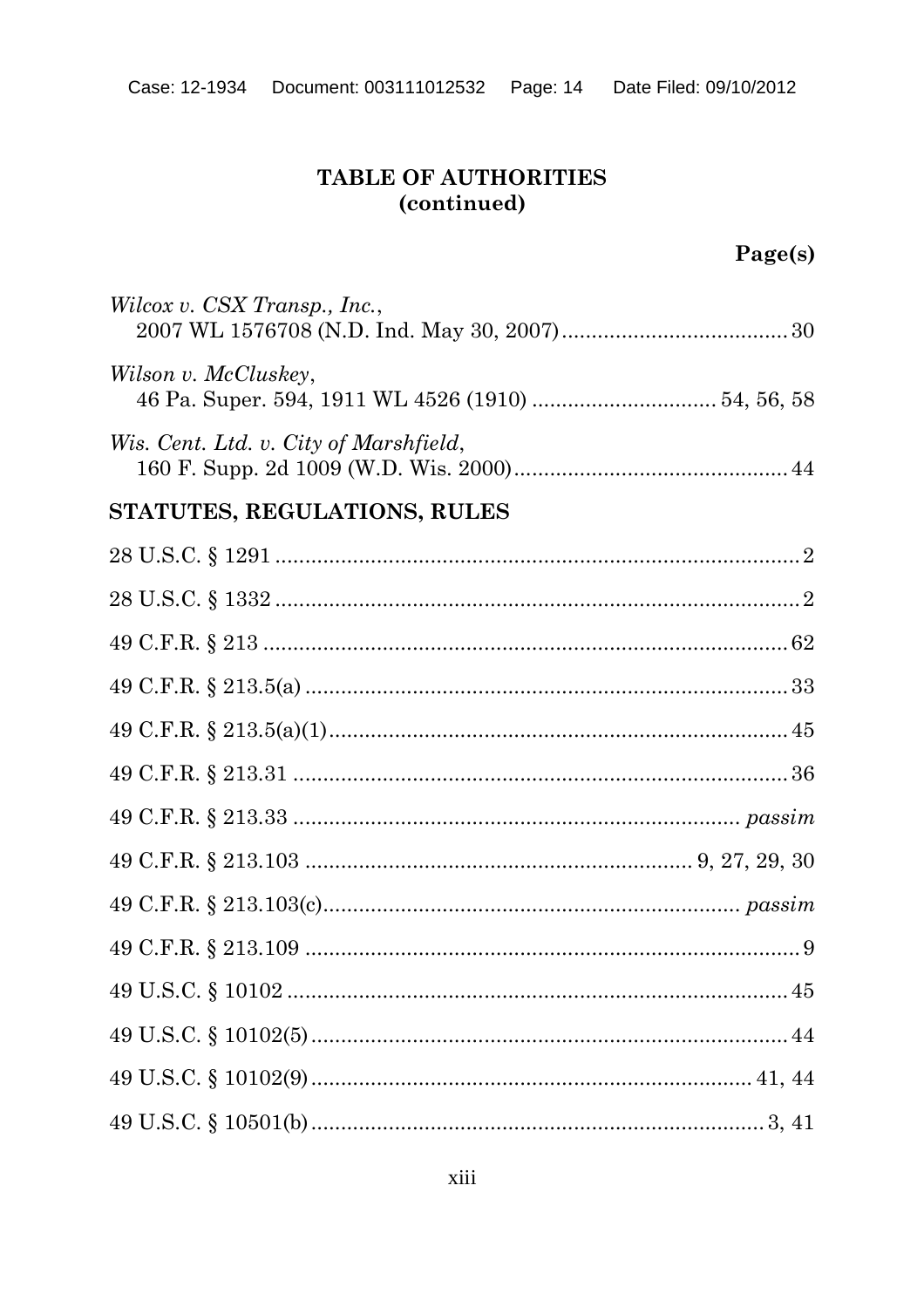| <b>OTHER AUTHORITIES</b> |  |
|--------------------------|--|
|                          |  |
|                          |  |
|                          |  |
|                          |  |
|                          |  |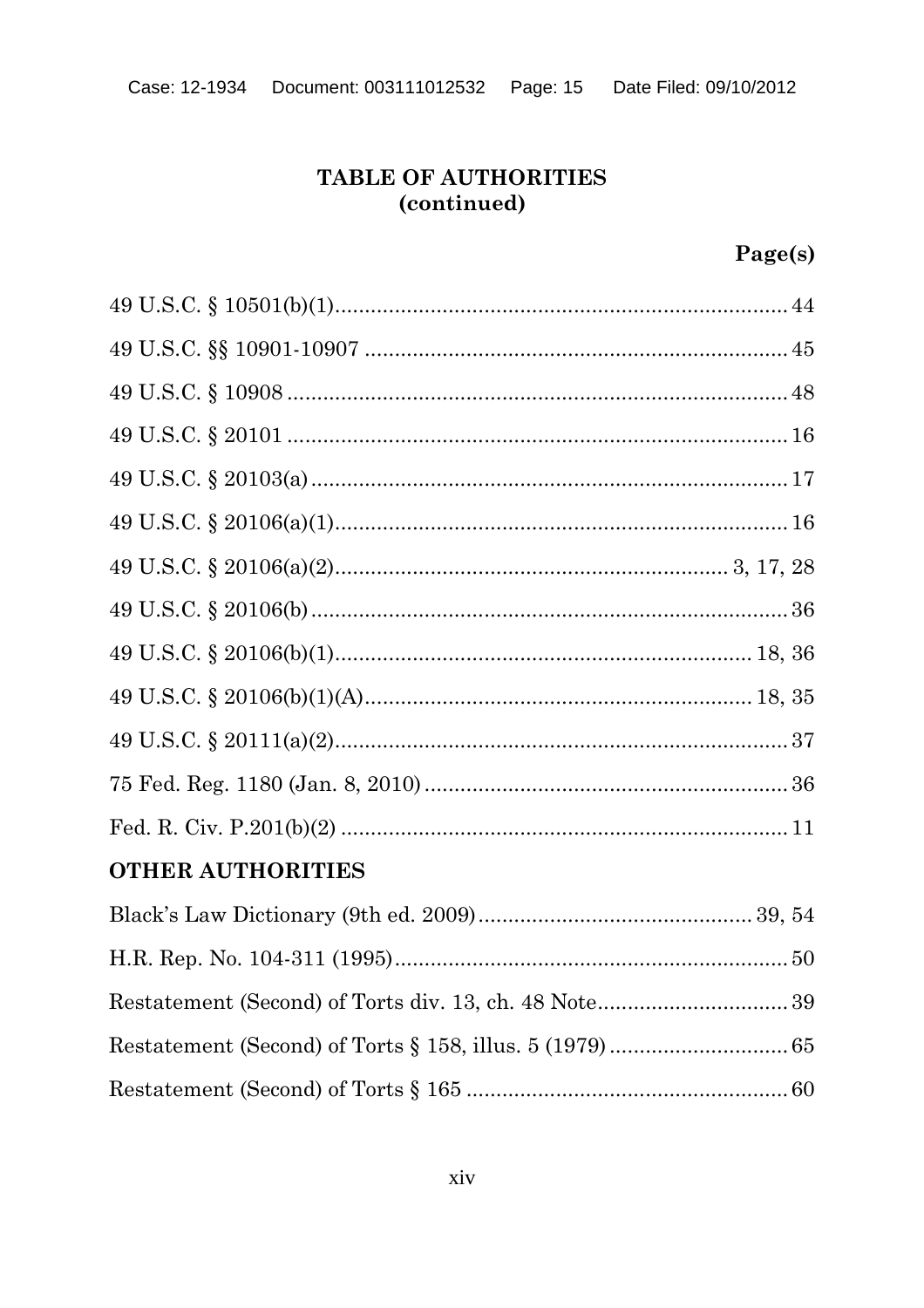## **Page(s)**

Restatement (Second) of Torts § 902 (1979) ...........................................39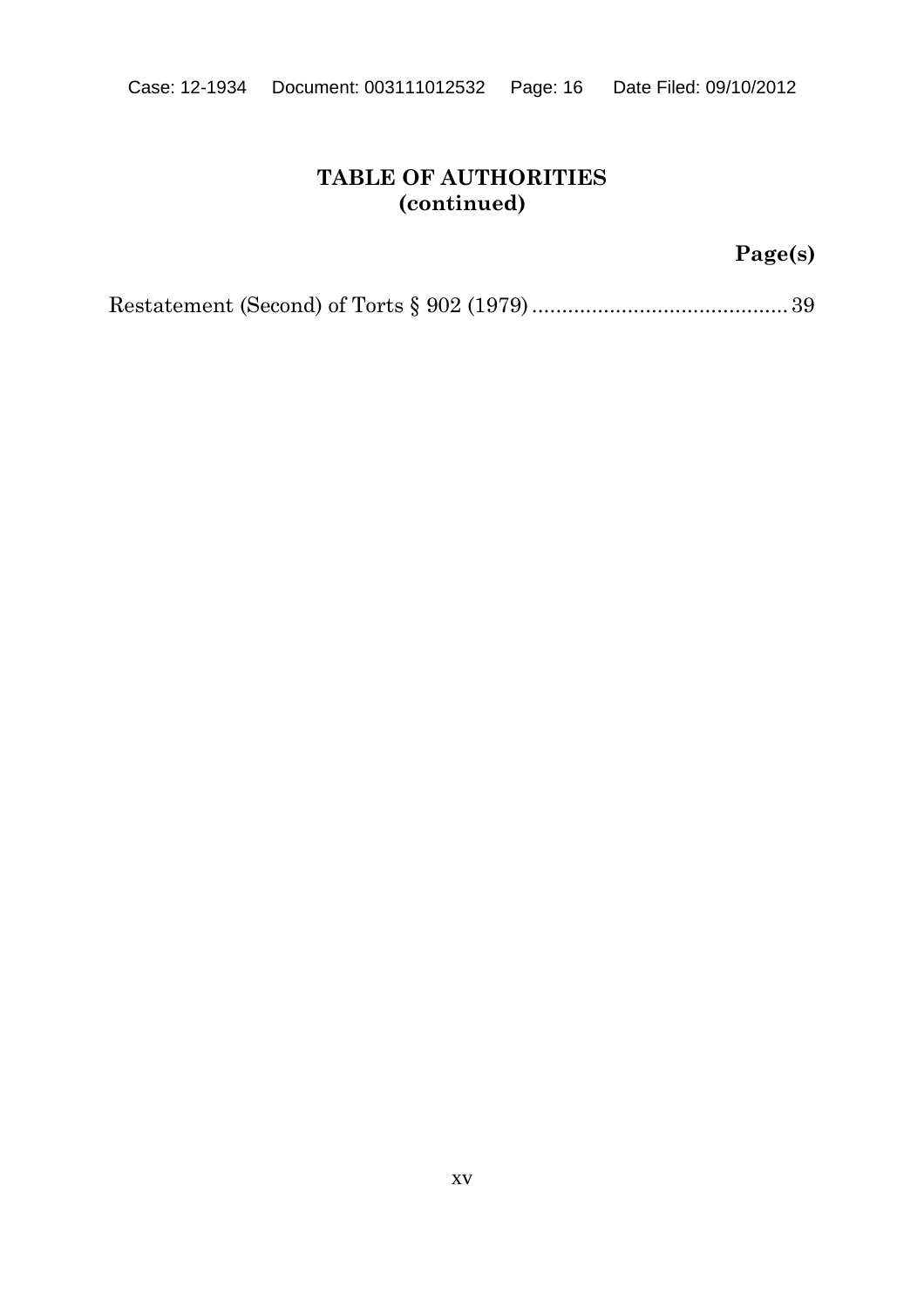#### **INTRODUCTION**

The parking lot of plaintiff MD Mall Associates, LLC ("the Mall") flooded in October 2010. The Mall claims that stormwater flowing downhill from a right-of-way owned by defendant CSX Transportation, Inc. ("CSXT") caused the problem. When the Mall informed CSXT about the flooding, CSXT attempted in good faith to ameliorate the problem—but the Mall peremptorily demanded that CSXT cease its initial efforts and declared CSXT's back-up plan insufficient. The Mall then filed suit, alleging that CSXT negligently and intentionally drained stormwater onto the Mall's property in violation of Pennsylvania law and demanding that CSXT implement a "fully engineered solution" to the Mall's water problem.

The Mall's claims are both preempted and meritless. The Federal Railroad Safety Act ("FRSA") expressly preempts state common-law actions that involve a subject matter covered by federal railroad safety regulations. The Mall's claims arise out of alleged problems with drainage under and around CSXT's track—a subject that is, as the Mall implicitly conceded in the district court, directly covered by those regulations. The FRSA thus precludes the Mall's claims. Furthermore, because the Mall seeks to use either the construction or the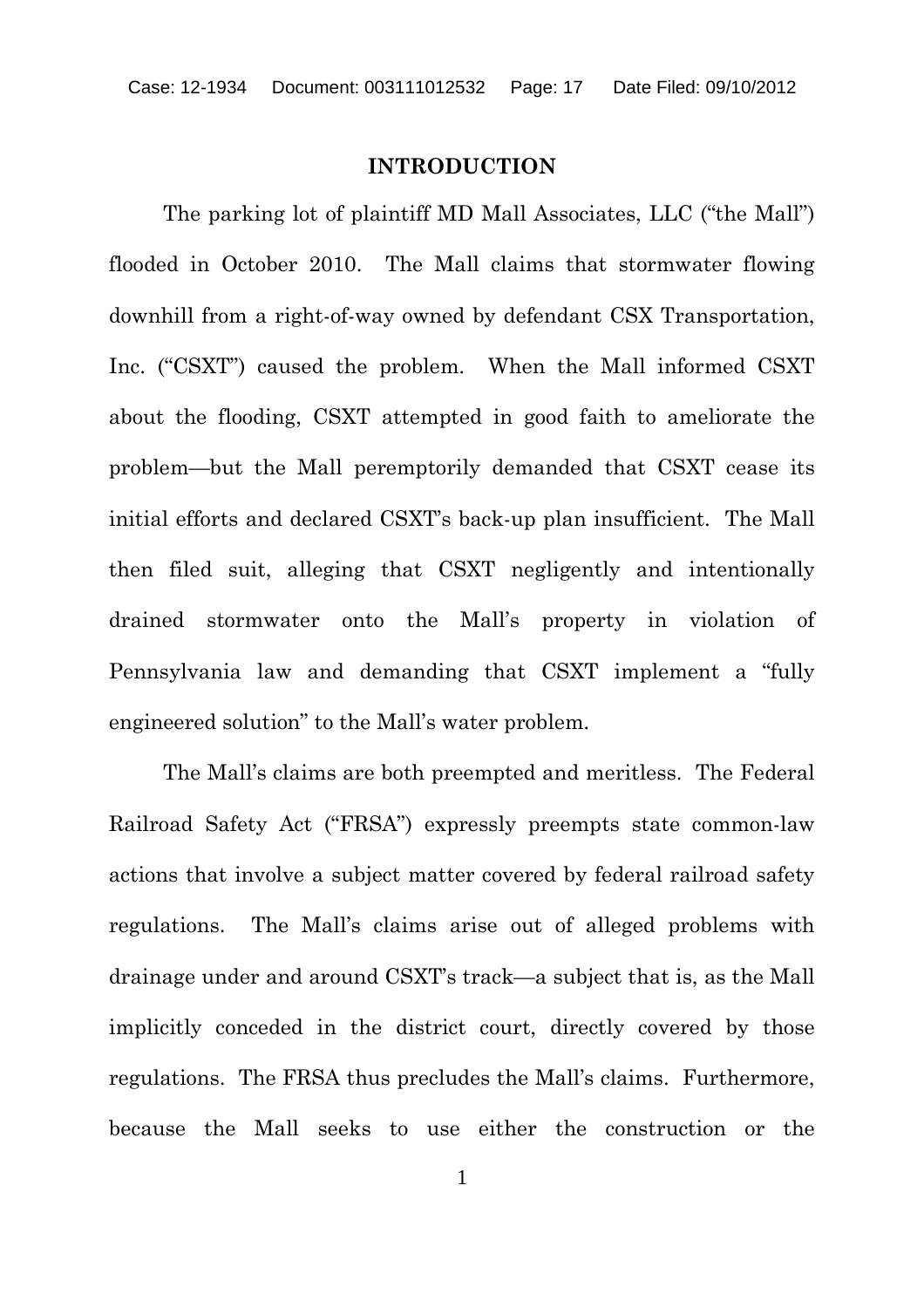maintenance of CSXT's track as the basis for imposing liability, its claims are also expressly preempted by the Interstate Commerce Commission Termination Act ("ICCTA").

Moreover, CSXT would be entitled to summary judgment even if the Mall's claims were not preempted. The Mall's merits argument rests on the assertion that because someone once built what is now CSXT's track, any flow of water from CSXT's property downhill onto the Mall's property exposes CSXT to liability. That assertion is contrary to well-settled Pennsylvania law—and there is no evidence in the record that even begins to suggest CSXT violated the actual state stormwater management standards.

#### **JURISDICTION**

The district court had jurisdiction over this diversity action under 28 U.S.C. § 1332. This court has jurisdiction under 28 U.S.C. § 1291, assuming the Mall's request for injunctive relief is not moot.<sup>1</sup> Plaintiff

<sup>&</sup>lt;sup>1</sup> The case may in fact be moot. The Mall seeks only prospective relief in the form of an injunction ordering CSXT to "provide a fully engineered solution to prevent its stormwater from discharging onto the Mall property." Mall Br. 30; *see also* A8. The Mall has, however, taken steps to prevent further discharge. *See* Mall Br. 9. The Mall's hydrologist admitted that those steps might well prevent further flooding. A333-34:T103-09; *see also* A373-85 (photographs of site from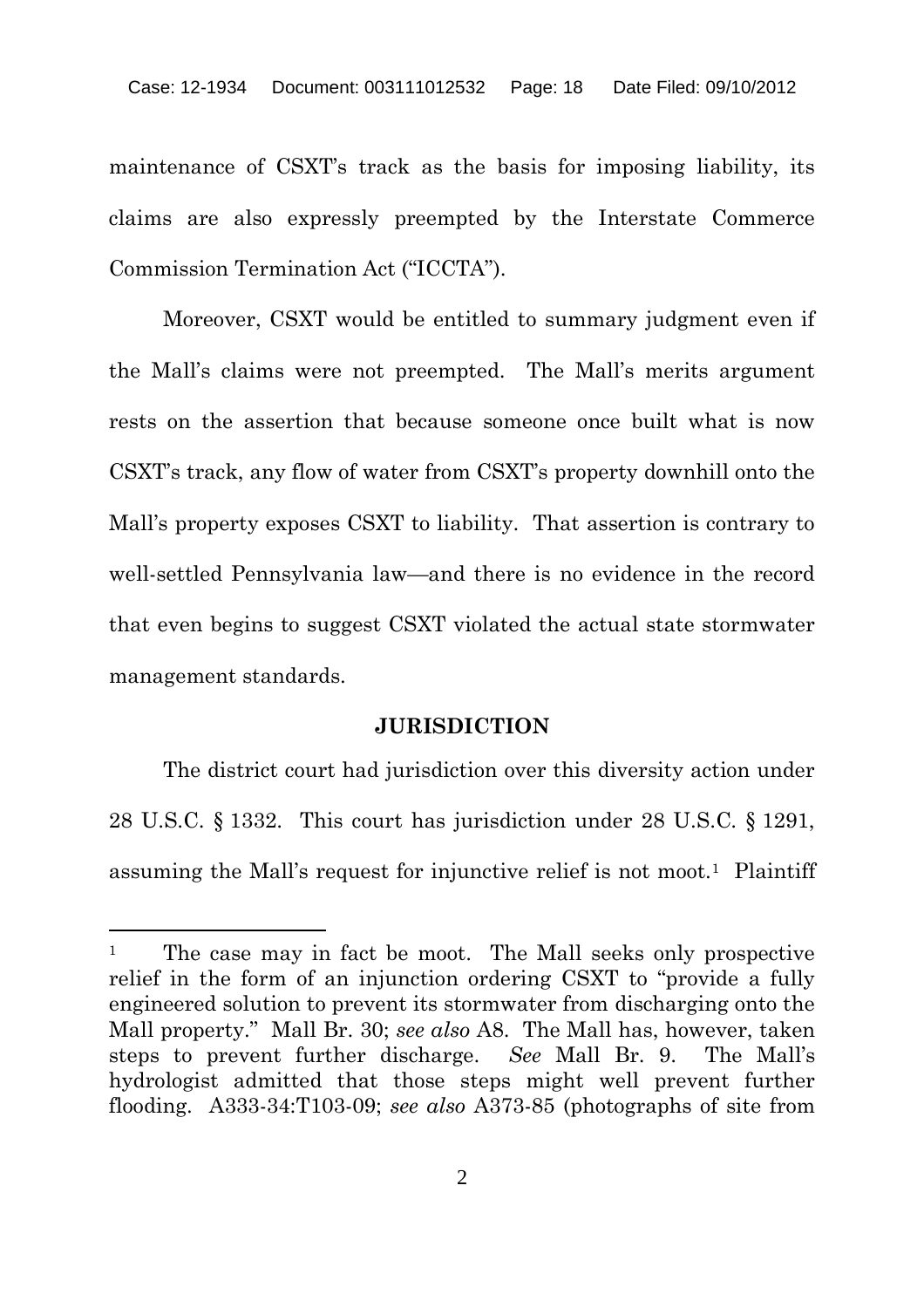filed a notice of appeal on April 4, 2012 from the district court's judgment dated March 9, 2012. *See* A1-3, 13.<sup>2</sup>

#### **ISSUES PRESENTED FOR REVIEW**

The issues to be determined on appeal are as follows:

1. Did the district court correctly determine that the Mall's

negligence and continuing trespass claims are preempted by the Federal Railroad Safety Act, 49 U.S.C. § 20106(a)(2)?

2. If the Mall's negligence and continuing trespass claims are not preempted by the FRSA, are they preempted by the Interstate Commerce Commission Termination Act, 49 U.S.C. § 10501(b)?

February 2012). And although the Mall cites to photographs it claims show continuing discharge onto its property (*see* Mall Br. 10 (citing A301-04)), it is impossible to discern any active runoff from those photographs.

If the problem has been fixed such that water is no longer draining onto the Mall's property, the Mall would no longer be able to "show that [it] is under threat of suffering 'injury in fact' that is concrete and particularized." *Summers v. Earth Island Inst.*, 555 U.S. 488, 493 (2009). The Mall's claim for injunctive relief would therefore be moot, and this case would have to be dismissed for lack of subjectmatter jurisdiction. *See id.*

<sup>2</sup> Citations to "A" refer to the Mall's Appendix. Citations to "SA" refer to CSXT's Supplemental Appendix. CSXT submitted a motion for leave to file that supplemental appendix contemporaneously with this brief.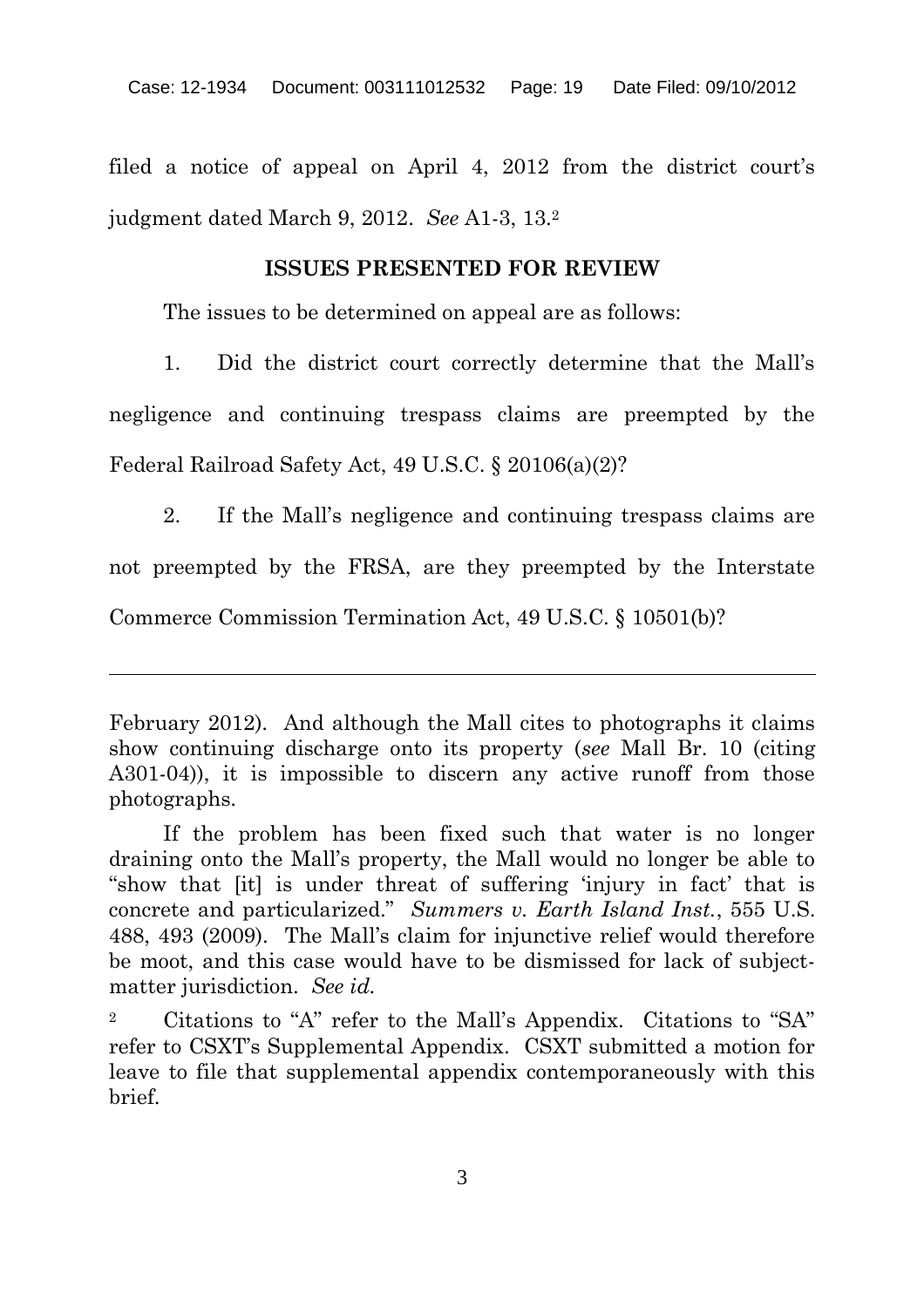3. If the Mall's negligence and continuing trespass claims are not preempted by either the FRSA or ICCTA, is CSXT entitled to summary judgment on the merits of those claims?

#### **RELATED CASES**

There are no related proceedings pending before, or about to be presented to, this or any other court or agency. This matter has not previously been before this Court.

#### **STATEMENT OF THE CASE**

The Mall initiated this action on June 22, 2011, and filed an amended complaint on August 22, 2011. A16-17. Alleging that CSXT's "improper maintenance" of a drainage ditch caused stormwater to flow onto the Mall's property (A119), the amended complaint asserted negligence and continuing trespass claims based on that alleged drainage problem (A122-23). The complaint also asserted a separate trespass count alleging that CSXT employees had entered the Mall's property without permission while attempting to solve the Mall's water problem. *See* A120-21, 124.

CSXT filed a motion for summary judgment, and the Mall filed a cross-motion for partial summary judgment on its two trespass claims. *See* A19. Following a hearing, the district court concluded that the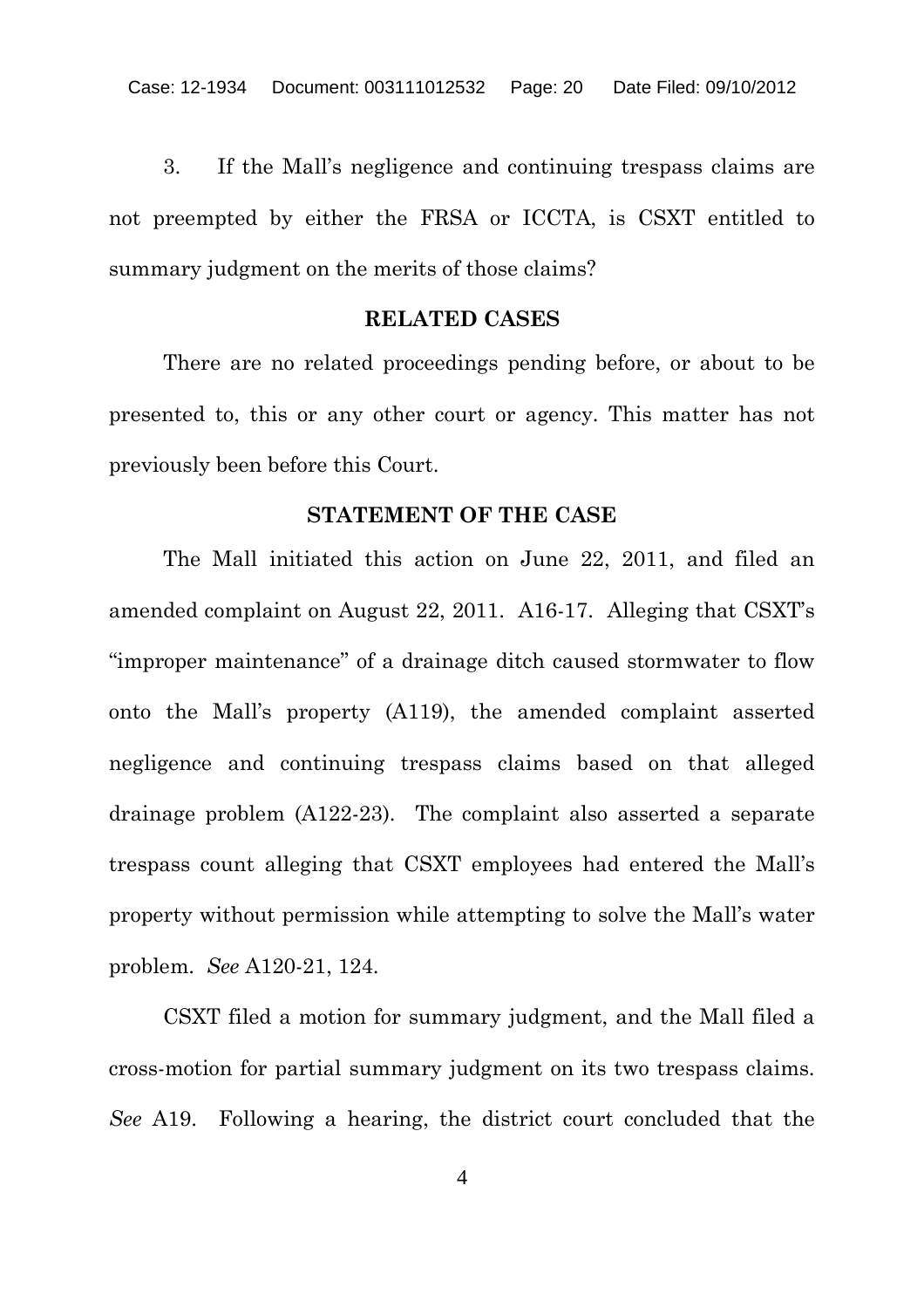FRSA preempts the Mall's stormwater-related negligence and continuing trespass claims and granted summary judgment to CSXT on those claims. *See* A5-8. The court denied both parties' summary judgment motions as to the claim that CSXT's employees had entered the Mall's property without permission. *See* A8.

The Mall orally moved for reconsideration of the district court's summary judgment ruling on the morning that trial was scheduled to begin on the lone remaining count. *See* SA163:T2. The district court orally denied the motion following argument. *See* SA170:T29 The Mall then voluntarily dismissed its remaining trespass claim. *See* SA170:T29-30. The district court filed a written order denying the motion to reconsider on March 13, 2012, and entered judgment on the same day. *See* A10-11, 13.

#### **STATEMENT OF FACTS**

*The Properties.* A CSXT right-of-way in Delaware County, Pennsylvania abuts the Mall's property. *See* A119; A176; SA27. CSXT's property includes a mainline track and two drainage ditches, one on either side of the track. *See, e.g.*, A109; A222:T18. The track itself sits on compacted ground and on ballast that lifts the rail ties to allow water to flow under the tracks, seep through the ballast, and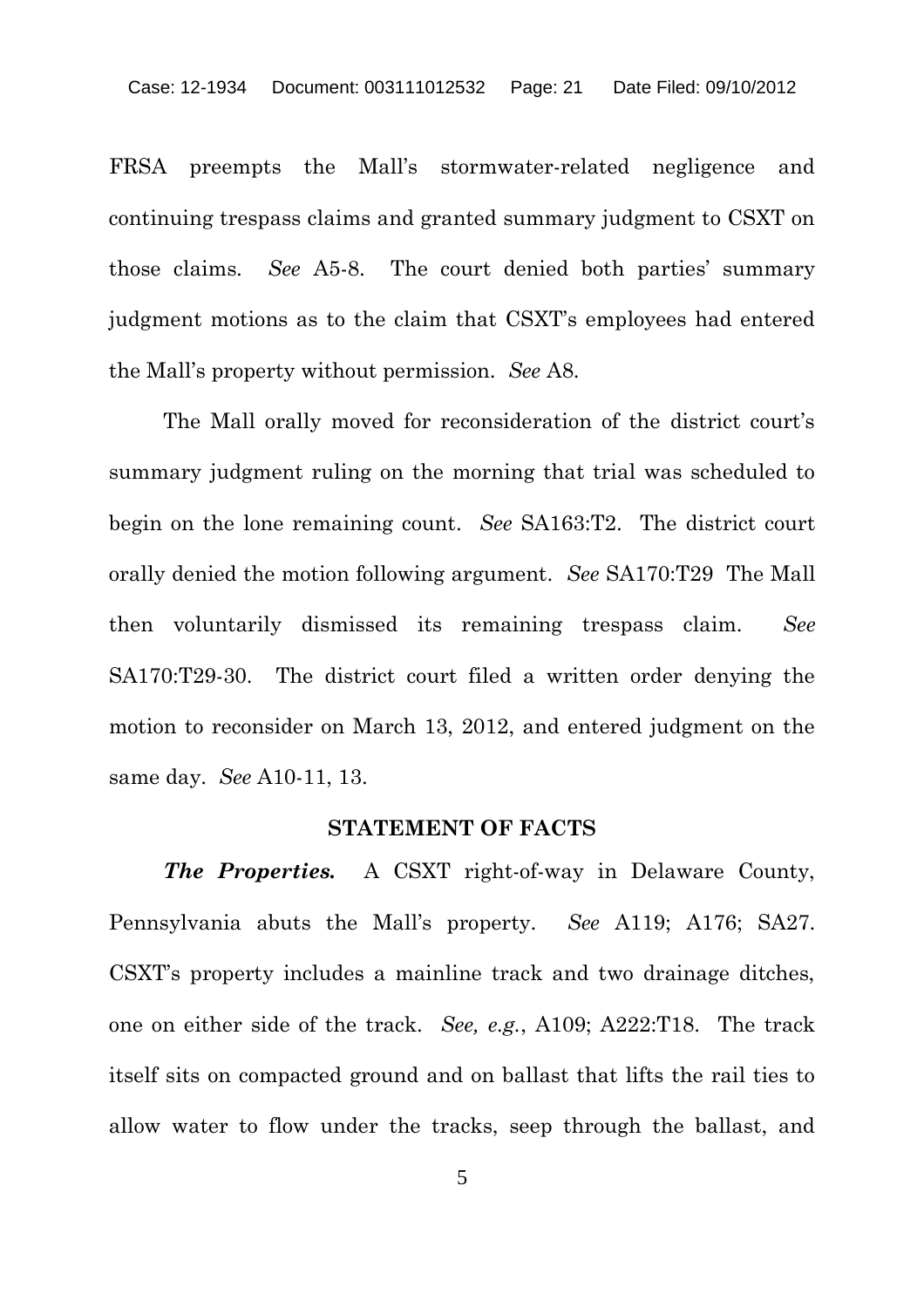drain into the adjoining ditches. A223-24:T25-27. CSXT must keep water away from its tracks to ensure the stability of the track structure as required by 49 C.F.R. §§ 213.33 and 213.103(c)—two track-safety regulations promulgated by the Federal Railroad Administration pursuant to the FRSA. *See* A224:T26; SA55-56, 58.

CSXT's property sits at a higher elevation than the developed portion of the Mall's property. *See* A282-83. The two properties are separated by an earthen berm that stands adjacent to one of CSXT's drainage ditches. *See, e.g.*, *id*. On the other side of the berm, a hill slopes down into the Mall's parking lot. *See, e.g.*, A176. The Mall claims ownership of the entire hill and the crest of the berm. *See* SA2- 3, 7-8 (deposition testimony of the Mall's property manager).

*The Mall's Water Problem.* In October 2010, water began flowing down the hill into the Mall's parking lot. *See* A41-47, 162-63; SA17-18. The Mall's property manager admitted that that Mall has no evidence that CSXT intentionally created the channel through which the water flowed, and conceded that he believes the water naturally collected at the top of—and then naturally flowed down—the hill. *See* SA31-32, 37, 40-41; *see also* A239:T86-87 (testimony of CSXT's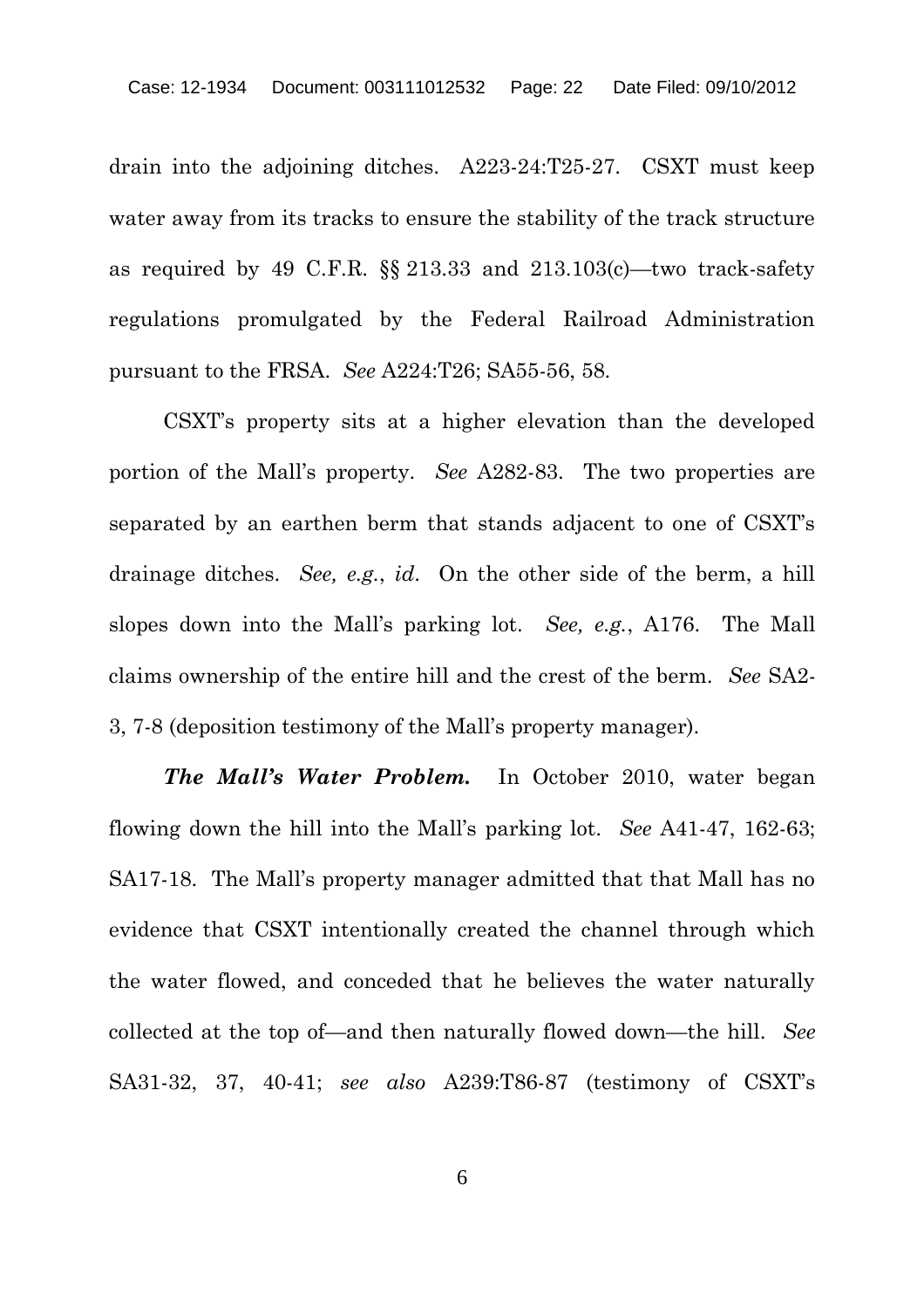Roadmaster).<sup>3</sup> The Mall nevertheless complained to CSXT, claiming that CSXT has a duty to prevent water from running down the Mall's hill and into the Mall's parking lot. *See* A41, 48.

Notwithstanding the fact that CSXT had not created the Mall's water problem, CSXT employees attempted to work with the Mall to reach a mutually acceptable solution to the problem. *See* A56-65, 72-77. At one point, believing that the Mall had consented to the installation of a concrete spillway to stop mud and debris from entering the Mall's parking lot (*see* A238-40:T85, 89-90; A252:T138; A402), CSXT employees placed frames for the spillway on the Mall's property (*see, e.g.*, A82).<sup>4</sup> But before the spillway could be completed, the Mall's

<sup>&</sup>lt;sup>3</sup> There is no evidence to support the Mall's tendentious suggestion that "the cut in the curb" was intentionally cut "to allow CSXT's stormwater to travel directly into the Mall's stormwater inlet." Mall Br. 7.

<sup>4</sup> The Mall's assertion that CSXT sought to install the spillway in order to "discharge [stormwater] directly into the private stormwater inlet located in the Mall's parking lot" (Mall Br. 6) is both irrelevant and incorrect. First, the Mall does not—and cannot—claim that the aborted installation of the spillway in 2011 caused stormwater to begin flowing onto the Mall's property in 2010, which is the circumstance giving rise to the Mall's suit. *Cf. id.* at 4. On the contrary, as the Mall admits, construction of the spillway was intended "to *resolve* the stormwater problem." *Id.* (emphasis added). Second, CSXT's Roadmaster testified that he would *not* "direct [water] onto someone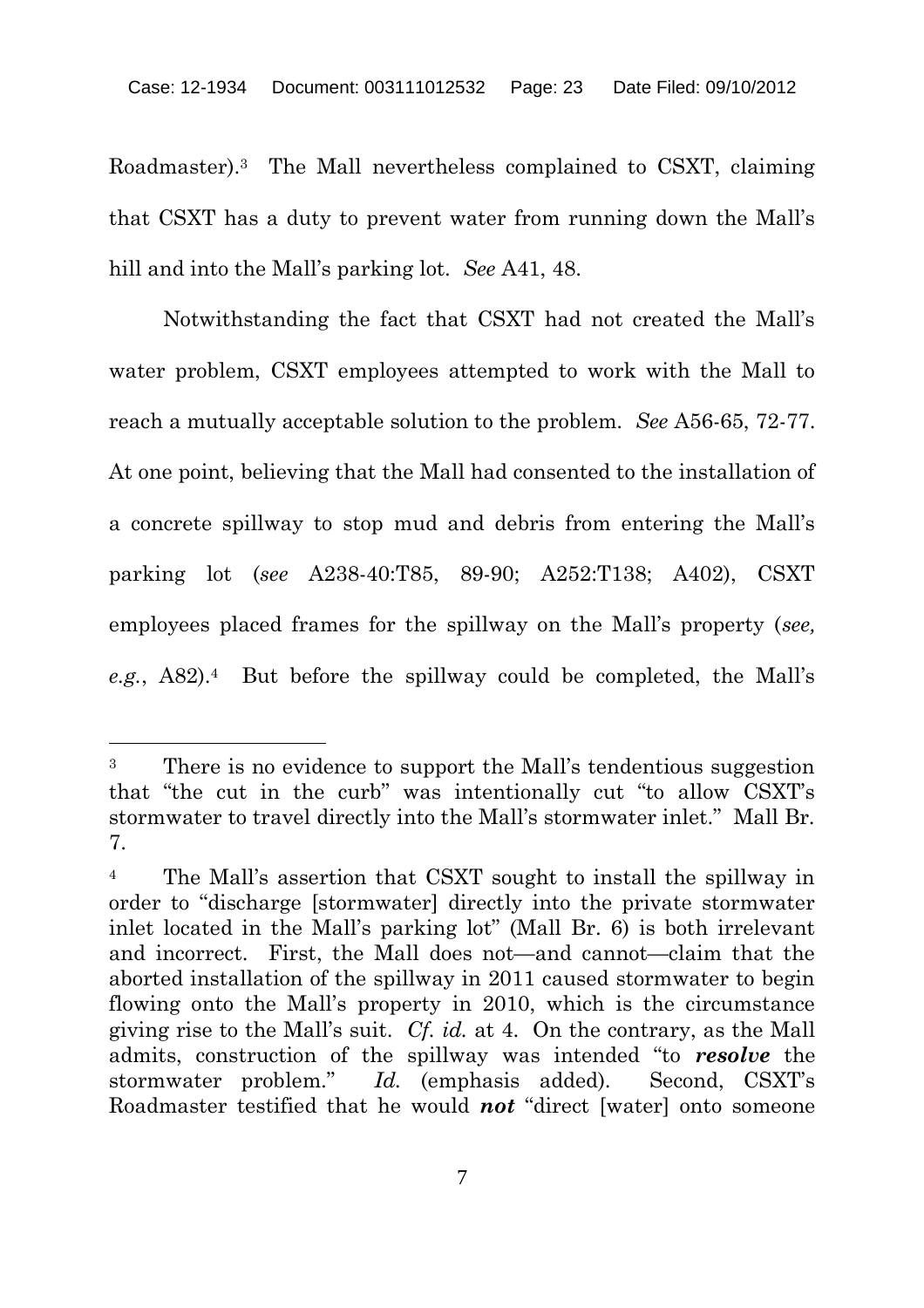property manager peremptorily demanded that CSXT halt its construction, alleging that CSXT never had permission to enter the Mall's property. *See* A86, 93-99. Then, with the Mall's express written consent, CSXT took the only other measure it concluded was feasible after study: it placed rip rap—which is to say, a barrier of large rocks in the area to slow the water down. *See* A62, 68, 84, 100.

*The Mall's Claims.* Despite CSXT's efforts, the Mall filed suit, alleging that CSXT's "improper maintenance" of a drainage ditch adjacent to its tracks either negligently or intentionally caused stormwater to drain onto the Mall's parking lot. A119-20.<sup>5</sup> Subsequently, the Mall argued that maintenance CSXT performed on its tracks in March 2009 somehow caused drainage and discharge problems in October 2010. *E.g.*, SA82 ("modifications that CSX made … in spring 2009[] caused" the flooding); SA103 (same); SA141-

8

else's property" and that the spillway was designed to prevent "mud [from] running down to [the Mall's] parking lot." A251:T134; *see also* SA59 (CSXT's staff engineer stating that spillway was "to prevent erosion"); SA61 (engineer acknowledging that email stating a "concrete trough" would "divert water" constituted a "poor word choice").

<sup>5</sup> The Mall refers to the ditch as a "swale." *See, e.g.*, Mall Br. 14; A119.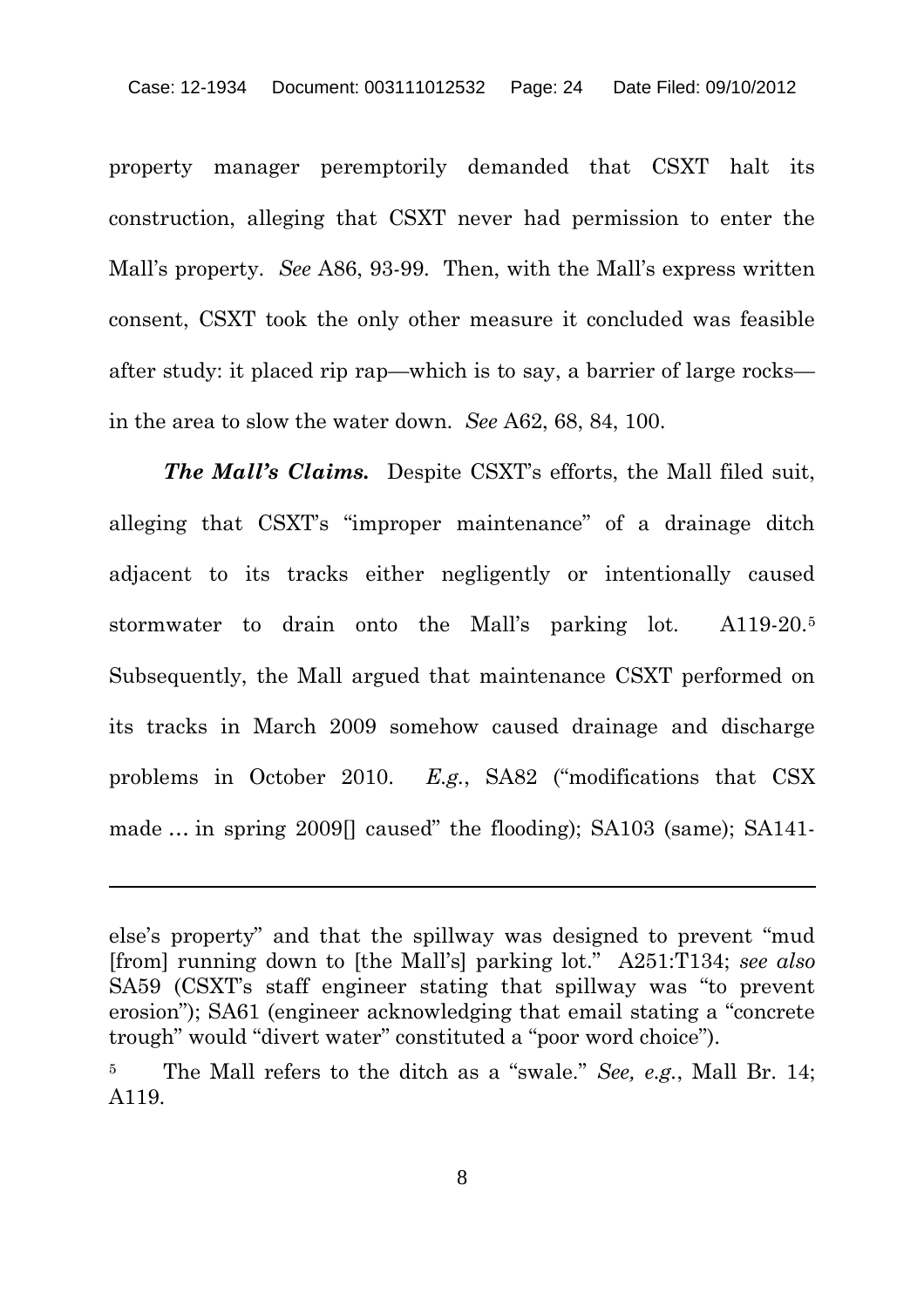42:T50-53 (plaintiff relying at oral argument on the 2009 track maintenance as alleged evidence of changed topography). As relief, the Mall demanded that CSXT divert water from the Mall side of its tracks to the public stormwater system on the other side of its tracks. *See* A410; Mall Br. 7; SA144:T63-64; SA145-46:T68-69.

Although the Mall characterizes the March 2009 maintenance as "a major refurbishment" (Mall Br. 7), CSXT performed nothing more than a routine tie replacement and attendant ballast resurfacing. A230-31:T53-54. CSXT had previously replaced the ties on the same section of track without incident in both 1992 and 2001. A387-88. Moreover, Federal Railroad Administration regulations require CSXT to conduct such maintenance, which is designed to maintain the "gauge and surface" of the track (A231:T55) and "to maintain the track structure" so that CSXT can continue "to operate trains" (A386; *accord* A394). *See* 49 C.F.R. § 213.33 (drainage); *id.* § 213.103 (ballast); *id.* § 213.109 (cross-ties).

Since the Mall filed its amended complaint, it has dramatically altered the contours of its claims in three ways relevant to this appeal. First, although the Mall initially sought both damages and an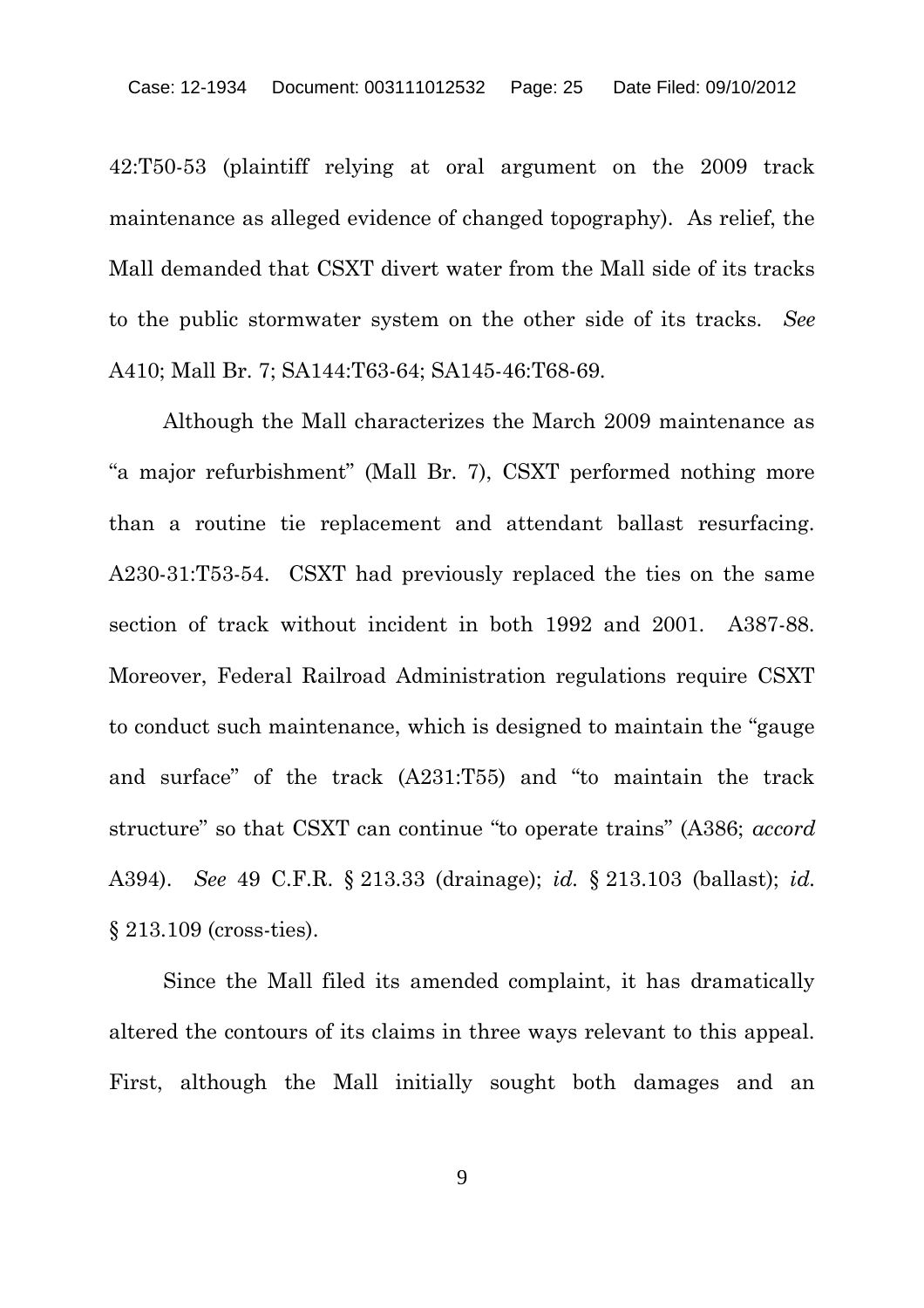injunction (*see* A122-24), it subsequently expressly waived its claim to damages. The Mall is now "seeking entirely equitable relief" and "is not pursuing a claim to recover" the alleged "monetary losses that it has incurred." A405-06; *see also* Mall Br. 30 (requesting injunctive relief).

Second, the Mall has apparently abandoned its theory that CSXT's routine track maintenance caused the Mall's water problem. On appeal, it reverts instead to a theory it first propounded during the February 27, 2012 hearing on the parties' summary judgment motions. The Mall now contends that CSXT is liable for any and all stormwater runoff because CSXT's supposed predecessor in interest altered the topography of the area when the railroad line was built at some point in the distant past. *See* Mall Br. 12-15; SA143-44:T59-61. The record, however, does not reveal the actual topography before the rail line was constructed,<sup>6</sup> and the Mall concededly does not know who constructed

<sup>6</sup> The Mall cites to what it claims is a United States Geological Survey map showing the area before the track was installed. *See* Mall Br. 3 (citing A26-27). This map was never presented to the district court and therefore is not in the record on appeal. *See Morton Int'l, Inc. v. A.E. Staley Mfg. Co*., 343 F.3d 669, 682 (3d Cir. 2003) (the parties cannot "supplement[] the record on appeal with items never presented to the district court"). Nor is the map a proper subject of judicial notice. It is well-established that "a court of appeals should not take judicial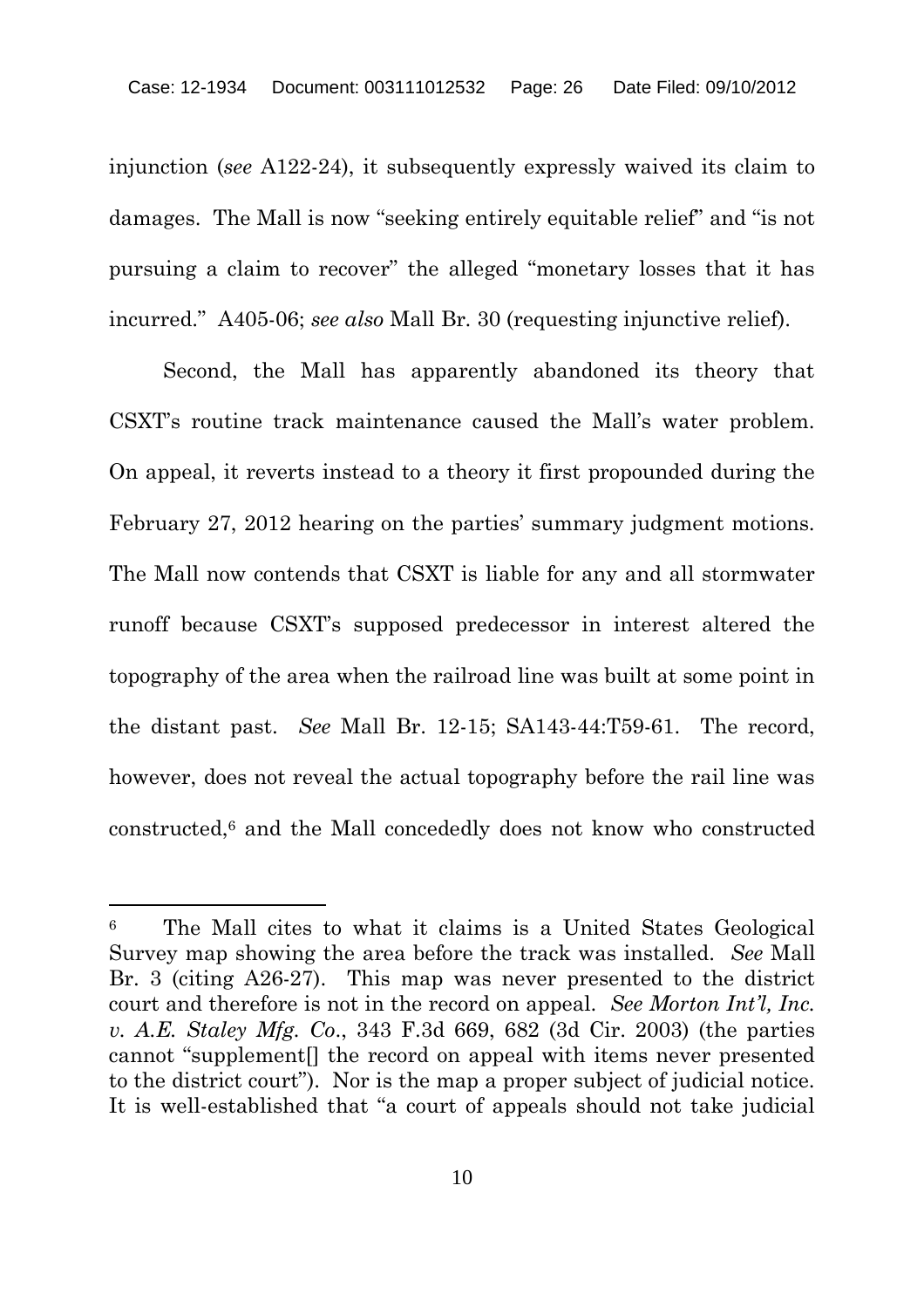the tracks or when they were built. *See, e.g.*, SA157 (speculation by the Mall that "the railroad or its predecessor in interest" altered the local topography, "probably in the nineteenth century," to "create a roadbed for its tracks").

Third, although the parties extensively briefed and argued the issue of FRSA preemption in the district court, the Mall never argued, as it does for the first time on appeal, that federal railroad safety

notice of documents on an appeal which were available before the district court decided the case but nevertheless were not tendered to that court." *United States ex rel. Wilkins v. United Health Grp., Inc.*, 659 F.3d 295, 303 (3d Cir. 2011). Given that the map was created in 1967 and revised in 1994 (*see* A26), *i.e.*, long before the Mall initiated this action, that is "the precise situation here" (*Wilkins*, 659 F.3d at 303).

Moreover, and more fundamentally, judicial notice is not permissible under Rule 201(b)(2) of the Federal Rules of Civil Procedure, which permits judicial notice of an adjudicative fact if, but only if, the fact "can be accurately and readily determined from sources whose accuracy cannot reasonably be questioned." That necessary condition is not satisfied here. The Mall claims that the map depicts the area's "natural terrain" "before the track was installed." Mall Br. 3. But, given that neither party knows for certain when the track was built, the accuracy of the map's purported depiction of the natural terrain of the area prior to the track's construction *can* "reasonably be questioned." Indeed, given the Mall's admitted belief that the track was probably built "in the nineteenth century" (SA157), it is highly unlikely that a map created in 1967 and revised in 1994 accurately depicts the natural terrain prior to the track's construction.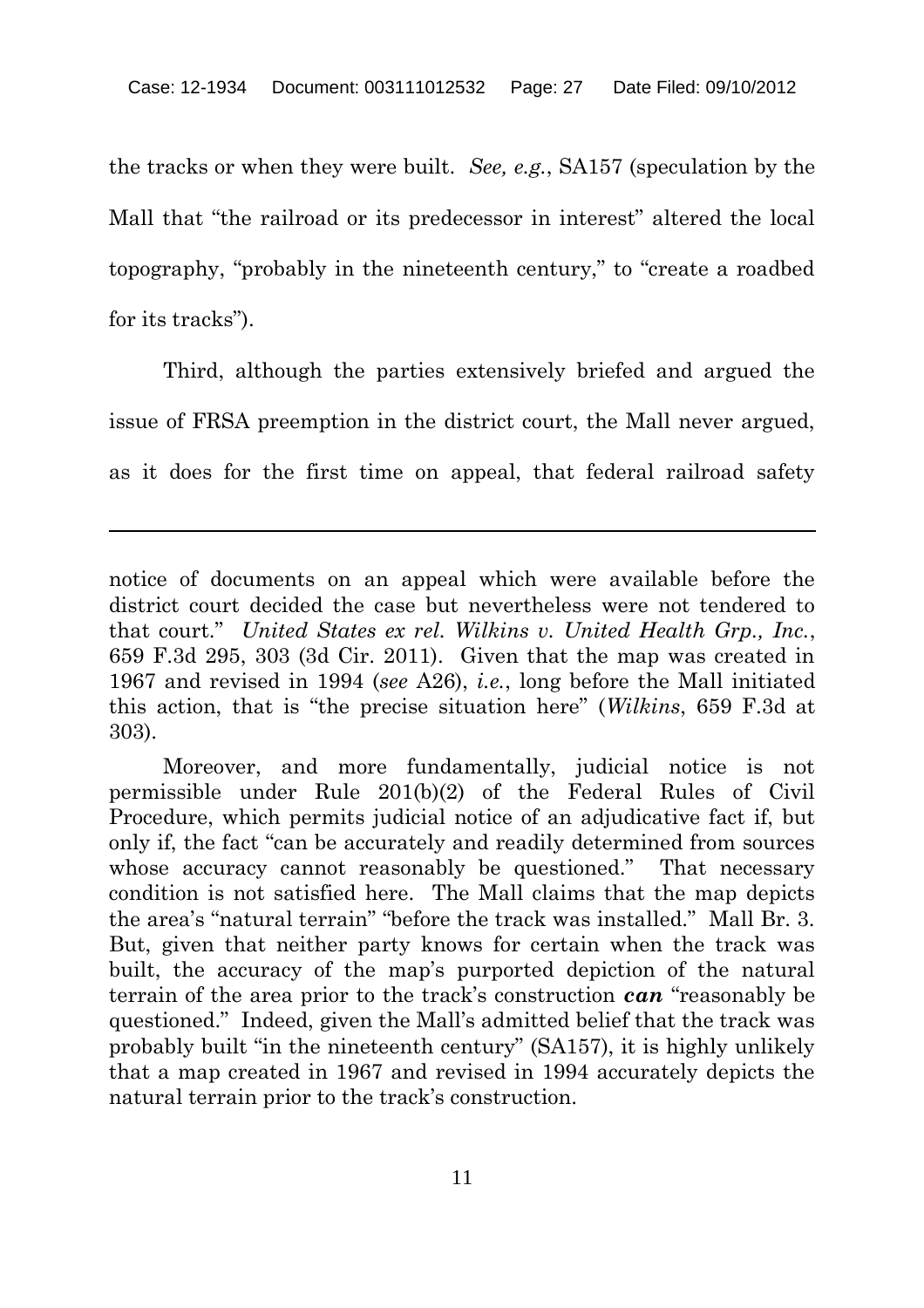regulations do not cover the same subject matter as the Mall's claims against CSXT. To the contrary, the Mall's attempt to resist FRSA preemption in the district court rested wholly on the Mall's assertion that "[b]y failing to control its stormwater, CSX violate[d] 49 C.F.R. § 213.33," and its argument that "claims alleging that the railroad failed to comply with federal regulations are not preempted by the FRSA." SA98-99 & n.6; *see also* SA111 (discussing purported "evidence that CSX violated 49 C.F.R. § 213.33"); SA145:T65-67 (arguing that § 213.33 provides an avenue for relief); SA160 ("Plaintiff's claim that CSX violate[d] 49 C.F.R. § 213.33 is not preempted under the Federal Railway [sic] Safety Act."); SA165:T12 (arguing that the Mall is "suing under a state law that is identical to the federal regulations").<sup>7</sup> In its summary judgment opinion, the district court accepted and relied upon this "implicit[] acknowledg[ment]" that the federal regulations covered the subject-matter of the claims at issue. A7.

<sup>7</sup> The "Concise Summary of the Case" the Mall filed in this Court on April 26, 2012, similarly asserts that the Mall's claims are brought under both state law and federal regulations. SA171.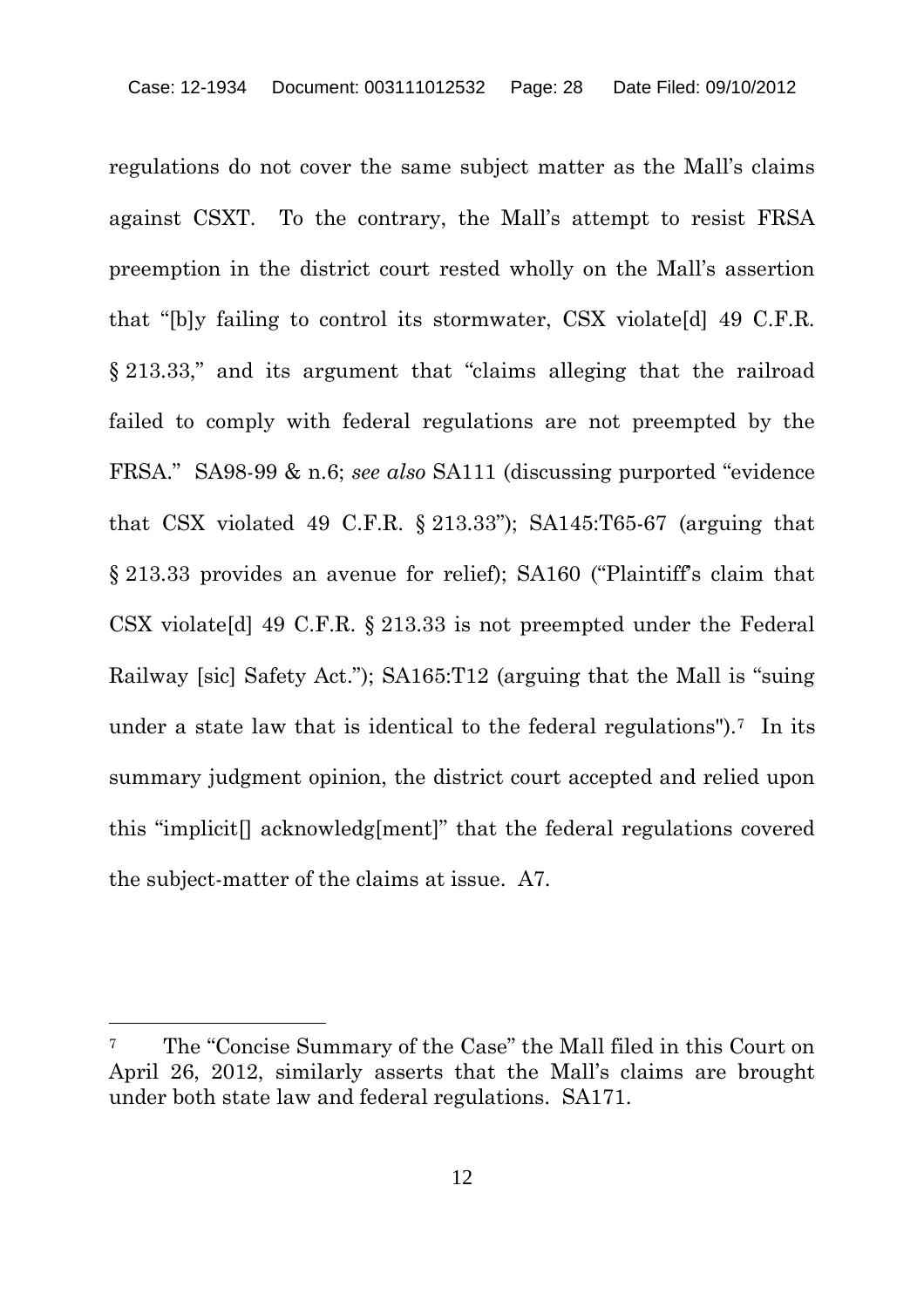#### **SUMMARY OF ARGUMENT**

CSXT is entitled to summary judgment on the Mall's negligence and continuing trespass claims for three independent reasons.

*First*, those claims are preempted by the FRSA, which precludes state regulation of any subject matter covered by federal railroad safety regulations. Although the Mall argues at length in its opening brief that no federal regulations cover the subject matter of its claims, the Mall forfeited that argument by failing to raise it in the district court. Moreover, the Mall is judicially estopped from asserting that argument now, after having taken the opposite position in the district court. Furthermore, and most fundamentally, the federal railroad safety regulations do in fact cover the subject matter of the Mall's claims by expressly regulating drainage under and around railroad tracks.

Congress's 2007 clarifying amendment to the FRSA does not save the Mall's claims from preemption. To start, the exception to preemption recognized by the amendment permits tort claims only in cases where a railroad has violated the applicable federal regulation. Here, there is no evidence that CSXT violated the federal track drainage regulations. And even if the Mall had adduced such evidence, the amendment permits only claims for damages. Here, however, the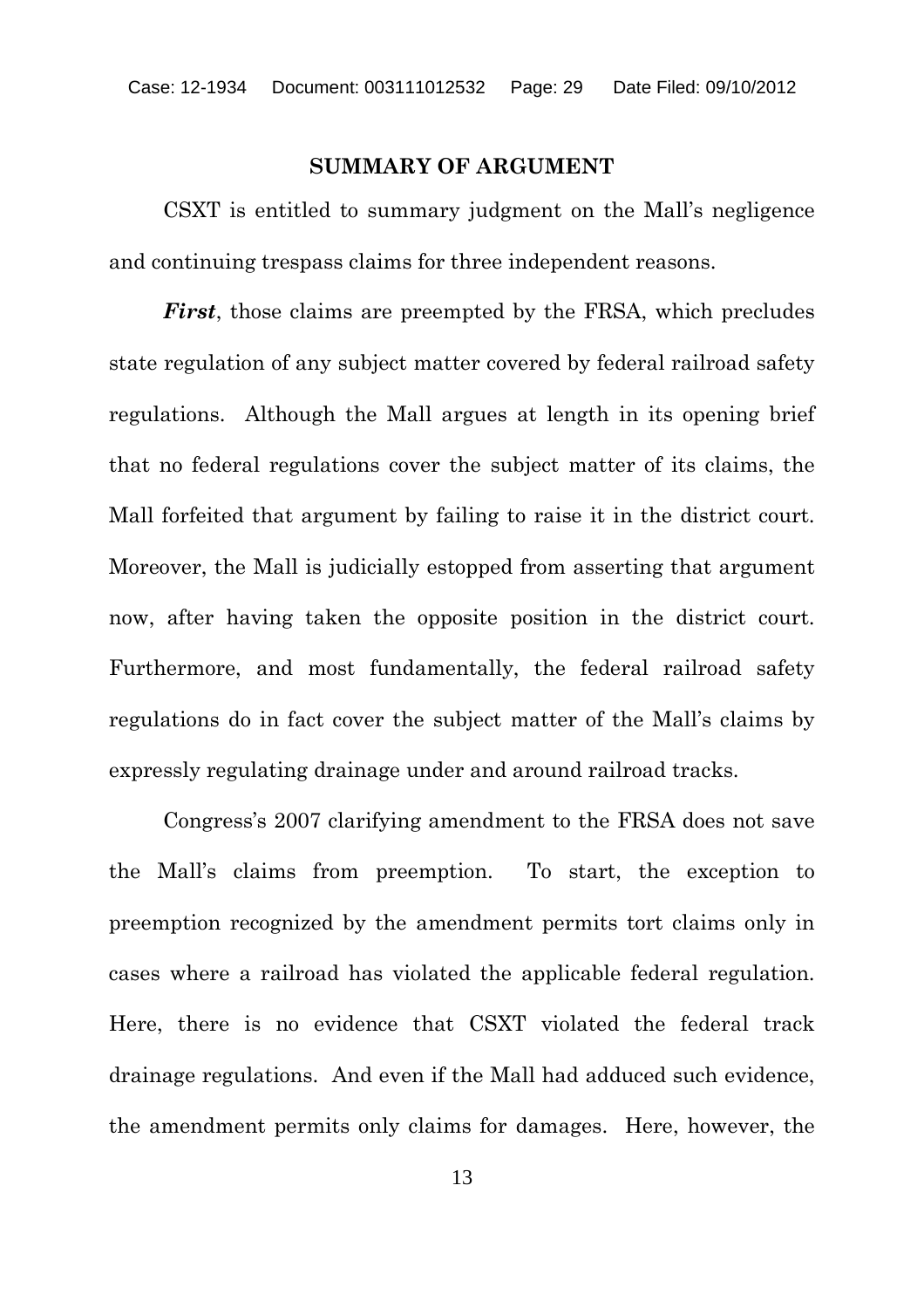Mall—having expressly waived any claim for damages—seeks solely injunctive relief. Therefore, as the district court correctly concluded, the Mall's claims are preempted by the FRSA.

*Second*, ICCTA would preempt the Mall's claims even if the FRSA did not. Adopting the approach endorsed by the Surface Transportation Board ("STB"), the agency charged with administering ICCTA, numerous courts of appeals have held that ICCTA categorically preempts all state regulation of matters directly regulated by the STB. Under that approach, the Mall's claims are categorically preempted. The Mall theorizes that either the construction or maintenance of CSXT track caused the Mall's water problem. Under either theory, the Mall is attempting to regulate matters that are directly regulated by the STB.

Although this Court has previously used an as-applied approach to ICCTA preemption, it has never before been faced with an attempt to use state law to regulate matters directly regulated by the STB—and has therefore never had occasion to consider the categorical approach endorsed by the STB and adopted by other courts of appeals. The Court should adopt that approach, and hold the Mall's claims to be categorically preempted, in order to effectuate Congress's intent to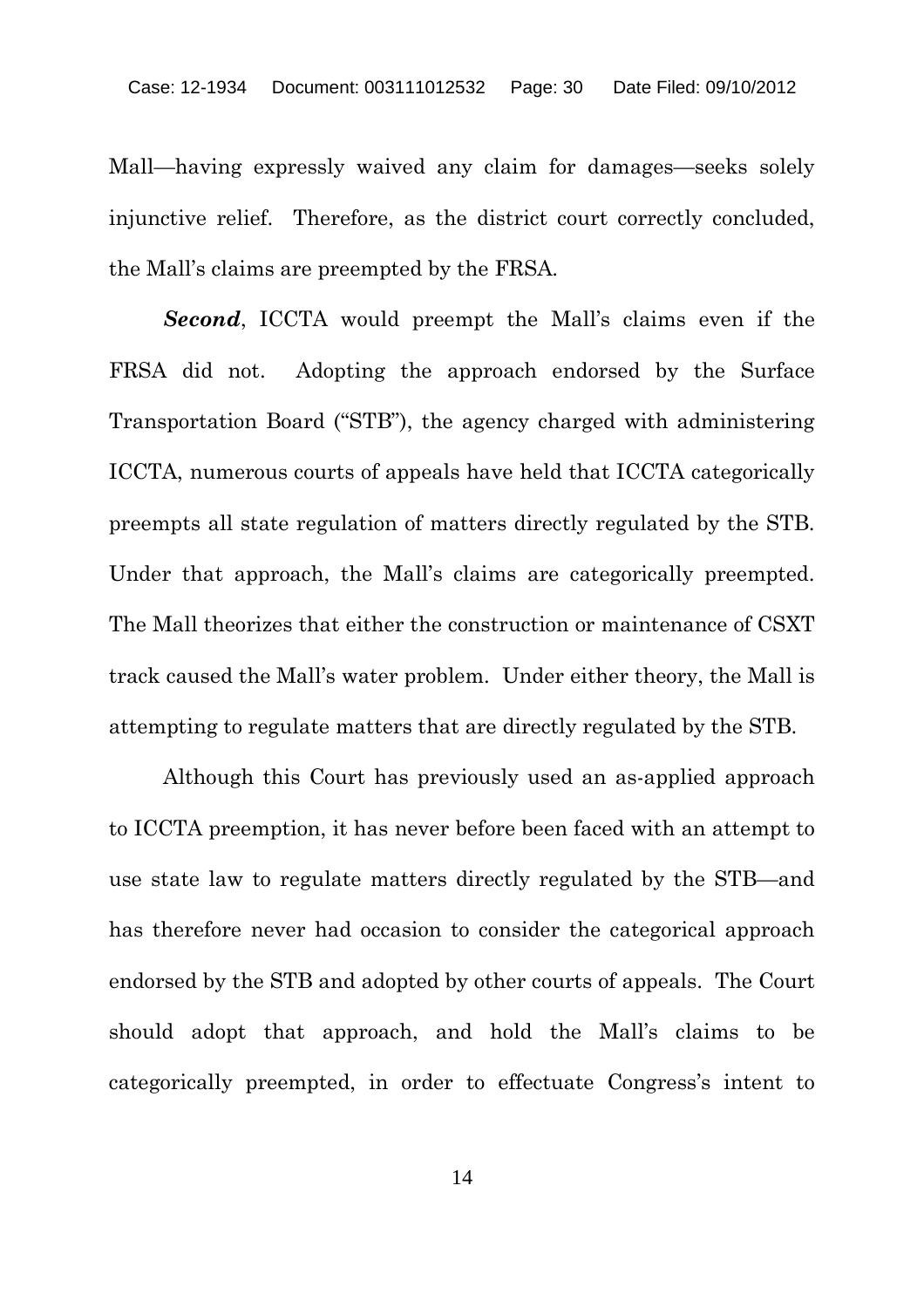exempt railroads from patchwork state regulations that burden core railroad operations. But even if the Court declines to follow the categorical approach, the Mall's claims are in any event preempted, because the injunctive relief it seeks would unreasonably burden CSXT's railroad operations.

*Third*, even if the Mall's claims were not preempted, CSXT would be entitled to summary judgment on the merits of the Mall's claim. The Mall asserts that it is entitled to relief simply because (1) some entity previously improved what is now CSXT's property by constructing the rail line, and (2) stormwater flows from CSXT's property downhill onto the Mall's property. But that standard, which borders on strict liability, finds no support in Pennsylvania law. In fact, Pennsylvania imposes liability on landowners for stormwater runoff in only very narrow circumstances, and there is no evidence that those circumstances are present here. The Mall also offered no evidence that CSXT intentionally diverted water onto the Mall's property, proof that would be necessary for the Mall to prevail on its trespass claim. Finally, the Mall cannot obtain equitable relief on its negligence claim, which is an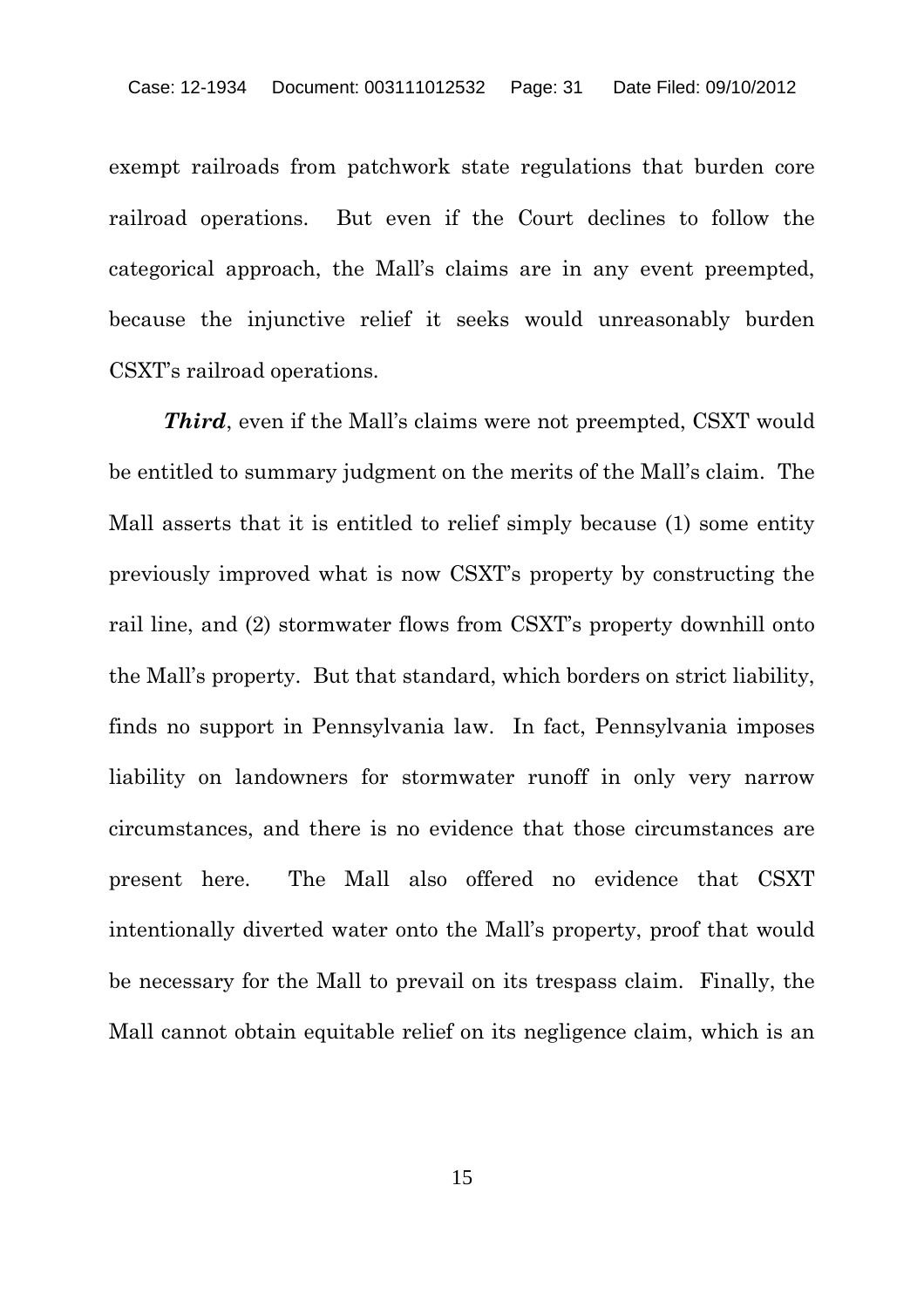action at law. CSXT is entitled to summary judgment for each of these reasons.

#### **STANDARD OF REVIEW**

This Court "review[s] [the] District Court's grant of summary judgment *de novo*, applying the same standard the District Court applied." *Gonzalez v. Sec'y of Dep't of Homeland Sec.*, 678 F.3d 254, 257 (3d Cir. 2012) (internal quotation marks omitted). "When reviewing a grant of summary judgment the court must view the facts in the light most favorable to the nonmoving party and draw all inferences in that party's favor." *Id.* (internal quotation marks omitted).

#### **ARGUMENT**

#### **I. THE DISTRICT COURT CORRECTLY CONCLUDED THAT THE MALL'S CLAIMS ARE PREEMPTED BY THE FRSA.**

"Congress enacted the [FRSA] 'to promote safety in every area of railroad operations and reduce railroad-related accidents and incidents'" (*Norfolk S. Ry. v. Shanklin*, 529 U.S. 344, 347 (2000) (quoting 49 U.S.C. § 20101)) and to make "[l]aws, regulations, and orders related to railroad safety … nationally uniform to the extent practicable" (49 U.S.C.  $\S 20106(a)(1)$ ). To those ends, the statute "grants the Secretary of Transportation the authority to 'prescribe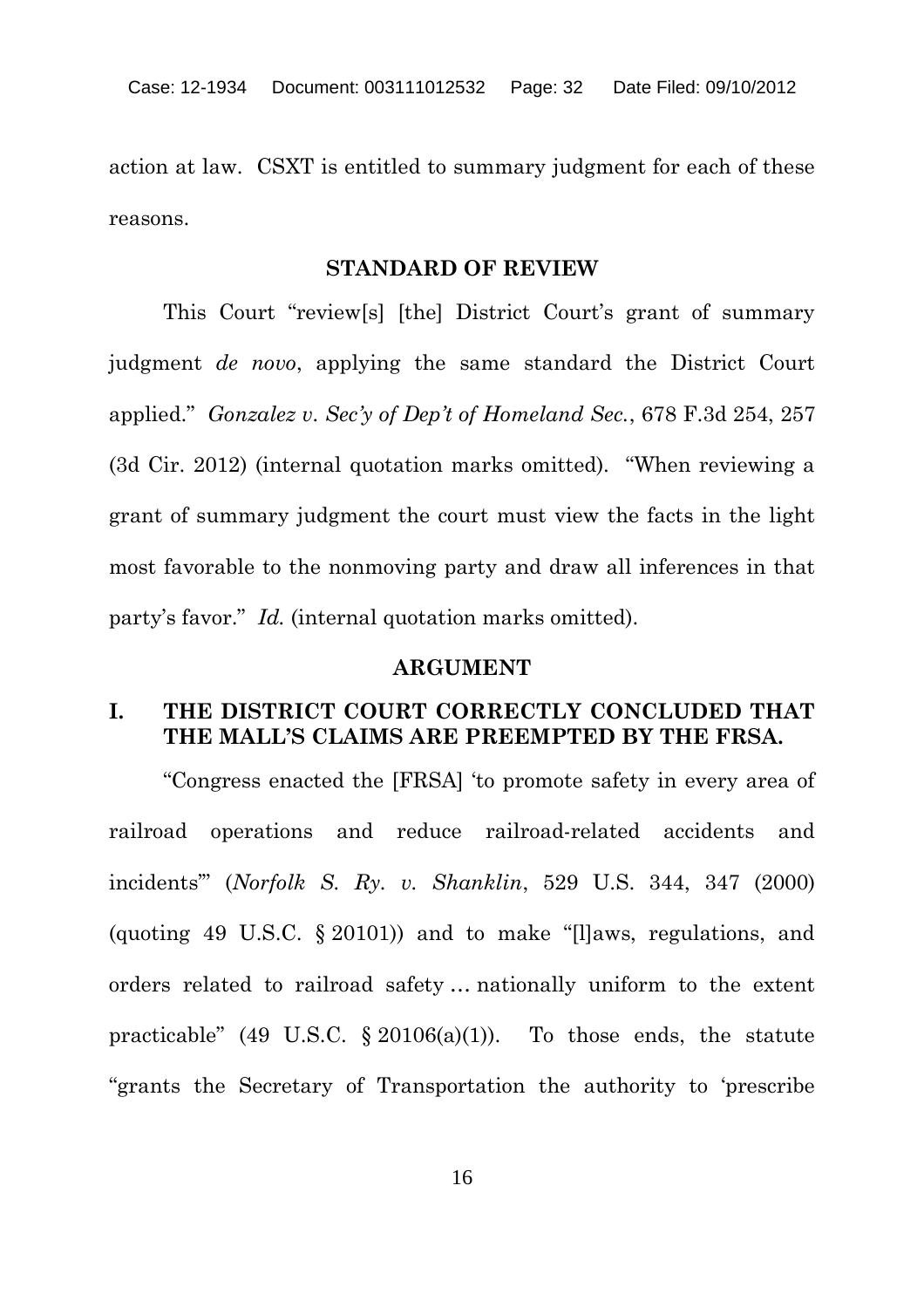regulations and issue orders for every area of railroad safety.'" *Shanklin*, 529 U.S. at 347 (quoting 49 U.S.C. § 20103(a)).

The FRSA expressly preempts state "law[s], regulation[s], or order[s] related to railroad safety" once "the Secretary of Transportation … prescribes a regulation or issues an order covering the subject matter of the State requirement." 49 U.S.C. § 20106(a)(2).<sup>8</sup> The statute, in other words, preempts state regulations, including state common-law claims, concerning subjects that are "substantially subsume[d]" by federal railroad safety regulations. *CSX Transp., Inc. v. Easterwood*, 507 U.S. 658, 664 (1993); *accord, e.g.*, *Shanklin*, 529 U.S. at 352; *Strozyk v. Norfolk S. Corp.*, 358 F.3d 268, 271 (3d Cir. 2004). To "substantially subsume" a topic, regulations must do more than "touch upon or relate to" the topic. *Strozyk*, 358 F.3d at 273 (internal quotation marks omitted). "[A] regulatory framework need not," however, "impose bureaucratic micromanagement in order to

<sup>8</sup> Section 20106(a)(2) provides three exceptions to the rule that railroad safety federal regulations preempt all state regulation dealing with the same subject matter. The Mall does not claim, and has never claimed, that any of those exceptions applies to this case.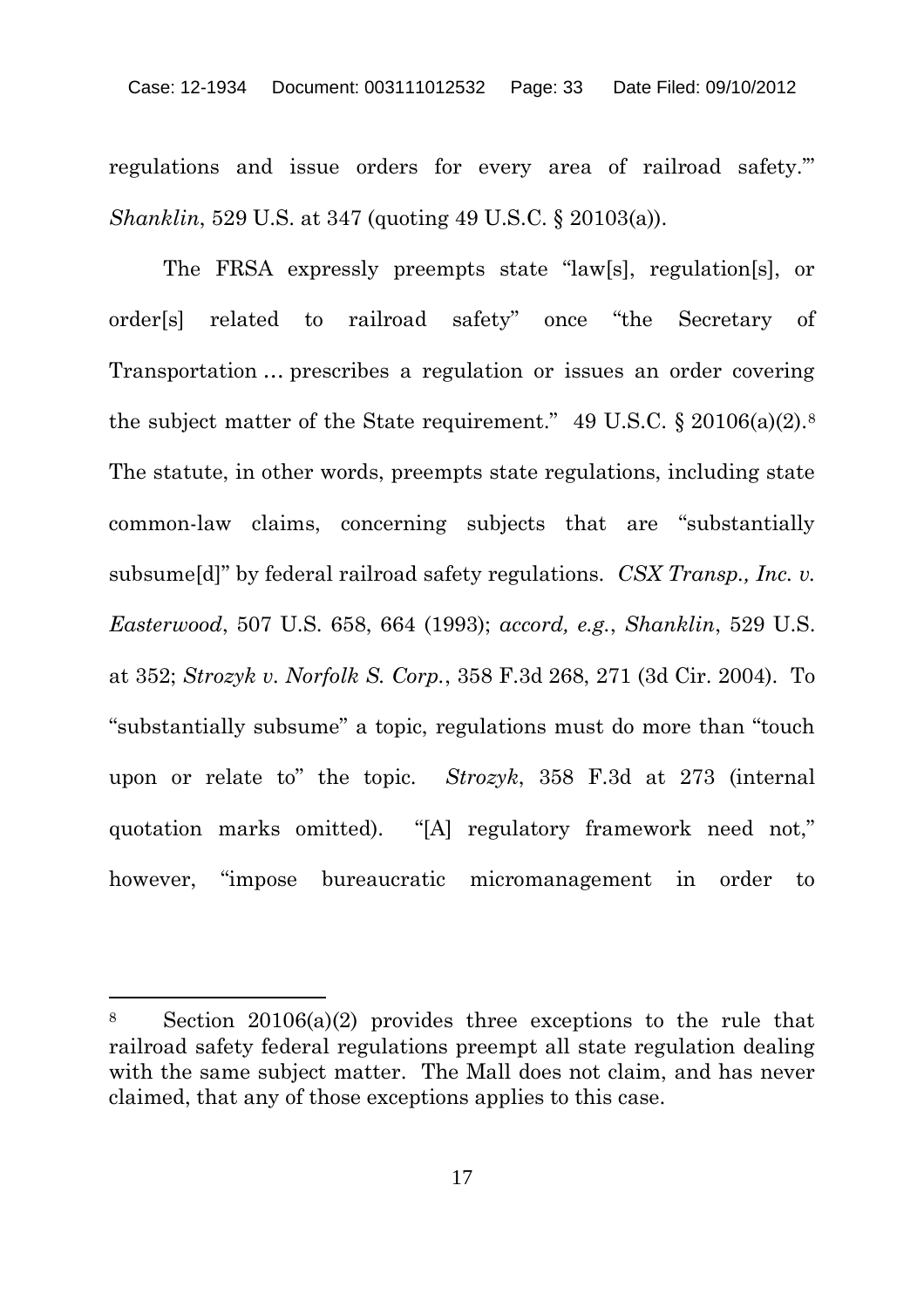substantially subsume a particular subject matter." *In re Derailment Cases*, 416 F.3d 787, 794 (8th Cir. 2005).

In 2007, Congress adopted a "[c]larif[ying]" amendment stating that the FRSA does not preempt certain state-law actions that "seek[] damages for personal injury, death, or property damage." 49 U.S.C. § 20106(b)(1). That amendment permits a state-law damages action to proceed if it alleges a "fail[ure] to comply with the Federal standard of care established by a [safety] regulation or order issued by the Secretary of Transportation." *Id.* § 20106(b)(1)(A).

The FRSA preempts the Mall's claims. Although the Mall contends on appeal that federal regulations do not cover the subject matter of its claims, the Mall is barred by the doctrines of waiver and judicial estoppel from making that argument. In any event, the Mall is wrong: federal railroad safety regulations cover the subject of drainage under and around the tracks—and therefore preempt the Mall's claims, which concern precisely the same topic. Moreover, because the Mall has expressly waived any claim for "damages for" its alleged "property damage" (*id.* § 20106(b)(1)) and instead seeks only injunctive relief, the clarifying amendment does not apply to the Mall's claims.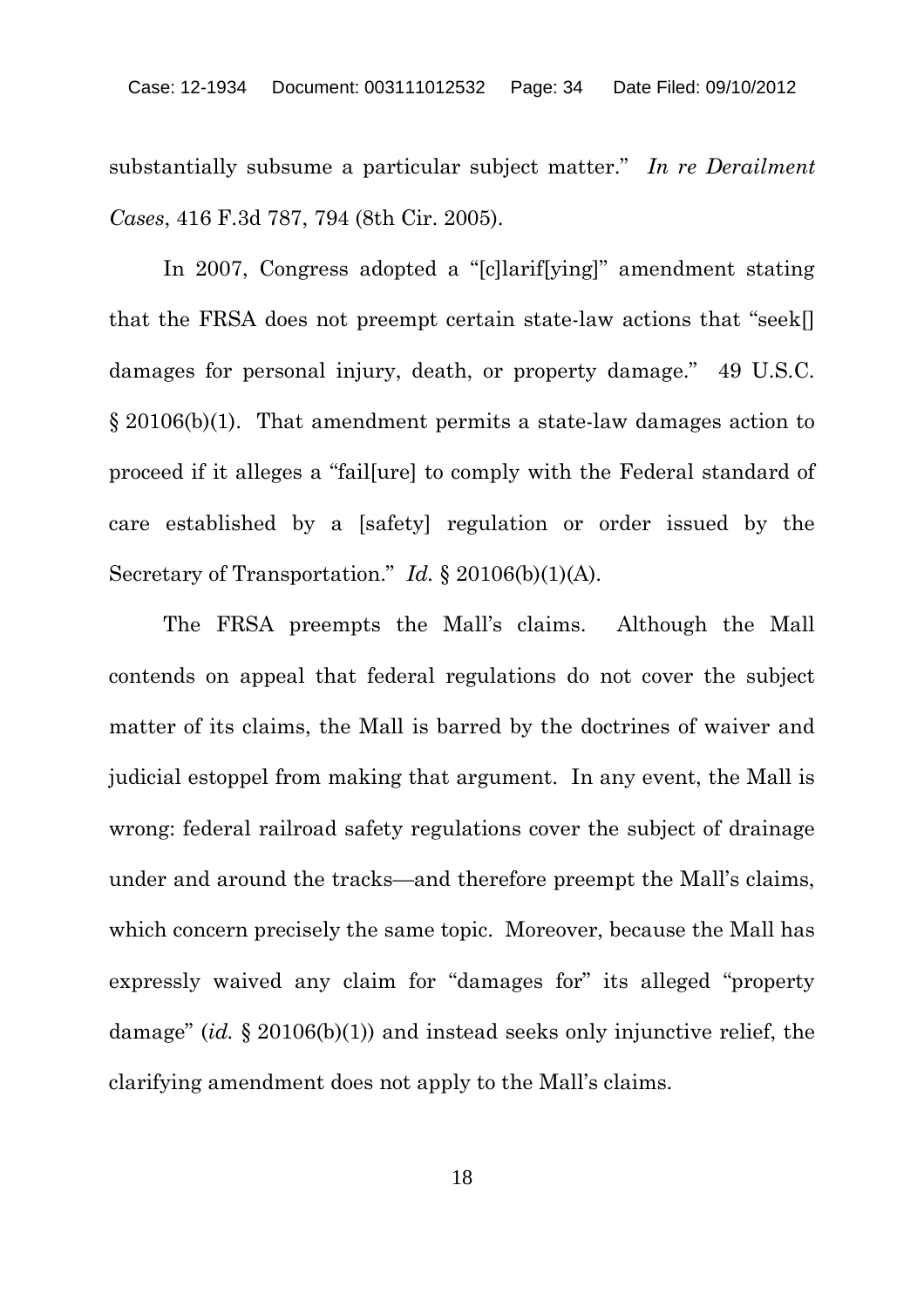#### **A. The Mall Is Barred From Arguing That Federal Regulations Do Not Cover The Subject Matter Of Its Claims.**

The contention that federal regulations do not cover the same subject-matter as the Mall's state-law claims forms the centerpiece of the Mall's brief on appeal. *See* Mall Br. 15-24. The Mall, however, did not make that argument in the district court. In fact, it took the directly contrary position, arguing that its water problem was caused by CSXT's purported violation of 49 C.F.R. § 213.33, the federal track drainage regulation. And, in granting summary judgment to CSXT, the district court relied on the Mall's "implicit[] acknowledg[ment]" that the regulation "covers' the subject of drainage in and around the roadbed." A7. The doctrines of waiver and judicial estoppel should therefore be applied to bar the Mall from arguing to this Court that federal regulations do not cover the subject of its claims.

#### **1. The Mall forfeited the argument that federal regulations do not cover its claims.**

"'It is axiomatic that arguments asserted for the first time on appeal are deemed to be waived and consequently are not susceptible to review in this Court absent exceptional circumstances.'" *Birdman v. Office of the Governor*, 677 F.3d 167, 173 (3d Cir. 2012) (quoting *Tri-M*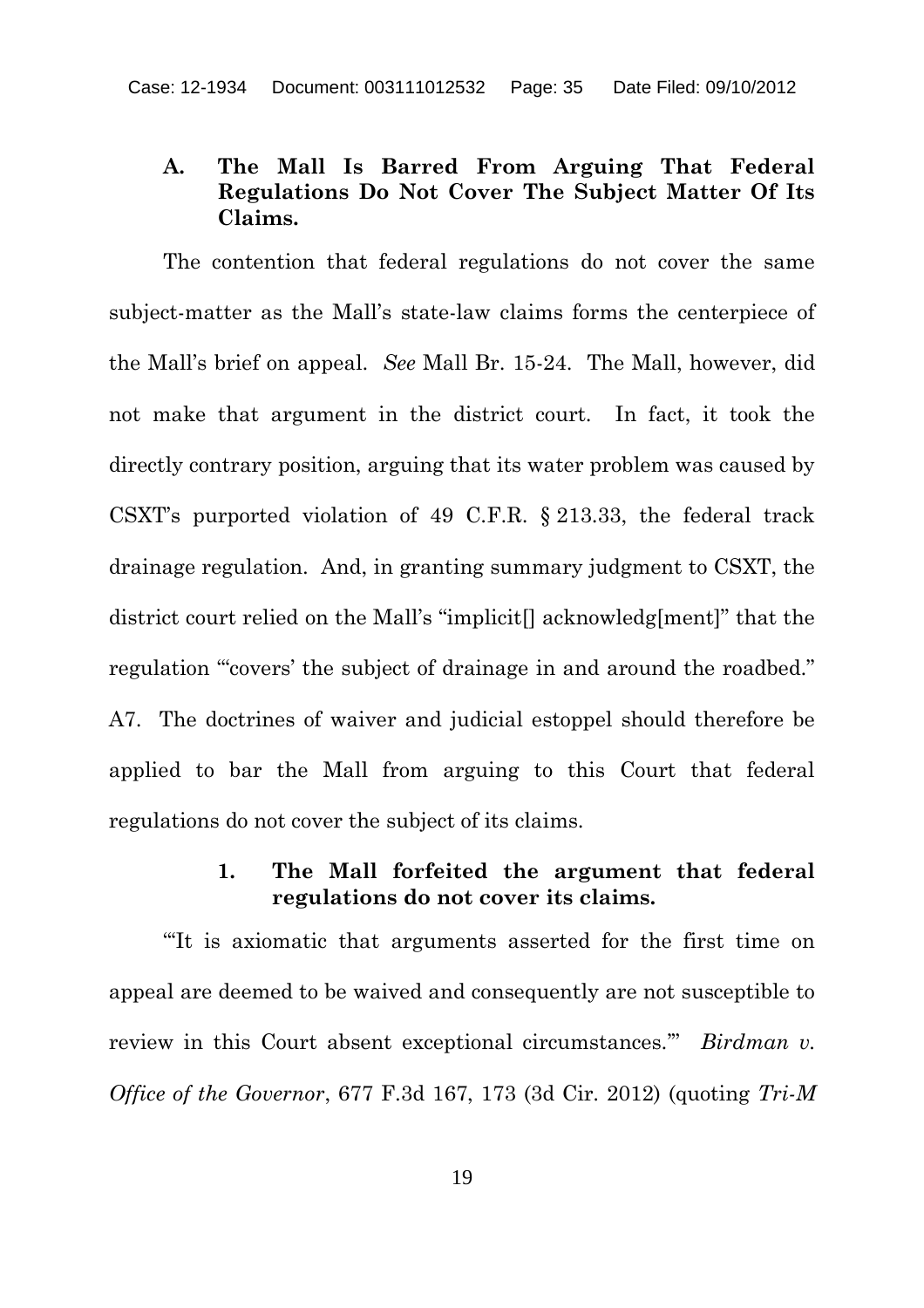*Grp., LLC v. Sharp*, 638 F.3d 406, 416 (3d Cir. 2011)); *accord, e.g.*, *In re Ins. Brokerage Antitrust Litig.*, 579 F.3d 241, 261 (3d Cir. 2009). Thus, "[f]or an issue to be preserved for appeal, a party 'must unequivocally put its position before the trial court at a point and in a manner that permits the court to consider its merits.'" *Ins. Brokerage Antitrust Litig.*, 579 F.3d at 262 (quoting *Shell Petroleum, Inc. v. United States*, 182 F.3d 212, 218 (3d Cir. 1999)).

The Mall waived its argument that federal regulations do not cover the subject matter of the Mall's claims by failing to raise that argument in the district court. The Mall filed no fewer than three briefs in the district court that discuss preemption under the FRSA (*see* SA93- 109; SA110-28; SA154-62), and its counsel participated in two hearings on that topic (*see* SA129-53; SA163-70). Despite those multiple opportunities, and despite the fact that the Mall was well-acquainted with the standard for FRSA preemption (*see, e.g.*, SA94-97), the Mall never so much as hinted that federal regulations do not cover the subject of its claims—much less "unequivocally put [that] position before the trial court" (*Ins. Brokerage Antitrust Litig.*, 579 F.3d at 262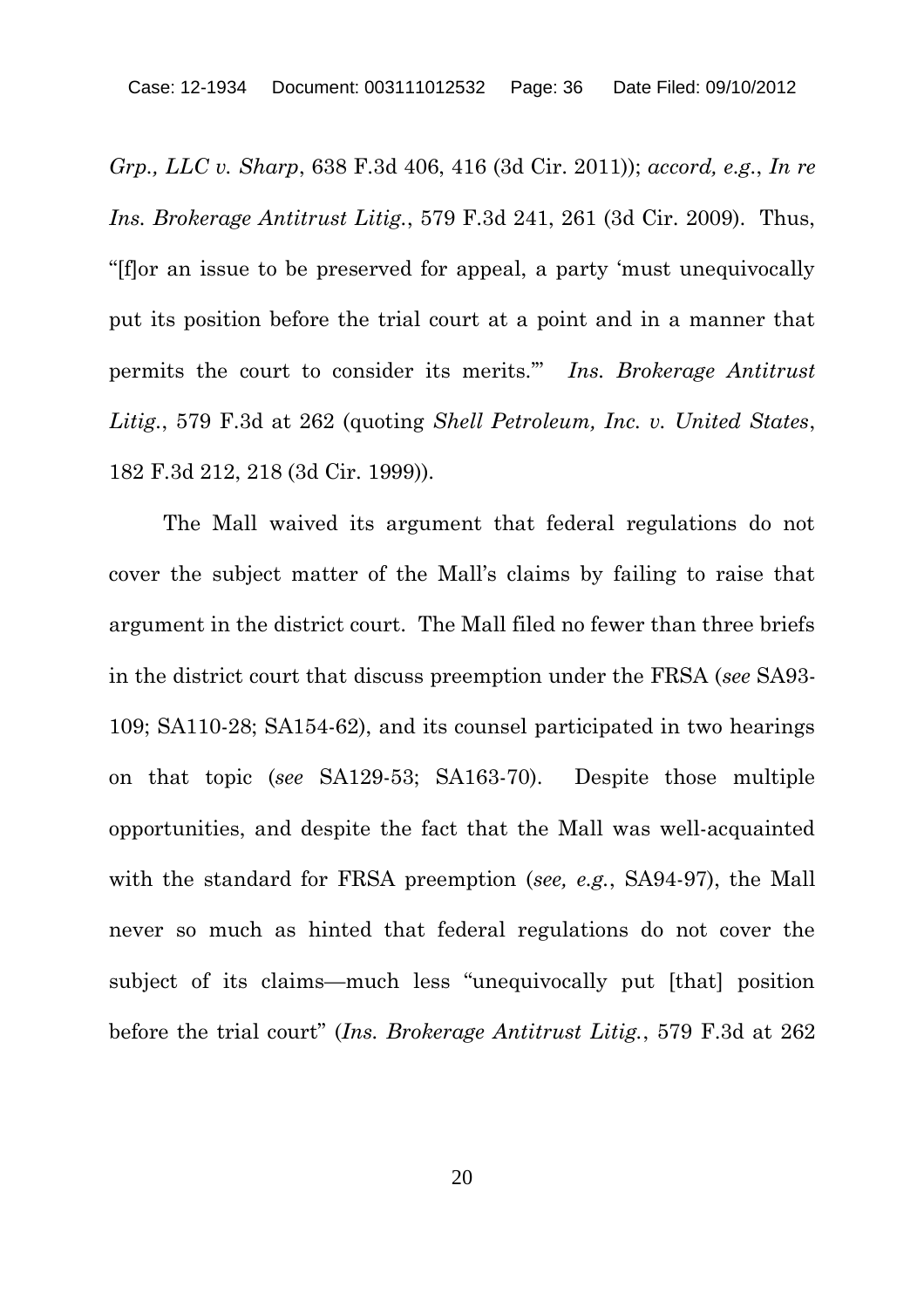(internal quotation marks omitted)). This is, therefore, a textbook case of waiver.<sup>9</sup>

## **2. The Mall is judicially estopped from arguing that federal regulations do not cover its claims.**

Judicial estoppel also precludes consideration of the Mall's argument. "Judicial estoppel is a judge-made doctrine that seeks to prevent a litigant from asserting a position inconsistent with one that [it] has previously asserted in the same or in a previous proceeding." *Macfarlan v. Ivy Hill SNF, LLC*, 675 F.3d 266, 272 (3d Cir. 2012) (internal quotation marks omitted). "The doctrine exists to protect the integrity of the judicial process and to prohibit parties from deliberately changing positions according to the exigencies of the moment." *Id.* (internal quotation marks omitted).

Estoppel applies only where "the defending party ... convince[d] the District Court to accept"—or at least "rel[y] on"—"its earlier

<sup>9</sup> The Mall might argue that refusing to consider the waived argument is inappropriate because preemption "present[s] a pure question of law." *Webb v. City of Phila.*, 562 F.3d 256, 263 (3d Cir. 2009). This Court, however, only considers such questions in the first instance "where refusal to reach the issue would result in a miscarriage of justice or where the issue's resolution is of public importance." *Id.* (internal quotation marks omitted). Neither condition holds here.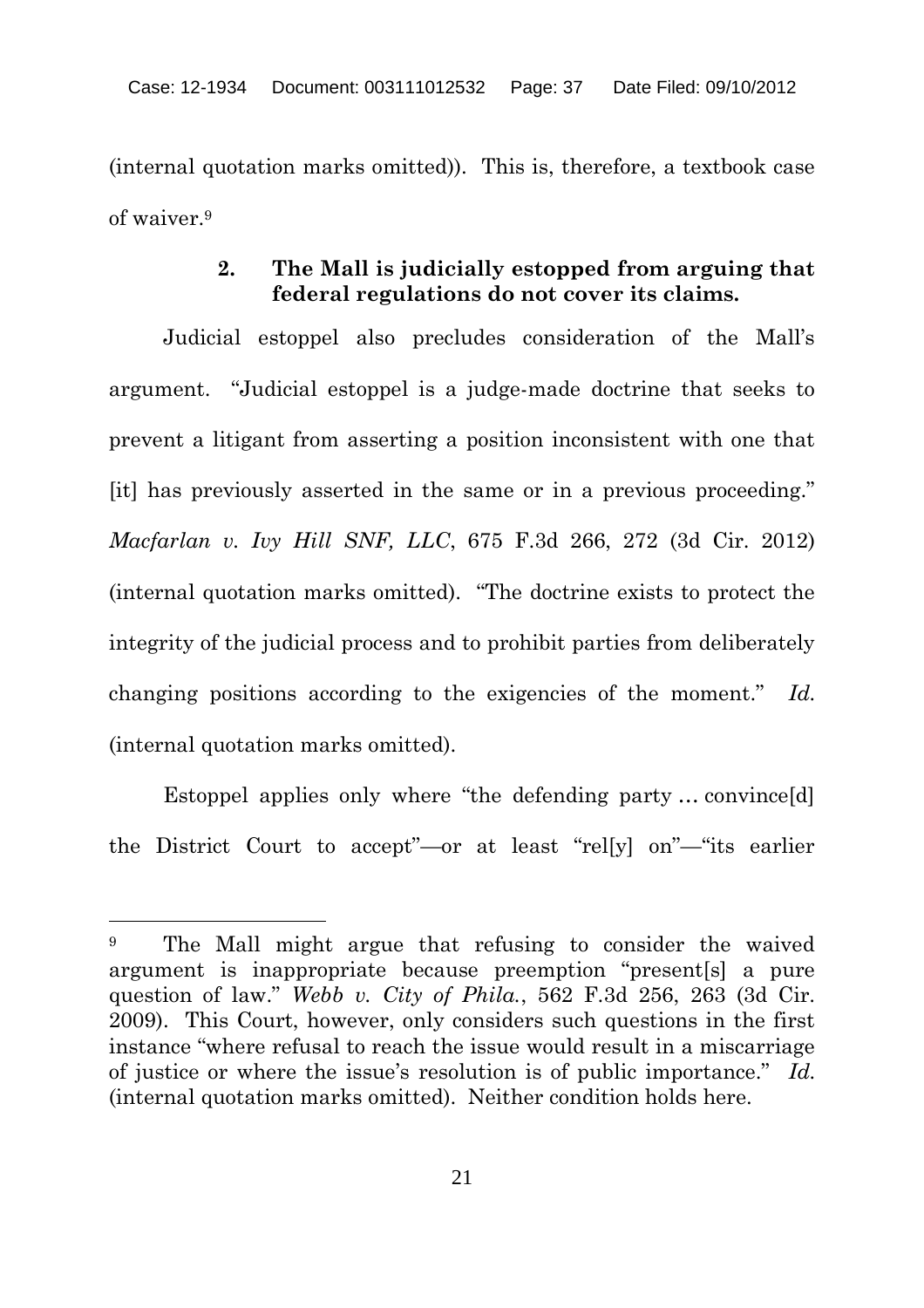position." *G-I Holdings, Inc. v. Reliance Ins. Co.*, 586 F.3d 247, 262 (3d Cir. 2009). If that threshold criterion is satisfied, "three factors inform a federal court's decision whether to apply" estoppel: "there must be (1) irreconcilably inconsistent positions; (2) adopted in bad faith; and (3) a showing that estoppel addresses the harm and no lesser sanction is sufficient." *Id.* (internal quotation marks and alterations omitted).

The threshold criterion is satisfied in this case. In the district court, the Mall characterized its claims as "alleging that the railroad failed to comply with federal regulations," and argued that its claims are not preempted by the FRSA because, "[b]y failing to control its stormwater, CSX violate[d] 49 C.F.R. § 213.33." SA98-99 & n.6; *see also* SA111-13; SA160; SA165:T12. And although the district court ultimately granted summary judgment to CSXT, the court *did* accept the Mall's "implicit[] acknowledg[ment]" that "the drainage regulation 'covers' the subject of drainage" in the areas implicated by this case. A7-8. Given the Mall's assertion that "CSX's refusal to manage its stormwater so that it does not discharge onto the Plaintiff's property is a violation of Section 213.33" (SA161), the court never considered whether the regulation "covers" the Mall's claim of improper drainage,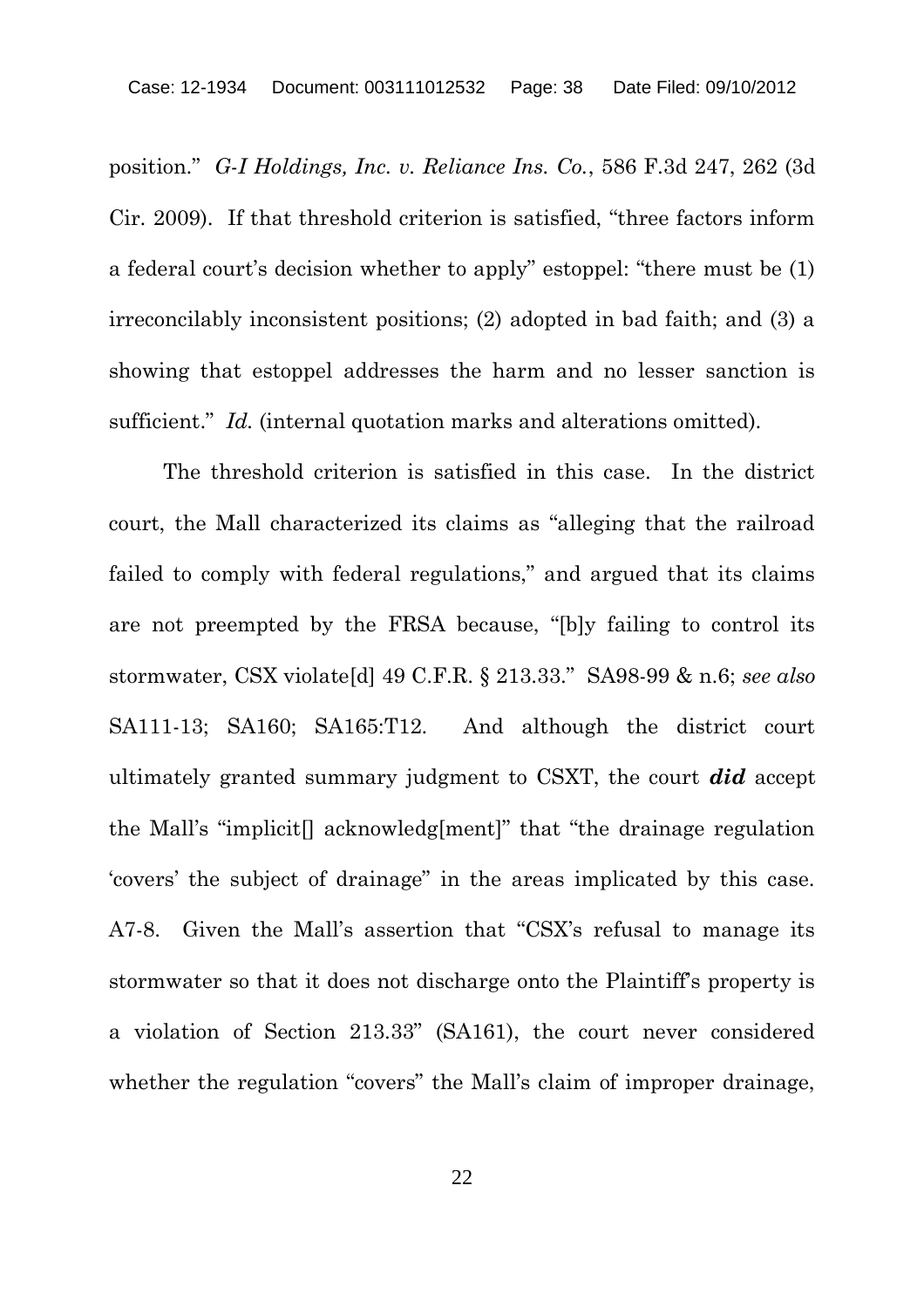and instead limited its analysis to whether a claim for injunctive relief based on a violation of that regulation survives preemption. A7-8. In taking CSXT's alleged violation as the starting point for its preemption analysis (*see id.*), the court "relied on" the Mall's earlier position. *G-I Holdings, Inc.*, 586 F.3d at 262.

Each of the three other factors also weighs in favor of estoppel in this case. First, the Mall's argument on appeal directly contradicts the argument it raised below. In the district court, the Mall repeatedly argued that CSXT's discharge of stormwater "on to the Mall Property" violated CSXT's "duty[] under Section 213.33." SA90; *see also* SA98- 100; SA111-13; SA145:T65-67; SA160; SA165:T12. Now, the Mall asserts that § 213.33 does "not even relate to, let alone cover, the subject of a railroad's discharge of stormwater onto an adjoining property." Mall Br. 11; *see also id.* at 21. That newly minted contention cannot be squared with the Mall's prior statements to the district court.

Second, the Mall's reversal was made in bad faith—which is to say that the Mall is "play[ing] fast and loose" with the courts. *Greenway Ctr., Inc. v. Essex Ins. Co.*, 475 F.3d 139, 151 n.8 (3d Cir. 2007). In the district court, the Mall consistently argued that its claims are not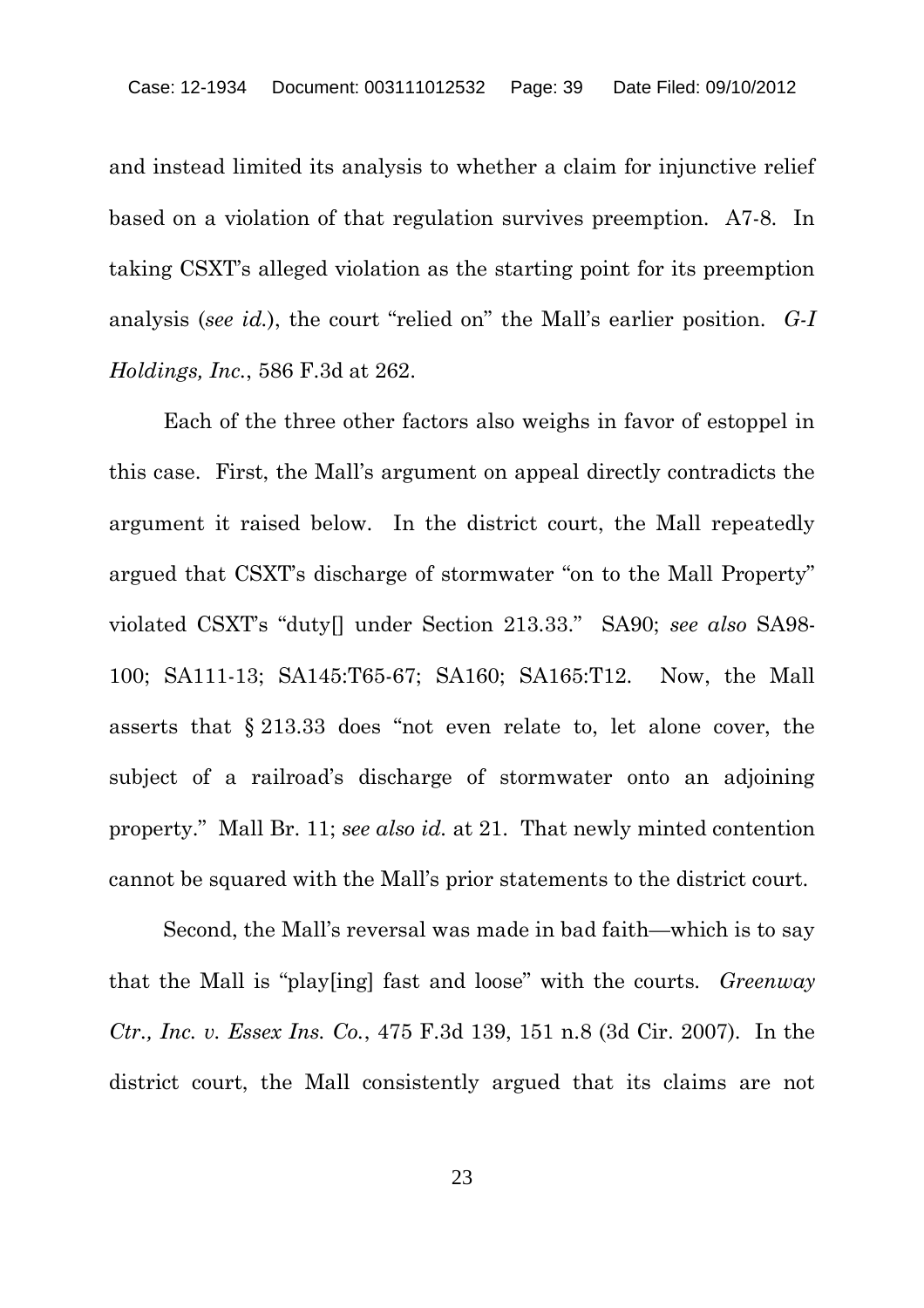preempted by the FRSA because CSXT's discharge of stormwater onto the Mall's property "is a violation of Section 213.33." SA161. Now, after the district court held that its claims are preempted because the FRSA does not allow private parties to seek injunctive relief to remedy regulatory violations, the Mall argues exactly the opposite—that its claims escape preemption because § 213.33 does "not even relate to, let alone cover, a railroad's discharge of stormwater onto an adjoining property." Mall Br. 11.

Nor is this the first time the Mall has shifted its arguments in response to an adverse ruling. In the district court, when faced with skeptical questioning from the bench about its theory that CSXT's 2009 track maintenance caused its water problem, the Mall suddenly propounded a theory never advanced in its briefs—the argument that CSXT is liable because someone once built the rail line at issue. *See* SA143-44:T59-61; *compare* SA103 (attributing Mall's water problem to 2009 track maintenance) *with* SA160 (attributing Mall's water problem to alteration of the natural grade "when the tracks were originally installed"). The Mall's history of altering its positions based on "the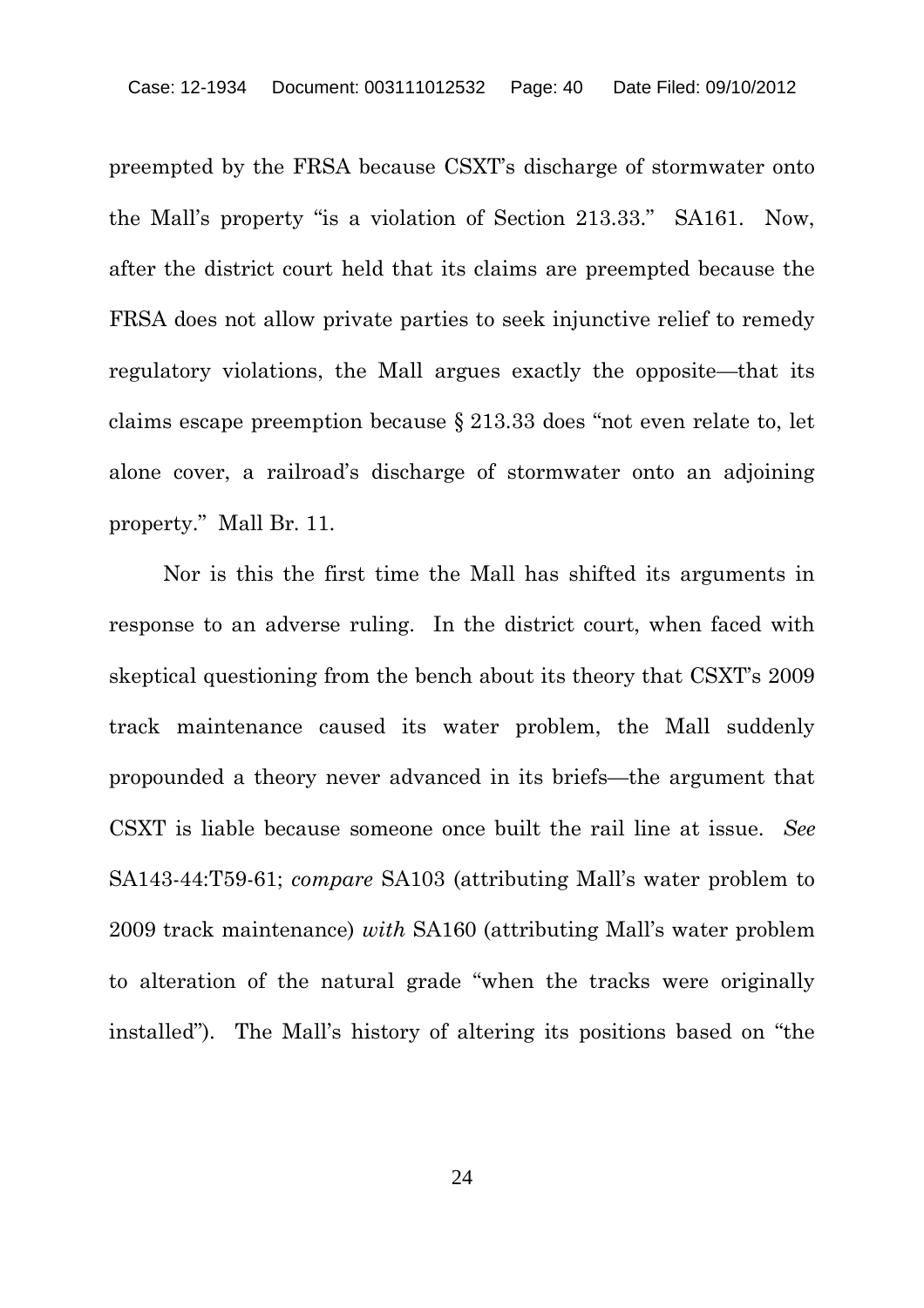exigencies of the moment" (*Macfarlan*, 675 F.3d at 272) gives rise to an inference of bad faith.

Finally, no sanction less than estoppel could redress the harm. "[J]udicial acceptance of" the Mall's new, inconsistent position "would create the perception that either" the district court or this Court "was misled." *New Hampshire v. Maine*, 532 U.S. 742, 750 (2001) (internal quotation marks omitted). For that reason, the imposition of some lesser sanction would "send a message that" parties may freely reverse their positions on appeal. *Krystal Cadillac-Oldsmobile GMC Truck, Inc. v. Gen. Motors Corp.*, 337 F.3d 314, 325 (3d Cir. 2003) (discussing the concealment of assets). Estoppel is therefore necessary to "preserve the integrity of the earlier proceedings." *Id.* (internal quotation marks omitted).

# **B. Federal Regulations Cover The Subject Matter Of The Mall's Claims.**

The Mall would have no basis for resisting FRSA preemption even if it had properly preserved its argument, because the Mall's claims seek to regulate drainage under and around the tracks—the very subject covered by 49 C.F.R. § 213.33 and 49 C.F.R. § 213.103(c).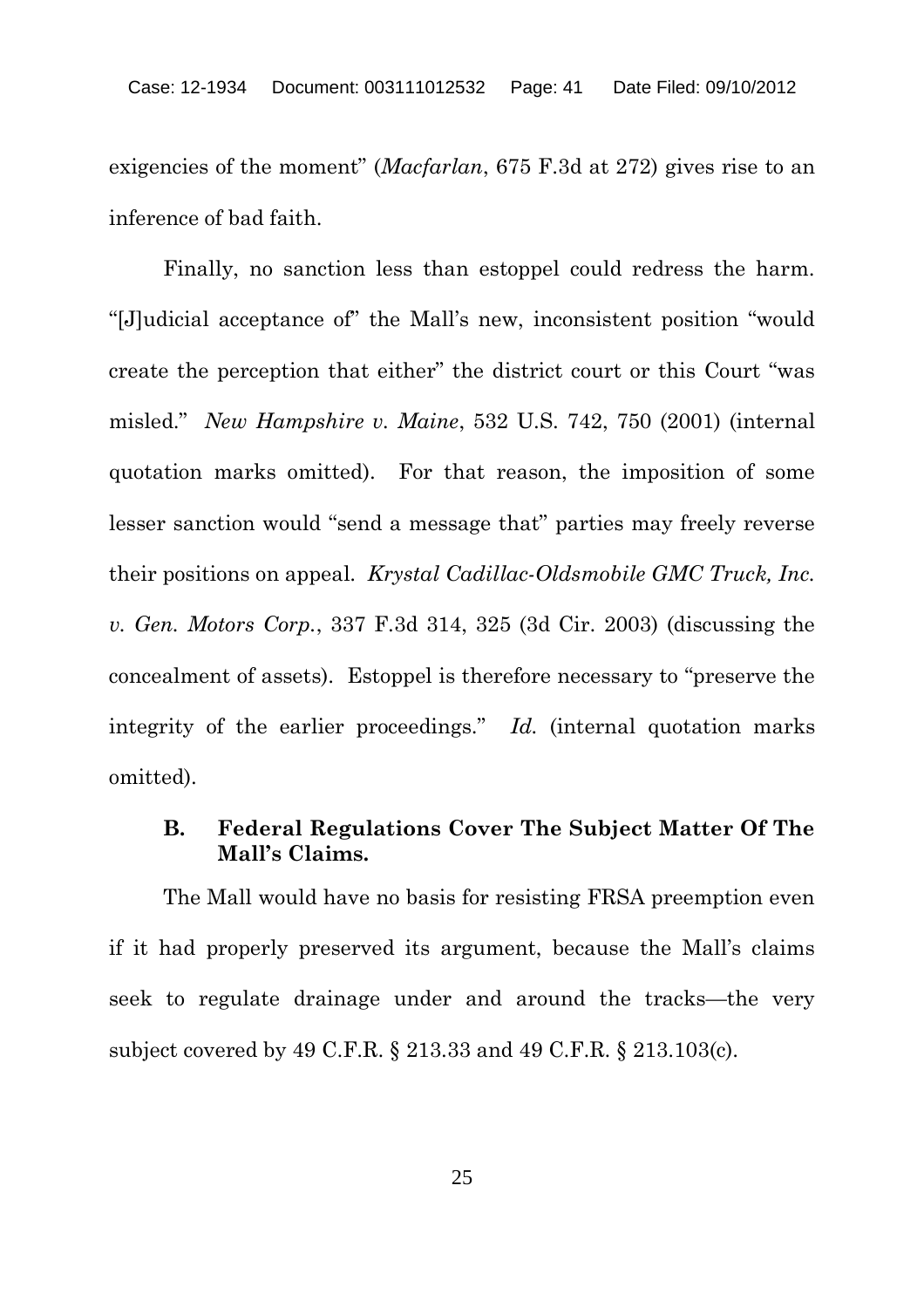### **1. The Mall's claims implicate drainage under and around the tracks.**

Whether the source of the alleged problem is the original construction of the track (Mall Br. 12-13), the subsequent maintenance of the track (SA102-03), or the alleged failure to properly maintain the track "drainage facility … as required under Section 213.33" (SA90), the Mall's claims are based on the drainage of water from CSXT's track and the areas immediately adjacent to that track.<sup>10</sup> Indeed, if water does drain from CSXT's property onto the Mall's property, it *must* originate from under or around the tracks. CSXT's property consists of the "rail line" itself and the drainage ditches immediately adjacent to the track. *E.g.*, A36; A280. Thus, there is nowhere on CSXT's property for the water to originate *except* the area under or immediately adjacent to the tracks.

<sup>10</sup> As the Mall told the district court, "Section 213.33, by its own terms, pertains to '[e]ach drainage or other water carrying facility under or immediately adjacent to the roadbed' and therefore encompasses the drainage slope as well as the ditch line." SA112.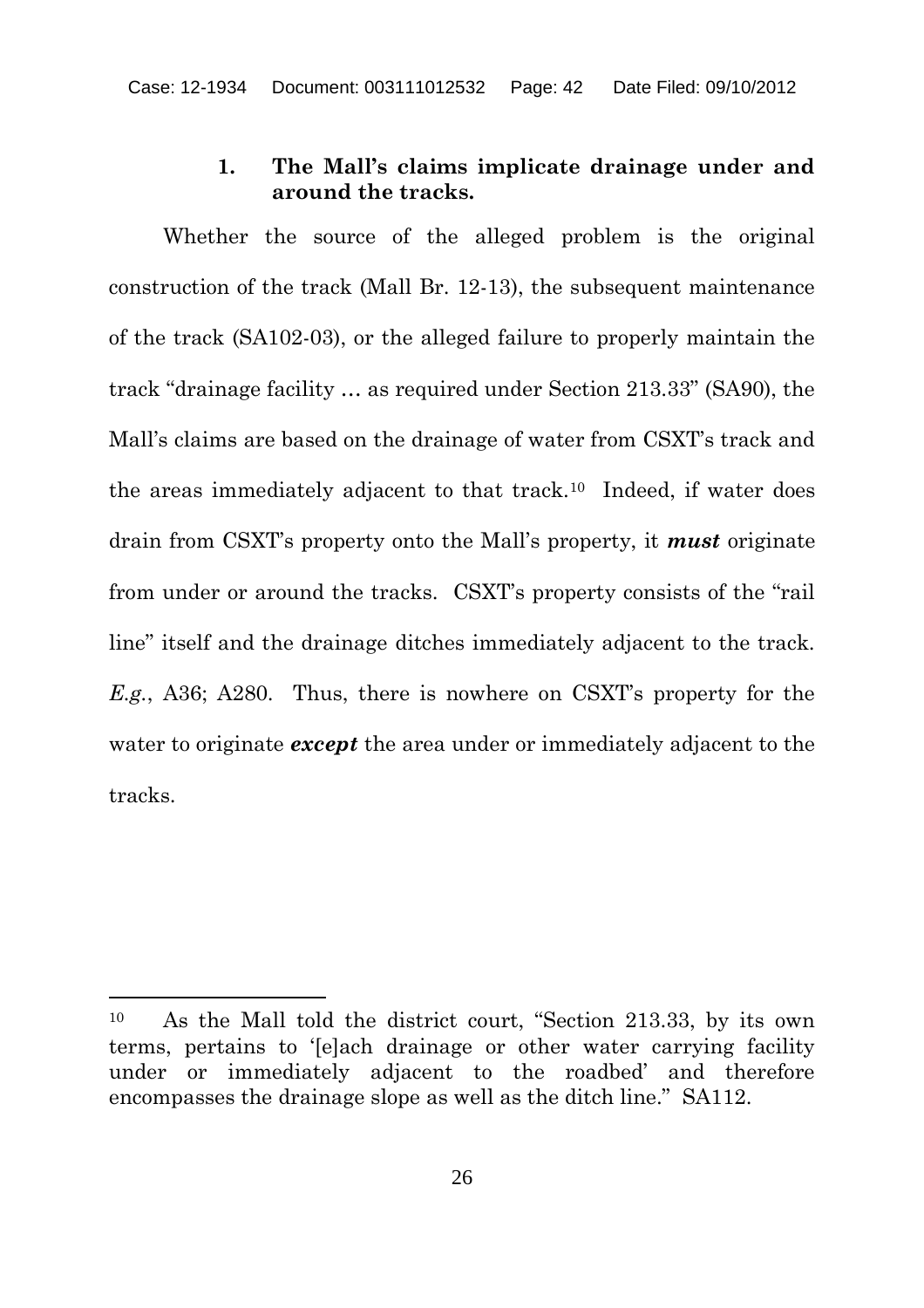## **2. Federal regulations cover the topic of drainage under and around the tracks and therefore preempt the Mall's claims.**

The Secretary of Transportation has promulgated safety regulations that directly cover the subject matter of drainage under or immediately adjacent to the tracks. Specifically, 49 C.F.R. § 213.33, entitled "Drainage," requires that "[e]ach drainage or other water carrying facility under or immediately adjacent to the roadbed be maintained and kept free of obstruction, to accommodate expected water flow for the area concerned." As the Mall admits (Mall Br. 20), "roadbed" refers to "the area under and adjacent to the tracks." *Anderson v. Wis. Cent. Transp. Co.*, 327 F. Supp. 2d 969, 979 n.11 (E.D. Wis. 2004); *accord Mo. Pac. R.R. v. R.R. Comm'n of Tex.*, 948 F.2d 179, 182 (5th Cir. 1991).

A related federal regulation requires railroads to use ballast that "[p]rovide[s] adequate drainage for the track." 49 C.F.R. § 213.103(c). Ballast—crushed rock placed beneath and beside the track—supports the rails and ties (*see id.* § 213.103; SA43-44), and acts to "drain [water] away from the track" (SA56) and into the adjacent drainage ditches (A223-24:T25-27; *see also* A29-35; A230-31). Both the drainage regulation and the ballast regulation thus cover the subject of drainage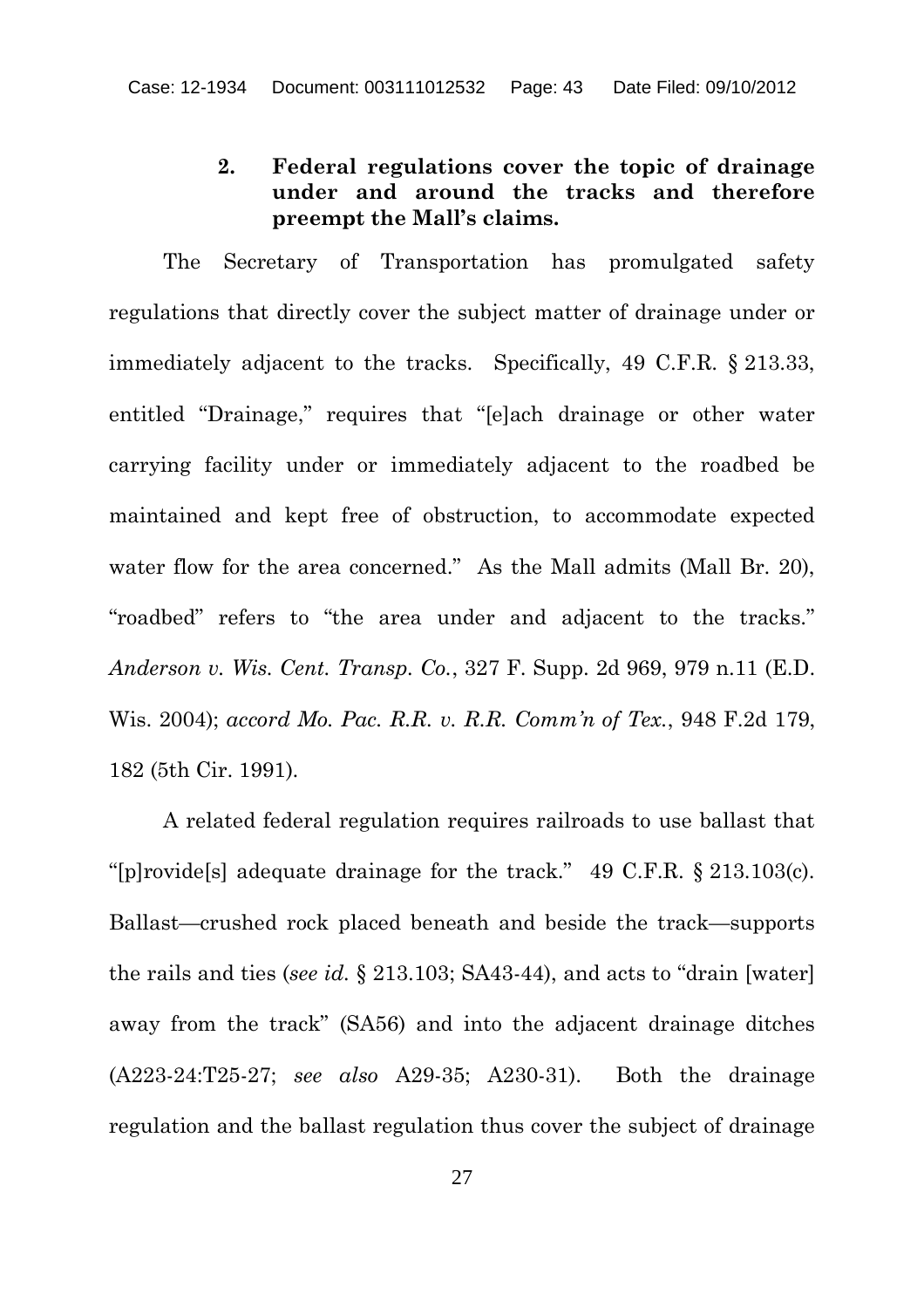under and around railroad tracks. *See, e.g.*, *Nickels v. Grand Trunk W. R.R.*, 560 F.3d 426, 430 (2009); *id.* at 434 (Rogers, J., dissenting); *Brenner v. Consolidated Rail Corp.*, 806 F. Supp. 2d 786, 796 (E.D. Pa. 2011).

In short, federal railroad safety regulations directly regulate the topic that the Mall seeks to regulate via state tort law—drainage under and around the tracks. Applying the plain language of 49 U.S.C. § 20106(a)(2), the federal courts routinely hold state-law tort claims preempted when such claims and a federal railroad safety regulation address the same subject matter. *See, e.g.*, *Grade v. BNSF Ry.*, 676 F.3d 680, 687 (8th Cir. 2012) (regulations and claims both concern "warning devices … on railcars"); *Henning v. Union Pac. R.R.*, 530 F.3d 1206, 1213 (10th Cir. 2008) ("warning devices at a crossing"); *Nye v. CSX Transp., Inc.*, 437 F.3d 556, 562-63 (6th Cir. 2006) (same); *In re Derailment Cases*, 416 F.3d at 793-94 (inspections); *CSX Transp., Inc. v. Williams*, 406 F.3d 667, 672 (D.C. Cir. 2005) (hazardous material transport); *Hesling v. CSX Transp., Inc.*, 396 F.3d 632, 637 (5th Cir. 2005) (excessive speeds); *CSX Transp., Inc. v. City of Plymouth*, 283 F.3d 812, 817 (6th Cir. 2002) (train length).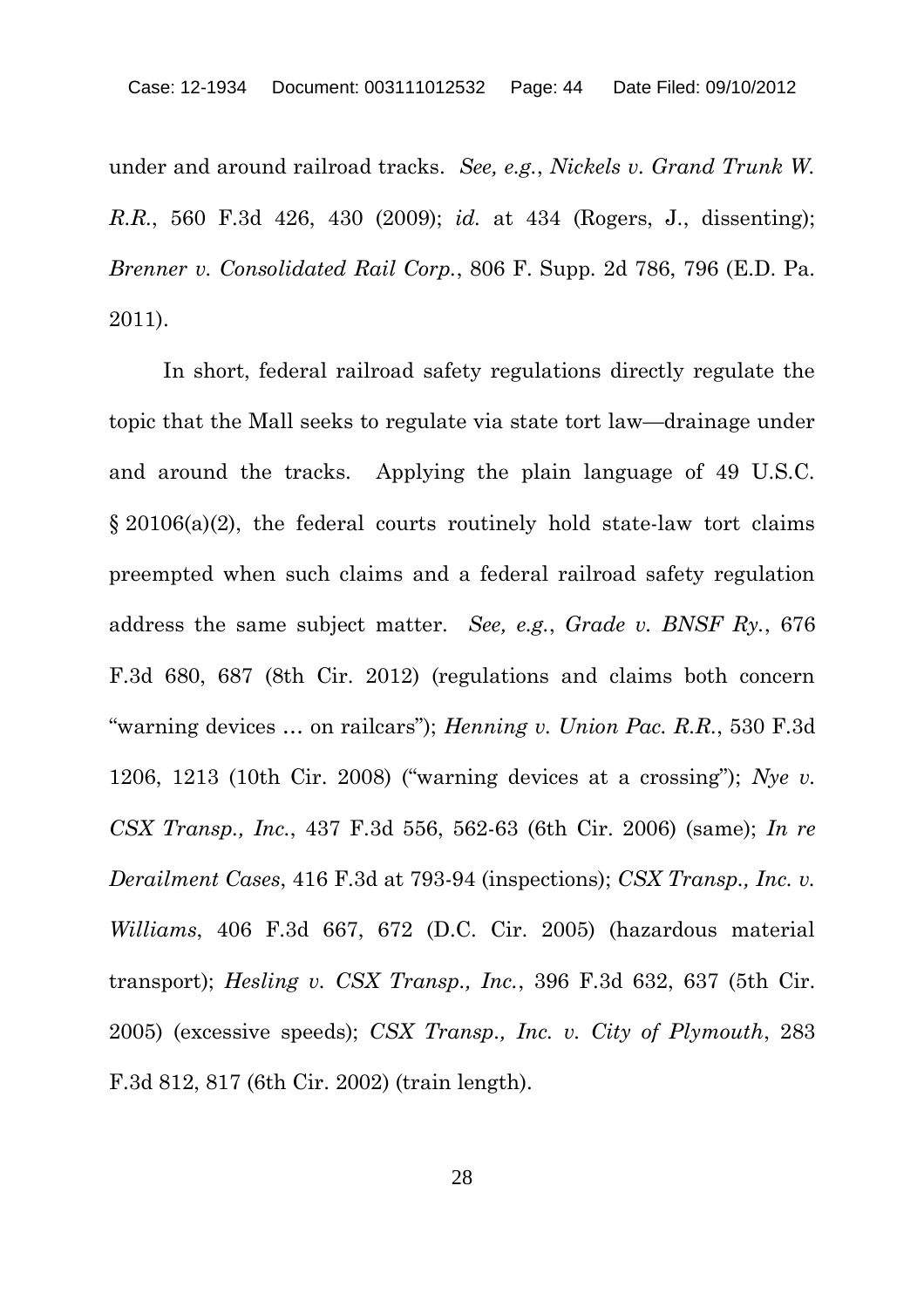More specifically, every court to directly address the issue has concluded that federal regulations "cover" drainage under and around the tracks and therefore preempt claims like those at issue here. In *Rooney v. City of Philadelphia*, 623 F. Supp. 2d 644 (E.D. Pa. 2009), for example, Judge Robreno held that the FRSA preempted claims functionally identical to the Mall's claims. The plaintiffs in *Rooney* were property owners who alleged that runoff and drainage problems from railroad tracks resulted in "flood[ing]" that "caus[ed] extensive damages to Plaintiffs' properties and businesses." *Id.* at 648. The court concluded that federal track safety regulations, including 49 C.F.R. § 213.33 and § 213.103, governed, among other things, "[d]rainage requirements"—and therefore "cover[ed] the subject matter at issue." *Rooney*, 623 F. Supp. 2d at 666.

The Indiana Court of Appeals reached a similar conclusion in *Black v. Baltimore & Ohio Railroad Co.*, 398 N.E.2d 1361 (Ind. Ct. App. 1980). The plaintiff in *Black* contended that muddy conditions hazardous to employees had result from, among other things, the "lack of good crossties, ballast and poor drainage." *Id.* at 1361. The court held that, even though there was no "specific regulation dealing with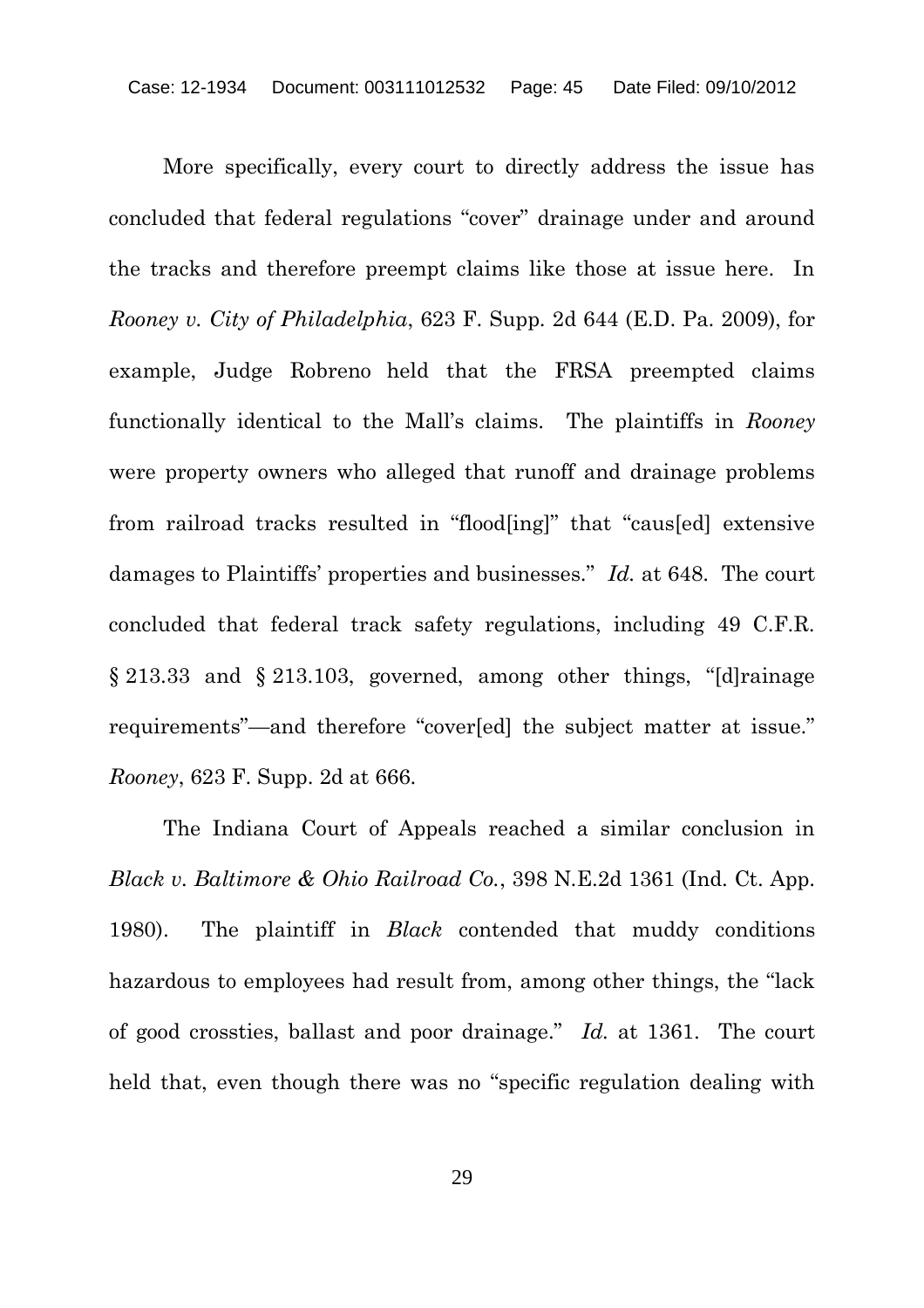muddy conditions," the plaintiff's claims were preempted by, among other regulations, 49 C.F.R. § 213.33 and § 213.103(c), which covered the "conditions that are alleged to have contributed to the" muddy conditions. *Id.* at 1363; *see also Mo. Pac. R.R.*, 948 F.2d at 182 n.2 (regulations require "maintain[ance] in order to prevent," *inter alia*, "drainage problems"); *Wilcox v. CSX Transp., Inc.*, 2007 WL 1576708, at  $*6$  (N.D. Ind. May 30, 2007) ("The plain language of [Section 213.103] makes it clear that it was promulgated … to establish parameters for ensuring that railroad tracks were adequately supported and provided adequate drainage."); *Hendrix v. Port Terminal R.R. Ass'n*, 196 S.W.3d 188, 196 (Tex. Ct. App. 2006) ("regulations relate to track structure and drainage").

The situation here is even more direct: the Mall's claims arise directly from a claimed drainage problem either under or immediately adjacent to the tracks. Because 49 C.F.R. § 213.33 and § 213.103(c) specifically and unambiguously cover that very topic, the Mall's statelaw claims are preempted by the FRSA.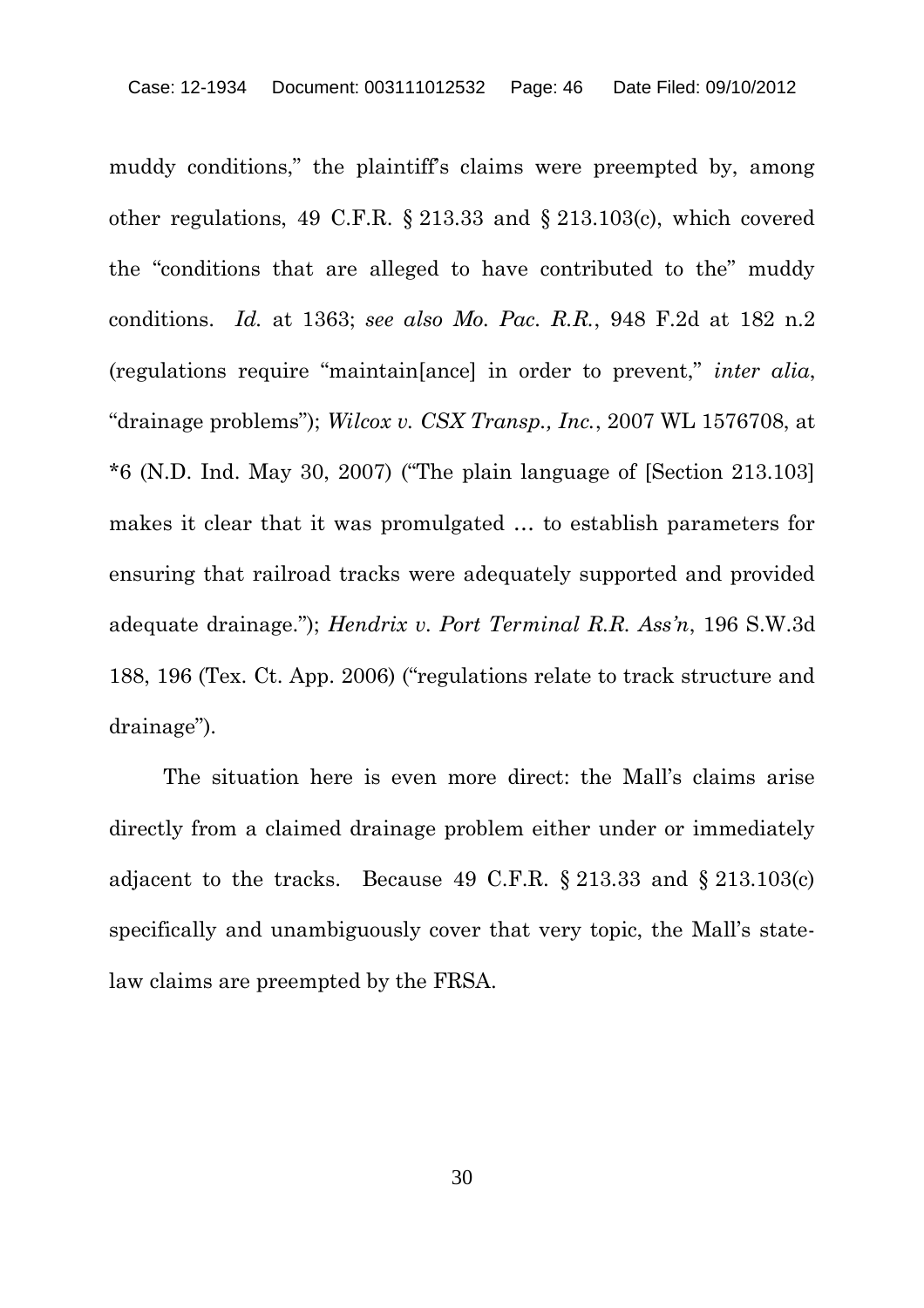#### **3. The Mall's arguments against preemption are without merit.**

In support of its untimely and unpersuasive argument that the federal railroad regulations do not cover the topic of track drainage, the Mall cites various cases involving unrelated regulations. *See* Mall Br. 17-20. But none of those cases permitted state-law claims to proceed when, as here, the claims would have imposed a state-law standard of care on a topic also governed by federal railroad safety regulations.

Many of the cases the Mall cites stand at most for the proposition that federal regulations speak only to the subjects they expressly address. For example, this Court's opinion in *Strozyk* held that regulations about "warning devices" did not preclude plaintiffs from bringing state-law claim about "sight lines" or the "general maintenance of a safe grade crossing." *See* 358 F.3d at 273. The Sixth Circuit's opinion on remand in *Shanklin* likewise held only that "adequate warning [signal] regulations … do not 'cover' state common law vegetation/sight distance claims." *Shanklin v. Norfolk S. Ry.*, 369 F.3d 978, 988 (6th Cir. 2004).<sup>11</sup> These cases cannot, and do not, support the

<sup>11</sup> *Accord Murrell v. Union Pac. R.R.*, 544 F. Supp. 2d 1138, 1153-54 (D. Or. 2008); *Anderson*, 327 F. Supp. 2d at 980; *see also Rushing v.*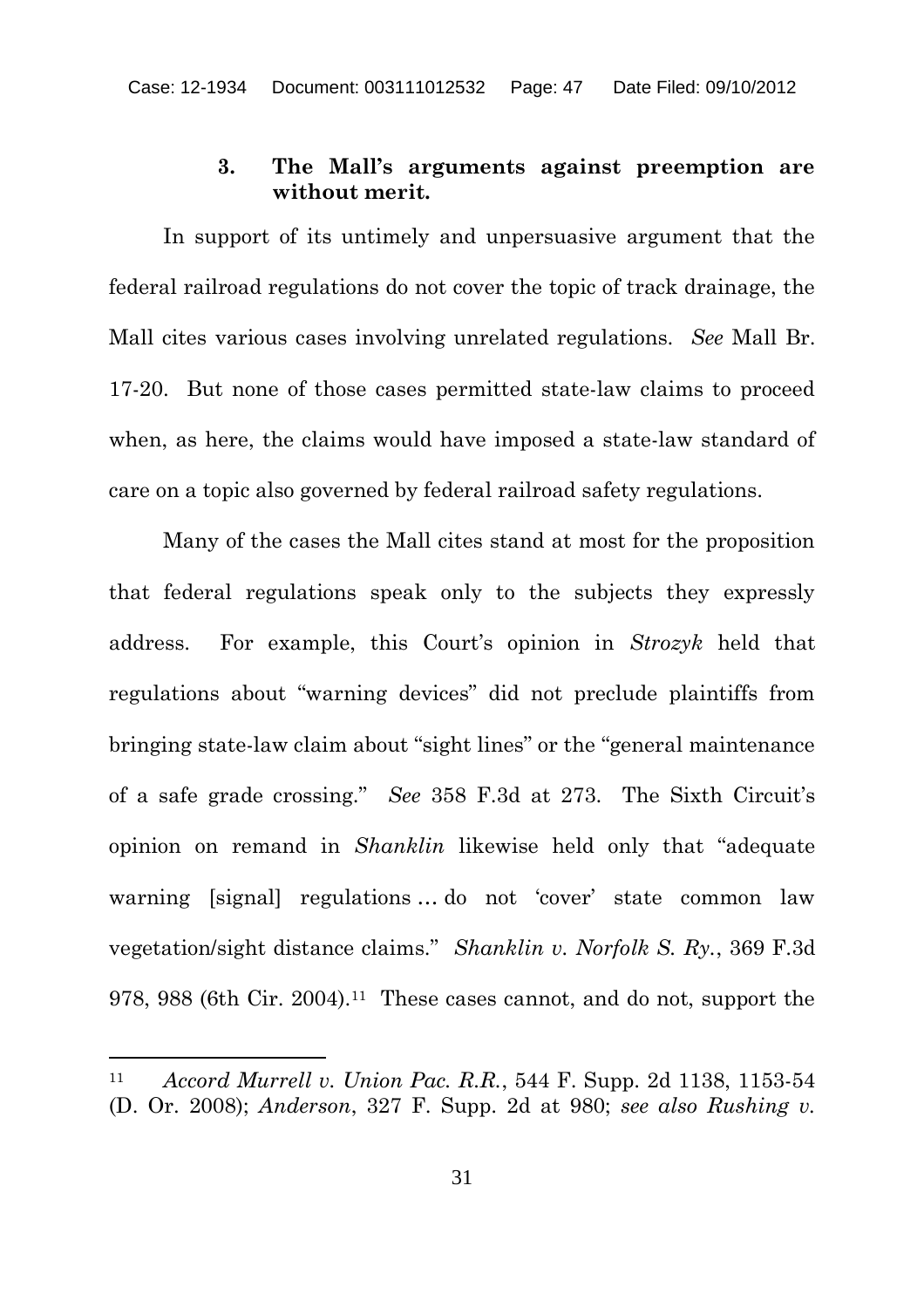proposition that state-law claims based on drainage practices under and around railroad tracks may proceed despite the existence of federal regulations governing drainage under and around railroad tracks.

Several of the Mall's other cases hold that a regulation governing vegetation "immediately adjacent to roadbed" does not preempt claims based on the "fail[ure] to trim vegetation" farther away from the roadbed. *Anderson*, 327 F. Supp. 2d at 980 ("up to 330 feet from roadbed"); *accord Peters v. Union Pac. R.R.*, 455 F. Supp. 2d 998, 1003 (W.D. Mo. 2006) (areas "not … on or immediately adjacent to the tracks"); *see also Mo. Pac. R.R. v. R.R. Comm'n of Tex.*, 833 F.2d 570, 577 (5th Cir. 1987) (state vegetation regulation not preempted because it was "designed to apply where the federal requirements end"); *Bowman v. Norfolk S. Ry.*, 832 F. Supp. 1014, 1020-21 (D.S.C. 1993)

*Kansas City S. Ry.*, 185 F.3d 496, 515-16 (5th Cir. 1999) (regulations concerning "sound capacity" of whistles do not preempt nuisance claims based on when the whistles are sounded), *superseded by rule on other grounds, as stated in Mathis v. Exxon Corp.*, 302 F.3d 448, 459 n.16 (5th Cir. 2002); *Bradford v. Union Pac. R.R.*, 491 F. Supp. 2d 831, 838-39 (W.D. Ark. 2007) (regulations requiring reporting of hours do not preempt claims based on worker fatigue, and regulations regarding stopping distances and preparation do not preempt claims "akin to a failure to maintain a proper lookout").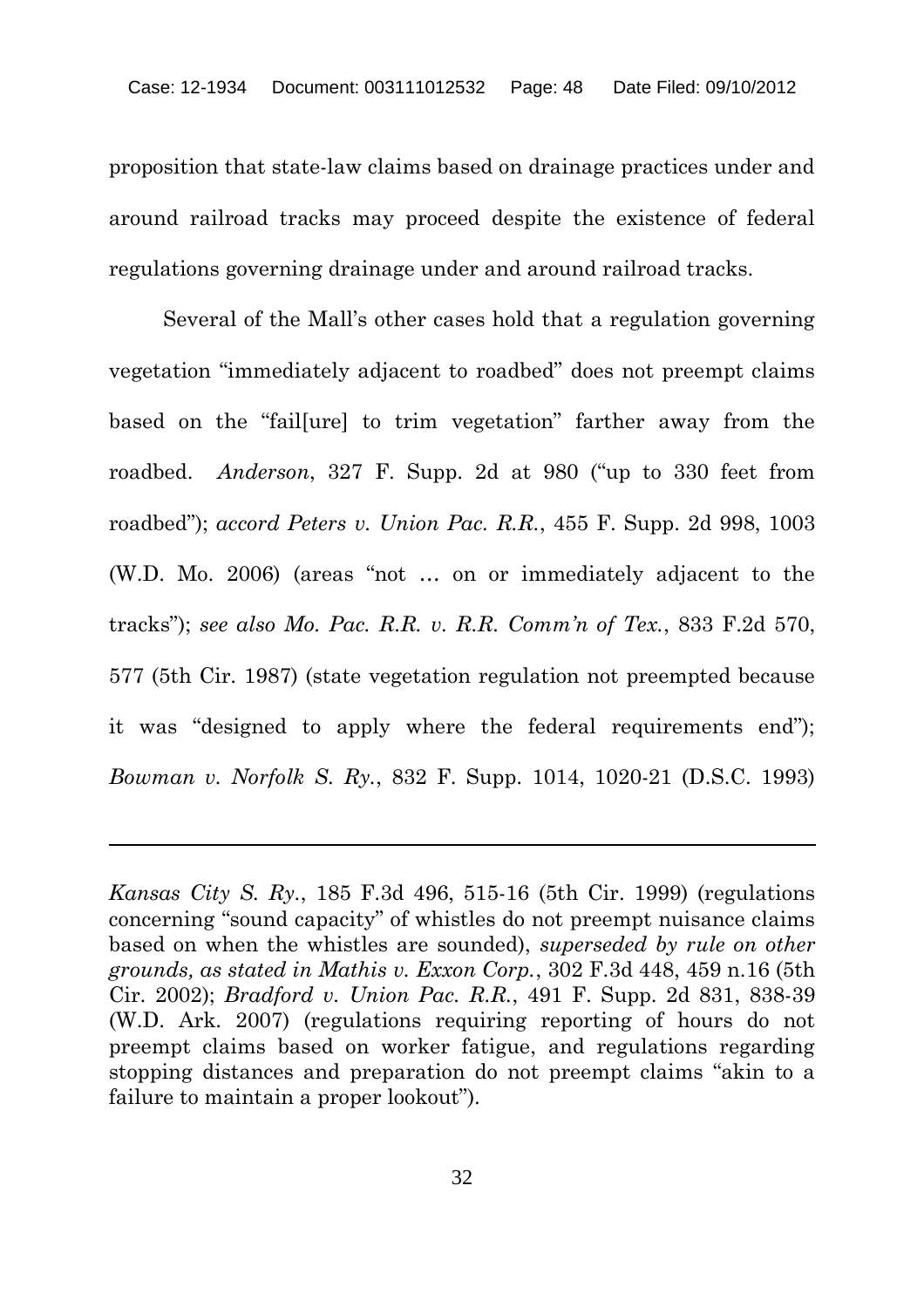(holding that claims about vegetation next to the roadbed are preempted but claims about vegetation "beyond the area" specified by the regulation are not). These cases are inapposite. The Mall's claims implicate the drainage system *under and immediately adjacent* to CSXT's tracks and roadbed (*e.g.*, A223-24:T24-27, A282-83), which is precisely the area governed by the federal drainage regulations (*see* 49 C.F.R. §§ 213.33 & 213.103(c)).

Finally, the Mall seeks to draw support from two cases holding that the FRSA does not preempt claims arising from activities, such as the sounding of whistles "for no apparent reason" (*Rushing*, 185 F.3d at 516) or "idling engine noise, pollution, and … employee harassment," that "do not serve any safety purpose" (*Jones v. Union Pac. R.R.*, 94 Cal. Rptr. 2d 661, 671 (Ct. App. 2000)). *See* Mall Br. 22. In this case, however, the claims asserted directly implicate a critical aspect of railroad safety: federal regulations require CSXT to maintain its drainage system to protect the structure and surface of the tracks. *See* 49 C.F.R. § 213.5(a); A223-24:T25-26; SA55-56, 58. Thus, *Jones* and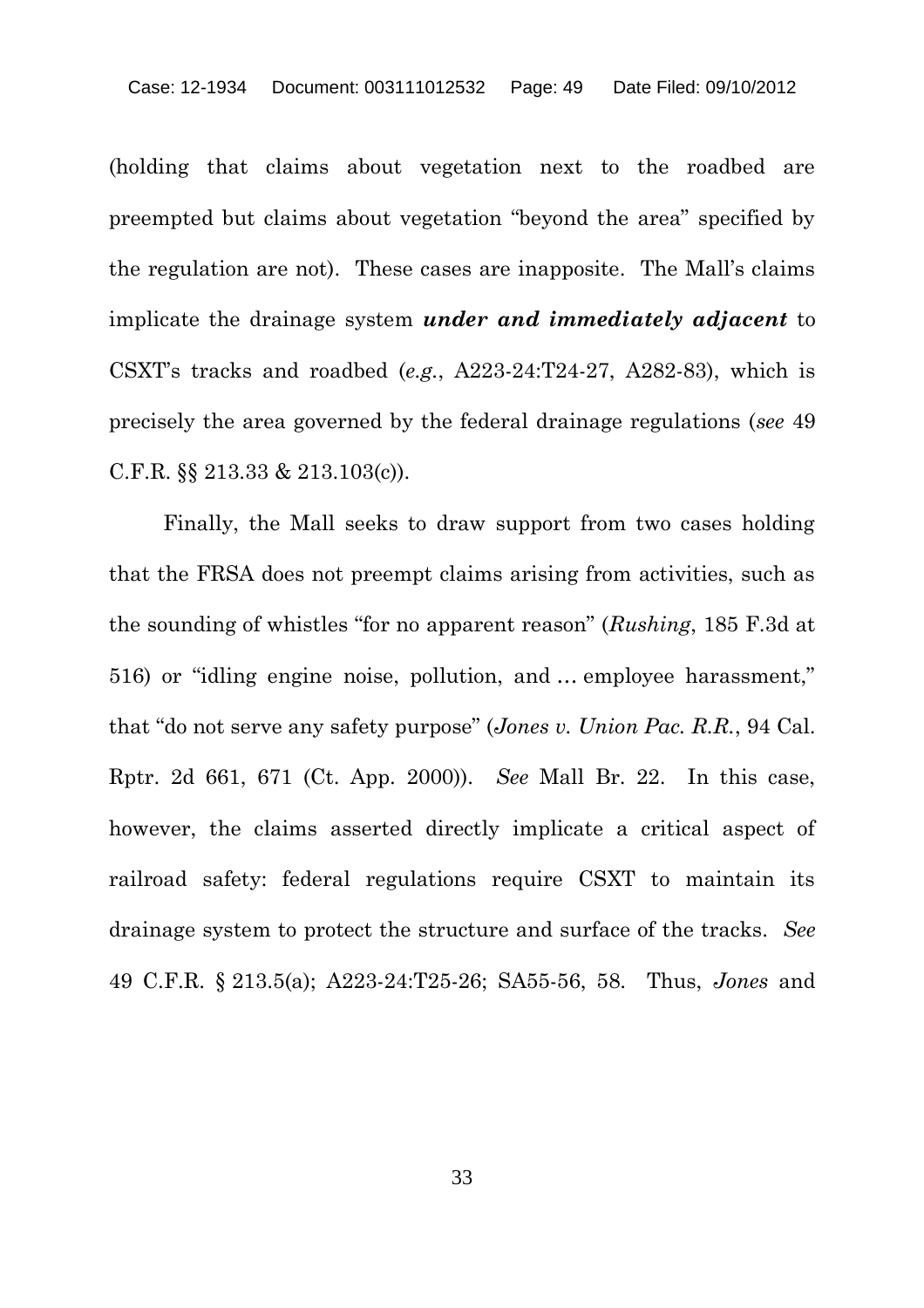*Rushing* are distinguishable, like each of the other cases upon which the Mall relies.<sup>12</sup>

The Mall asserts that the federal track-drainage regulations do not preempt its claims because those regulations do not prohibit CSXT "from discharging stormwater onto the Mall property." Mall Br. 21. But that is irrelevant. Although the regulations may not prohibit the discharge of water from CSXT's tracks onto the Mall's property, that does not mean that the regulations do not cover the subject of track drainage.<sup>13</sup> "In effect," the Mall's "complaint is not that the federal government has not covered the subject matter of" track drainage; "rather, [the Mall's] charge is that  $[49 \text{ C.F.R.}$  §§ 213.33 and 213.103(c)]

<sup>12</sup> The Mall's brief conflates FRSA preemption and ICCTA preemption. *See* Mall Br. 22-24. The remaining cases on which the Mall attempts to rely—*Emerson v. Kansas City S. Ry.*, 503 F.3d 1126 (10th Cir. 2007), *N.Y. Susquehanna & W. Ry. v. Jackson*, 500 F.3d 238 (3d Cir. 2007), and *Rushing v. Kansas City S. Ry.*, 194 F. Supp. 2d 493 (S.D. Miss. 2001)—concern only ICCTA, not the FRSA. Similarly, the Mall's contentions that its claims are neither burdensome nor discriminatory apply solely to ICCTA preemption; they have no place in the FRSA preemption analysis delineated by *Easterwood* and *Shanklin*. We address those cases and arguments in Part II, *infra*.

<sup>13</sup> Below, the Mall argued that the alleged conduct giving rise to its claims—namely, CSXT's purported "fail[ure] to control its stormwater"—"violate[d] 49 C.F.R. § 213.33." SA99 n.6. CSXT's alleged conduct could not be a violation of § 213.33 unless the regulation covers that conduct, *i.e.*, covers the conduct giving rise to the Mall's claims.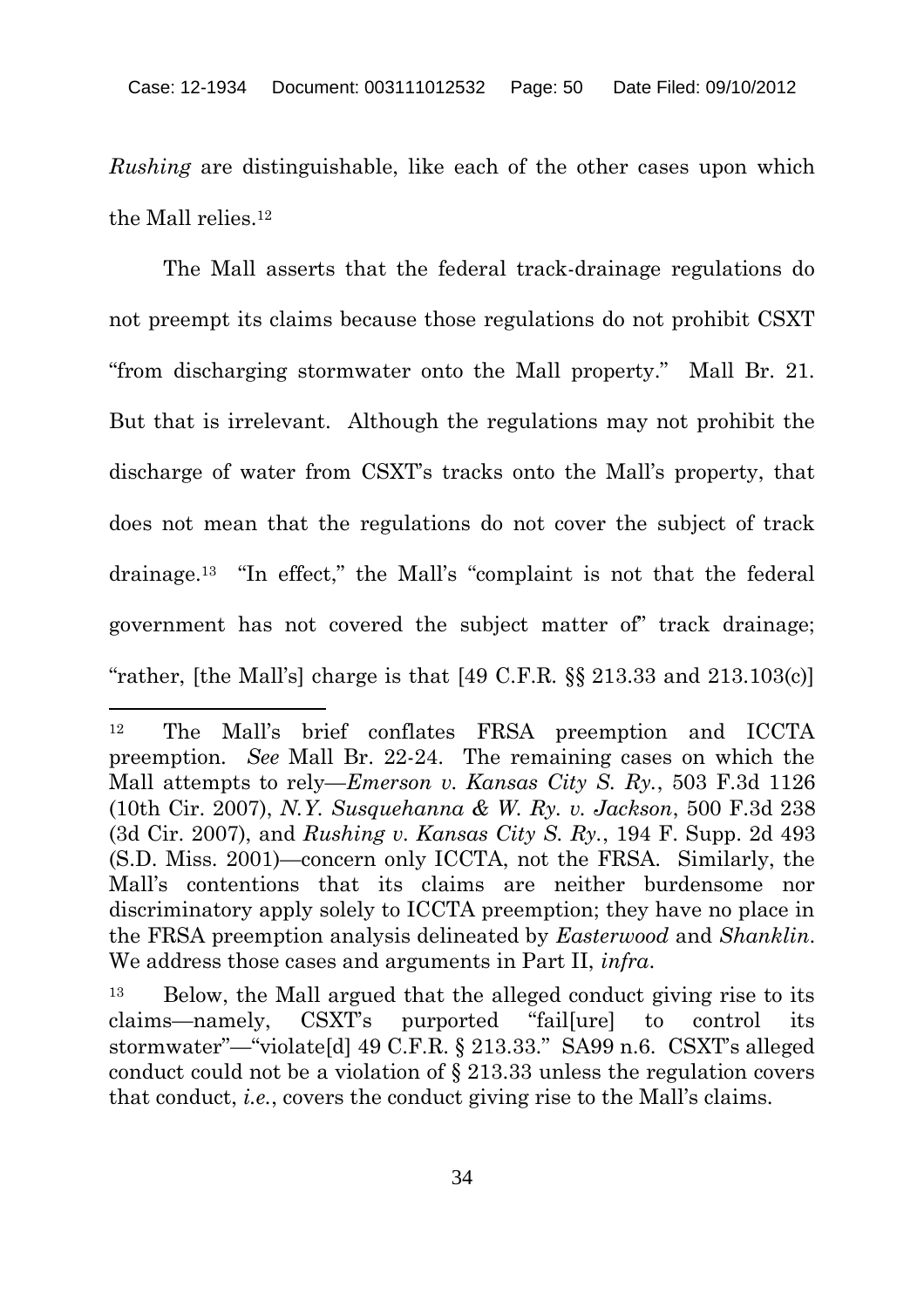*inadequately* doll so." *Williams*, 406 F.3d at 672. "The FRSA preemption provision, however, authorizes the court *only* to determine whether the regulation covers the subject matter," not to evaluate the regulations' sufficiency. *Id.* Because the drainage regulations unambiguously cover the subject matter of drainage under and adjacent to the tracks, the Mall's claims are preempted by the FRSA.

## **C. The Mall's Claims Fall Outside The Scope Of The Clarifying Amendment.**

Contrary to the Mall's suggestion (Mall Br. 27), the 2007 clarifying amendment to the FRSA does not except the Mall's claims from preemption. As an initial matter, the amendment applies only when a railroad "has failed to comply with the Federal standard of care established by a regulation." 49 U.S.C.  $\S$  20106(b)(1)(A). Here, there is no evidence of any such violation.<sup>14</sup> And even if there were, the district

<sup>14</sup> Contrary to the Mall's representation, the district court did *not* "h[old] that the Mall made out a claim for violation of a federal standard." Mall Br. 27. Moreover, there was no evidence on which the court could have so held. The only purported evidence of a violation that the Mall offered was the opinion of Frank Browne, who opined that "the changed hydrological conditions caused by the 2009 CSX modifications to the rail lines caused the earthen berm to erode, allowing stormwater from the CSX property to discharge onto the Mall property." A281 (cited at SA72). Even if one assumes that to be true, it does not establish a violation of 49 C.F.R. § 213.33, which, in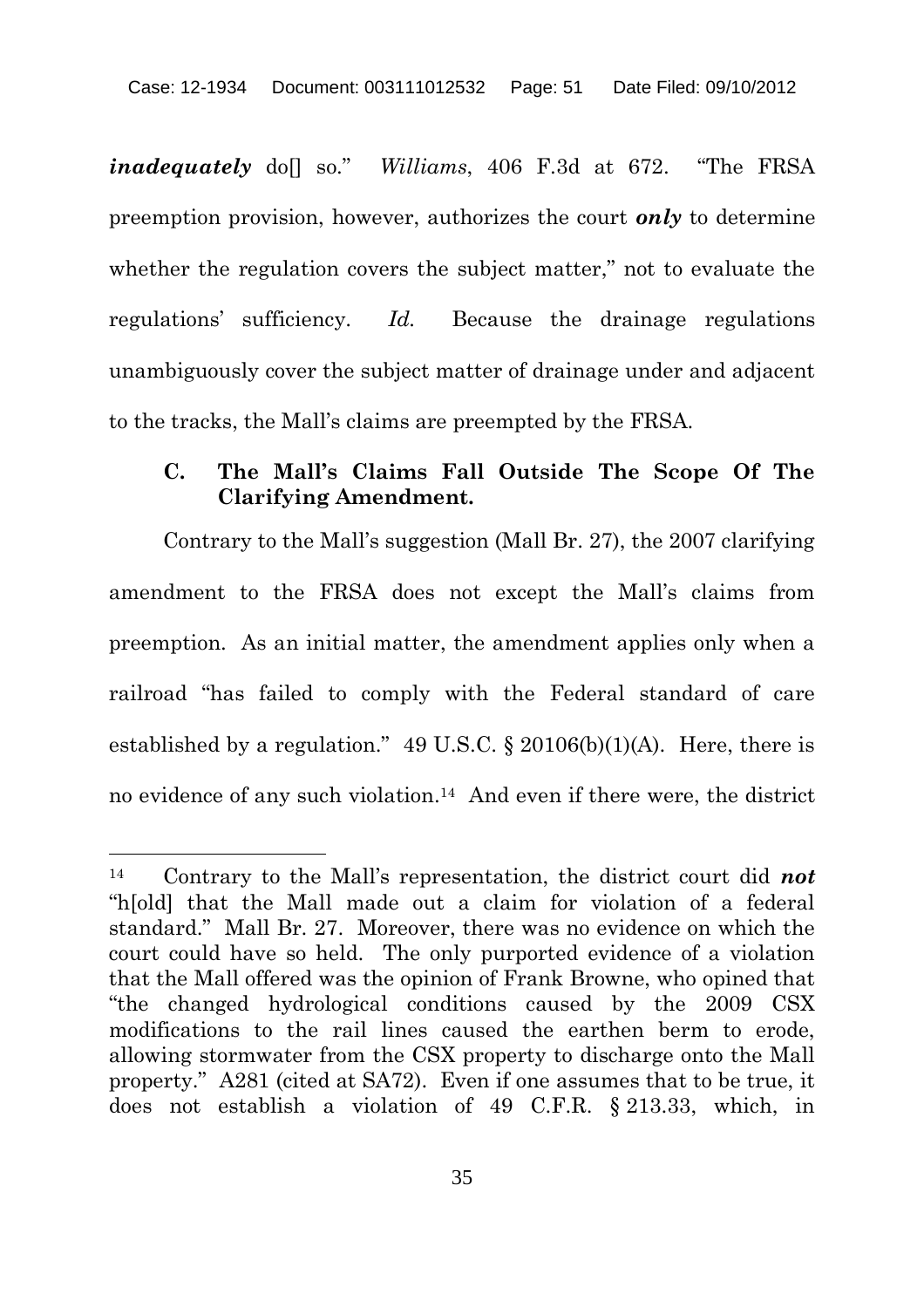court correctly concluded that the clarifying amendment—which is expressly limited to actions for "damages"—does not apply to the Mall's suit because, having disavowed any claim for damages, the Mall seeks only injunctive relief.

### **1. The clarifying amendment covers only actions for damages.**

Any "inquiry into the meaning of a statute begins with its plain language." *Birdman*, 677 F.3d at 176. The language of the clarifying amendment to the FRSA could not be plainer: it permits only certain claims "seeking *damages* for personal injury, death, or property damage." 49 U.S.C. § 20106(b)(1) (emphasis added); *see also, e.g.*, 75 Fed. Reg. 1180, 1209 (Jan. 8, 2010) ("The key concept of Section 20106(b) is permitting actions under State law seeking damages for personal injury, death, or property damage to proceed using a Federal standard of care."); *Nickels*, 560 F.3d at 432 (recognizing that the amendment permits specified "state cause[s] of action for 'damages for personal injury, death, or property damage'"). By its express terms,

conjunction with § 213.31, requires that stormwater be drained from the "roadbed and areas immediately adjacent to [the] roadbed" but does not prohibit the discharge of stormwater onto neighboring property.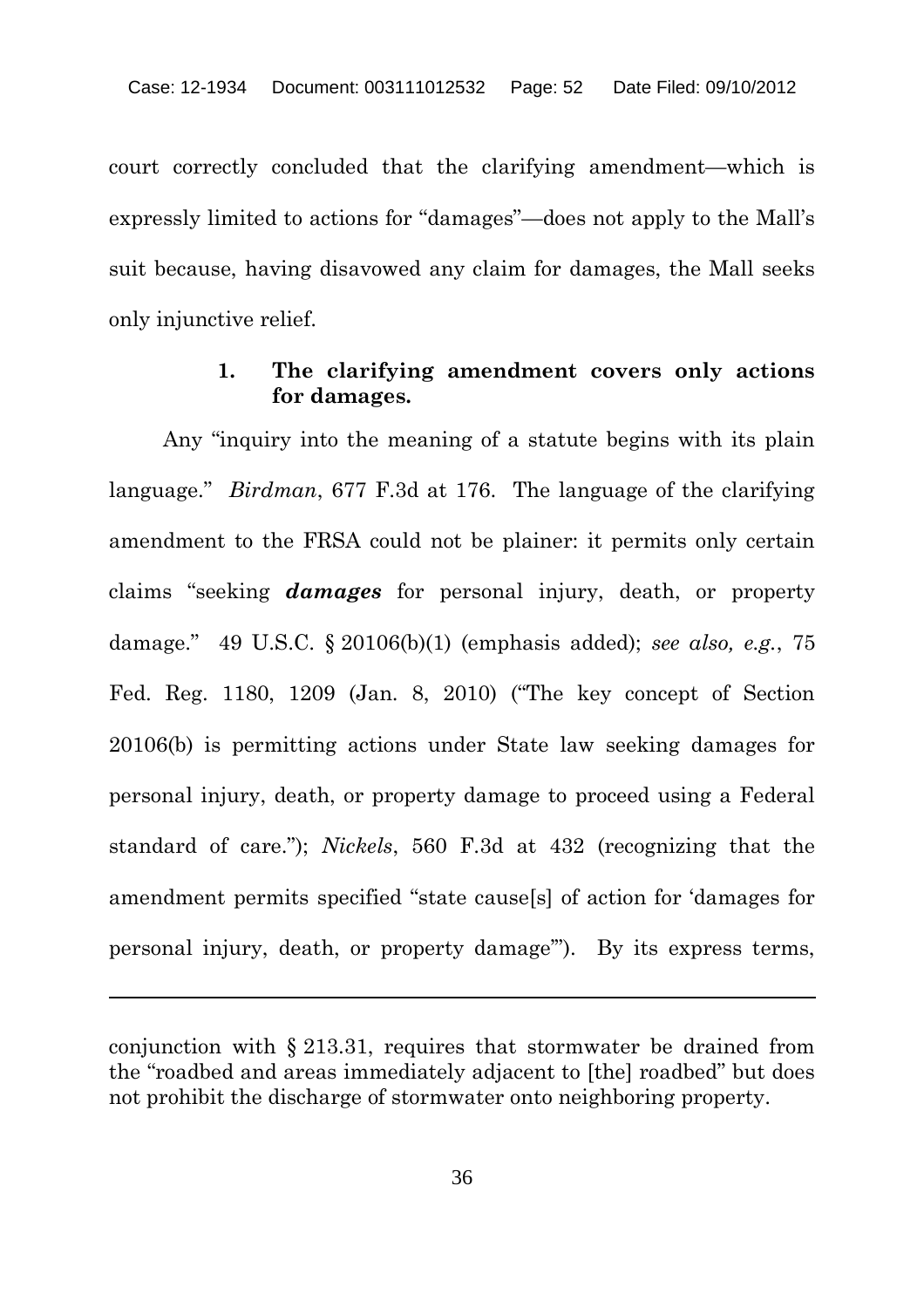then, the clarifying amendment applies only claims for damages—but not to claims for other types of relief. If the amendment were interpreted as applying to *all* claims for property damage regardless of the remedy requested, the word "damages" would be read out of the amendment. Any such interpretation would violate the cardinal rule of statutory construction that "every word in a statute has meaning." *Disabled in Action of Pa. v. SEPTA*, 539 F.3d 199, 210 (3d Cir. 2008); *accord, e.g.*, *Ransom v. FIA Card Servs., N.A.*, 131 S. Ct. 716, 724 (2011).

The clarifying amendment's restriction to actions for damages makes perfect sense. Under the FRSA, "[t]he Secretary of Transportation has exclusive authority" to "request an injunction for a violation of a railroad safety regulation." 49 U.S.C. § 20111(a)(2). The sole exception to this exclusive authority permits "State authorit[ies] participating in investigative and surveillance activities" to seek injunctions under certain circumstances. *See id.* §§ 20111(a)(2) & 20113(a). Taken together, those statutory provisions prohibit private plaintiffs from ever requesting injunctive relief for violations of federal railroad safety regulations. *See, e.g.*, *Walsh v. CSX Transp., Inc.*, 2009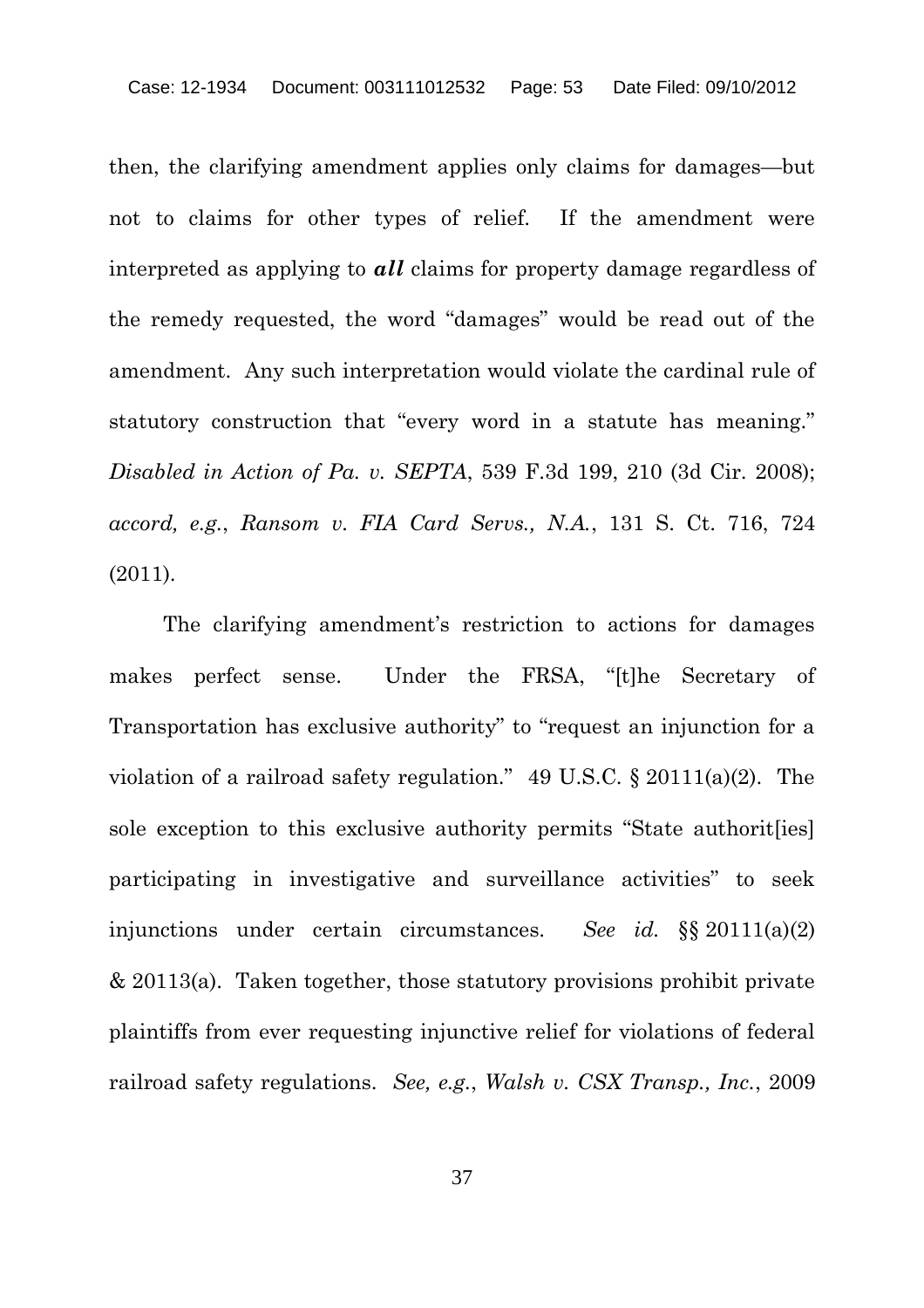WL 425817, at \*2 (N.D.N.Y. Feb. 18, 2009) ("[E]nforcement powers under the FRSA are vested solely with the Secretary of Transportation and, under certain conditions, the States or the Attorney General."). Thus, had the 2007 amendment not been limited to actions "for damages," it would have created an inconsistency in the statute. The amendment means what it says: it applies only to actions for damages.

### **2. The Mall is not seeking damages.**

The Mall's claims fall outside the scope of the clarifying amendment because the Mall seeks solely injunctive relief, not damages. The Mall, in fact, expressly waived any claim to money damages in the district court. The Mall told the district court that it is "seeking entirely equitable relief" and "is not pursuing a claim to recover" the alleged "monetary losses that it has incurred." A405-06. On appeal, the Mall confirms that it seeks only an injunction directing CSXT to implement a "fully engineered solution" to the alleged drainage problem. Mall Br. 30.

The Mall's opening brief attempts to circumvent this concession by cursorily arguing that "the District Court could have fashioned injunctive relief as damages." *Id.* at 29. That statement is nonsensical. "Damages consist in compensation for loss sustained." *U.S. Steel Prods.*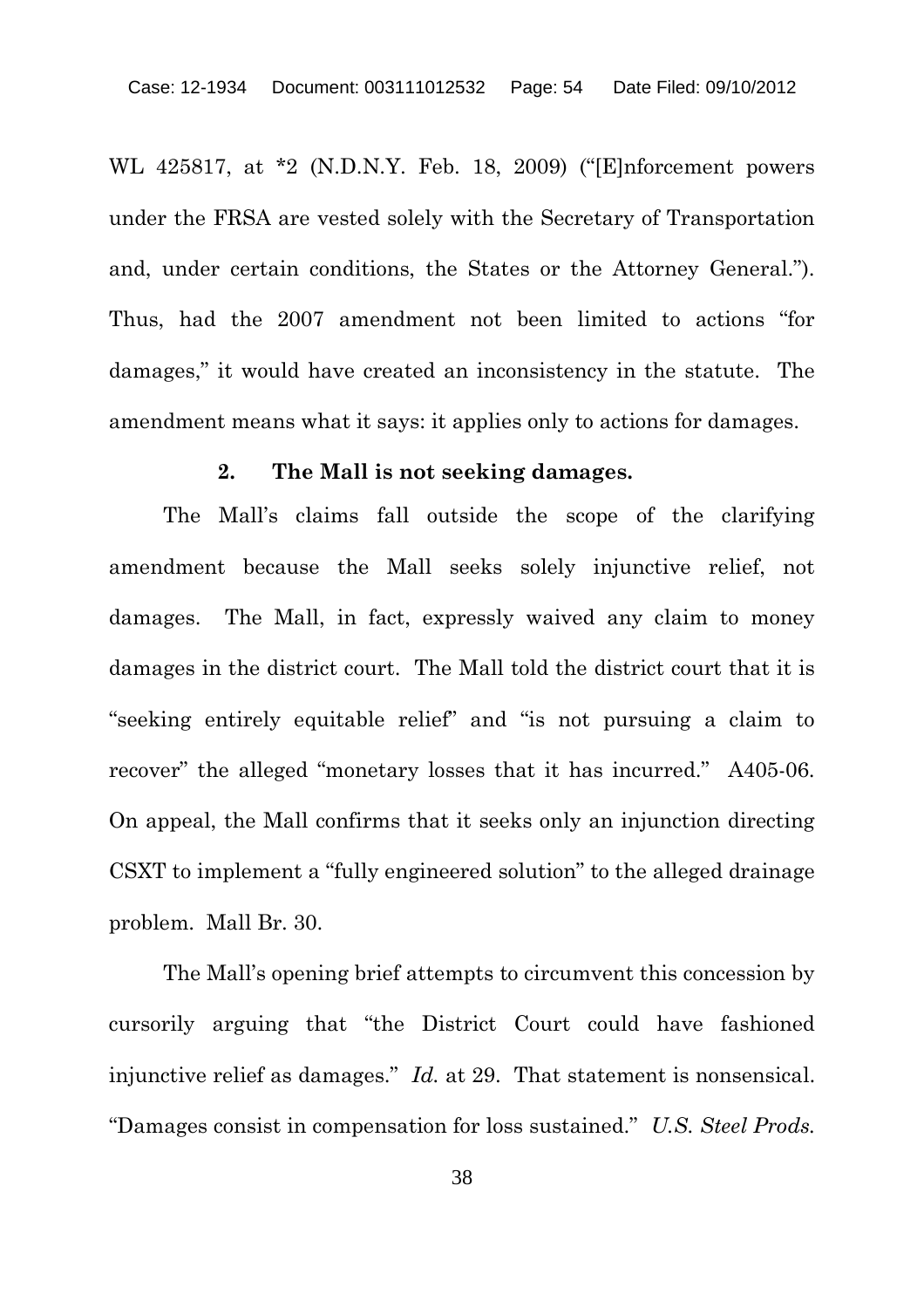*Co. v. Adams*, 275 U.S. 388, 391 (1928) (internal quotation marks omitted); *see also, e.g.*, *Miller v. Weller*, 288 F.2d 438, 439 (3d Cir. 1961) (defining "[d]amages" as "something paid in recompense for an infringement of a plaintiff's legal right by the defendant's liabilitycreating conduct"); *Hodges v. Rodriguez*, 645 A.2d 1340, 1348 (Pa. Super. Ct. 1994) (same); Restatement (Second) of Torts § 902 (1979) ("Restatement") ("'Damages' means a sum of money awarded to a person injured by the tort of another."). The Mall does not ask for compensation, recompense, or any kind of monetary relief.

Instead, it asks that CSXT be required to undertake a specific action—which is another way of saying that it seeks a mandatory injunction. *See, e.g.*, *Shepherd v. Pittsburgh Glass Works, LLC*, 25 A.3d 1233, 1241 (Pa. Super. Ct. 2011); Restatement div. 13, ch. 48 Note; Black's Law Dictionary (9th ed. 2009) (defining "injunction" as "[a] court order commanding or preventing an action"). Even if appropriate, such an injunction would not constitute "damages." *See, e.g.*, *Sullivan v. DB Invs., Inc.*, 667 F.3d 273, 316 (3d Cir. 2011) (contrasting "the injunctive remedy" and "the damage remedy") (internal quotation marks omitted); *202 Marketplace v. Evans Prods. Co.*, 824 F.2d 1363, 1367 (3d Cir. 1987)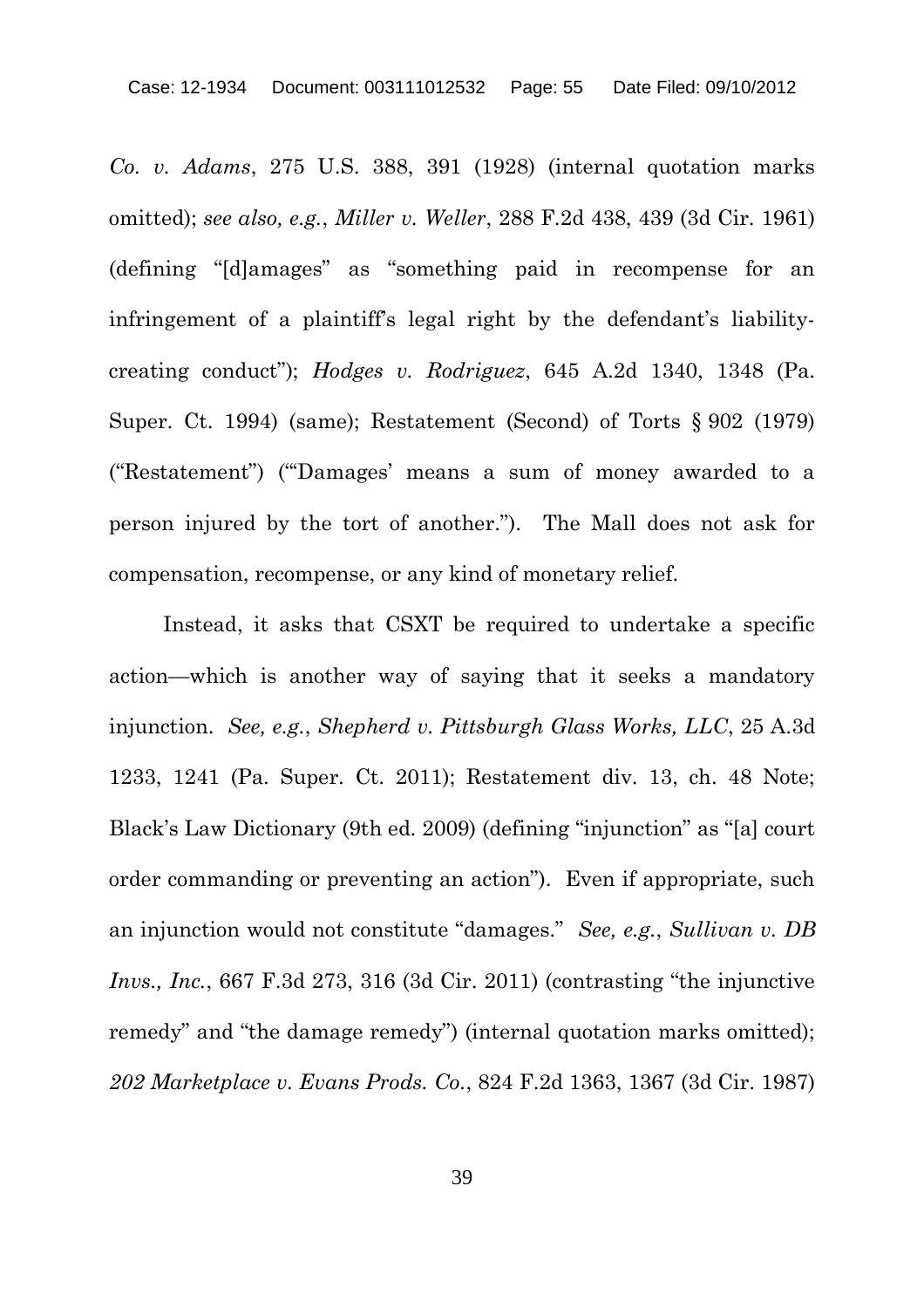("the landlord's remedy was to sue for trespass damages *or* injunctive relief") (emphasis added). In fact, the district court may issue injunctive relief only after determining that damages are inadequate. *E.g., Bennington Foods LLC v. St. Croix Renaissance Grp., LLP*, 528 F.3d 176, 178-79 (3d Cir. 2008); *Bd. of Revision of Taxes v. City of Phila.*, 4 A.3d 610, 627 (Pa. 2010).<sup>15</sup> Given that the Mall seeks only injunctive relief, its claims do not fall within the scope of the clarifying amendment and are thus preempted by the FRSA.

#### **II. ICCTA PREEMPTS THE MALL'S CLAIMS.**

Having determined that "FRSA preemption applies," the district court did "not address whether the Mall's claims are also preempted under … ICCTA." A8. In fact, because they seek to regulate the construction or operation of CSXT's tracks, the Mall's claims are preempted by ICCTA. The district court should accordingly be affirmed

<sup>15</sup> The Mall badly misrepresents *Deibert v. Pennsylvania Turnpike Commission*, 18 Pa. D. & C.5th 177 (Pa. Com. Pl. 2010), the sole case it cites for the proposition that an injunction constitutes damages. The *Deibert* trial did not "grant<sup>[]</sup> injunctive relief in the form of damages." Mall Br. 28. Indeed, it did not grant injunctive relief in any form. It awarded *damages alone* and denied all claims to injunctive relief, either as meritless or because the plaintiffs had an adequate remedy at law. *See* 18 Pa. D&C.5th at 200, 204, 209-10, 219; *see also id.* at 223-24 (ordering damages remedy only).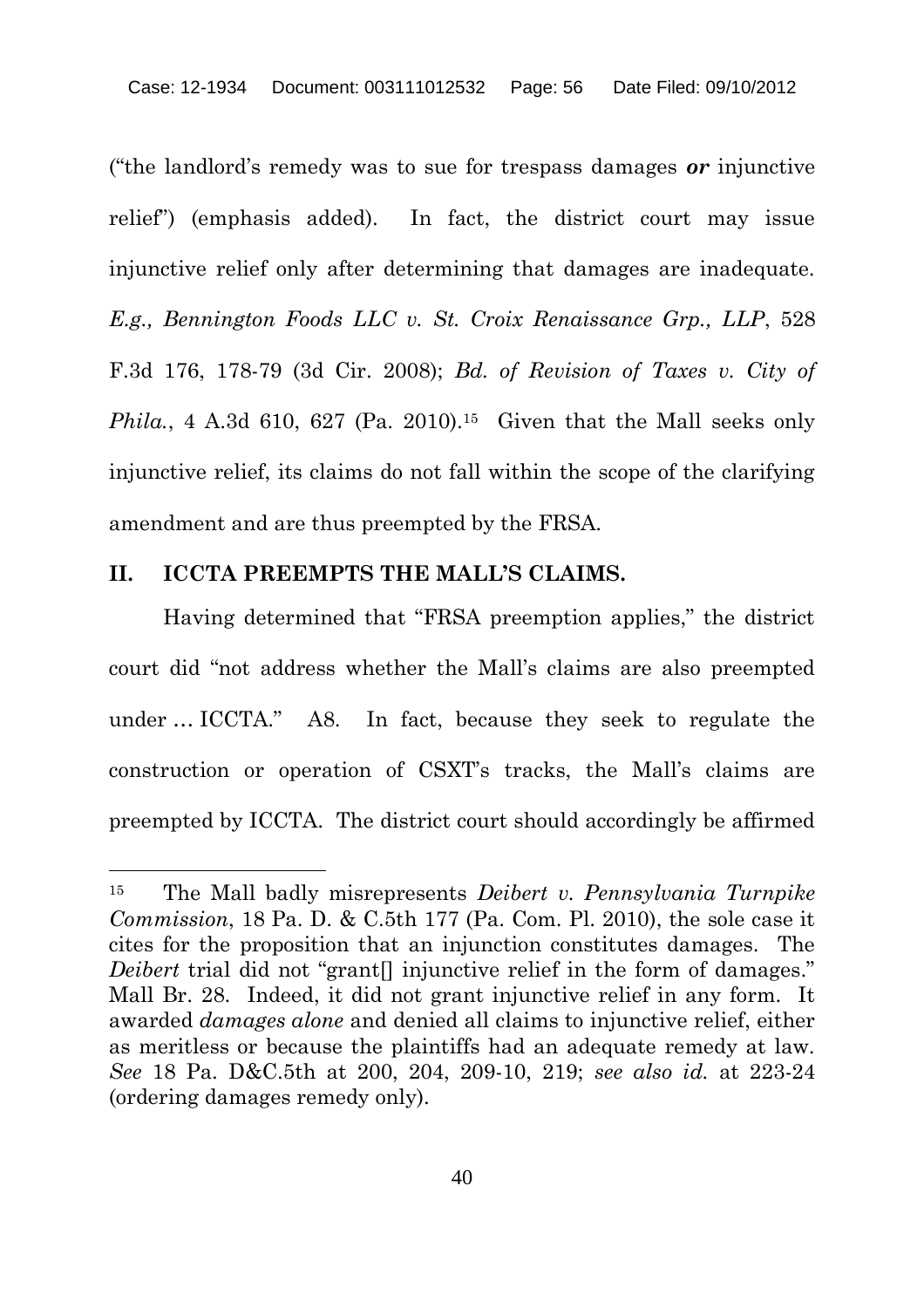even if this Court were to conclude that the Mall's claims are not preempted by the FRSA. *See, e.g.*, *Meditz v. City of Newark*, 658 F.3d 364, 370 (3d Cir. 2011) (this Court may "'affirm the District Court's order granting summary judgment on any grounds supported by the record'" (quoting *Kossler v. Crisanti*, 564 F.3d 181, 186 (3d Cir. 2009))).

### **A. The Mall's Claims Are Categorically Preempted.**

ICCTA grants the STB "exclusive" jurisdiction over "transportation by rail carriers" (49 U.S.C. § 10501(b)), and defines "transportation" to include any "property, facility, instrumentality, or equipment … related to the movement of … property … by rail" (*id.* § 10102(9)). The "remedies provided" by ICCTA "with respect to regulation of rail transportation are exclusive and preempt the remedies provided under … State law." *Id.* § 10501(b). As several courts have noted, it is "'difficult to imagine a broader statement of Congress's intent to preempt state regulatory authority over railroad operations.'" *City of Auburn v. U.S. Gov't*, 154 F.3d 1025, 1030 (9th Cir. 1998) (quoting *CSX Transp., Inc. v. Ga. Pub. Serv. Comm'n*, 944 F. Supp. 1573, 1581 (N.D. Ga. 1996)); *see also*, *e.g.*, *Friberg v. K.C. S. Ry.*, 267 F.3d 439, 443 (5th Cir. 2001) ("the plain language of the statute ...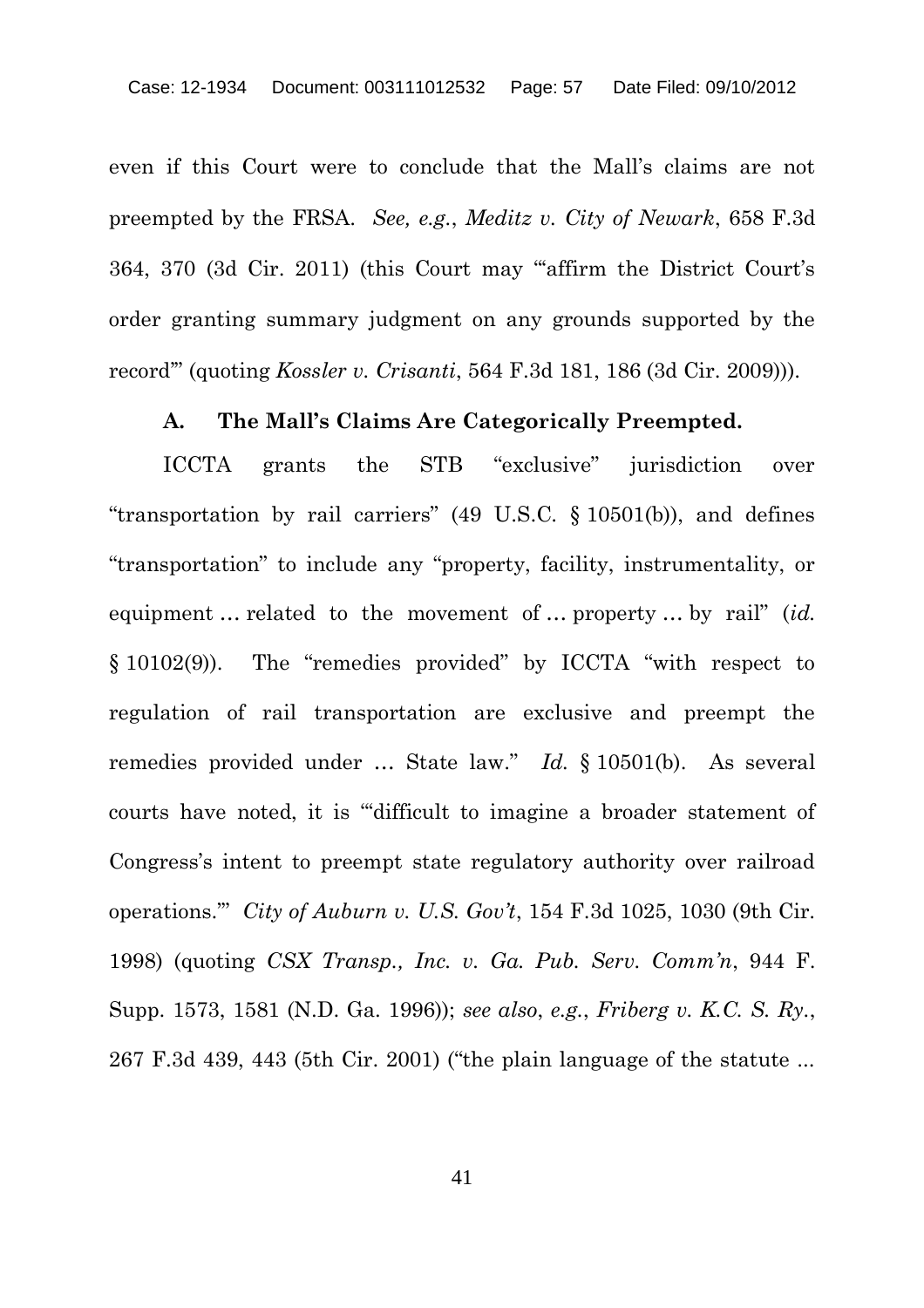is so certain and unambiguous as to preclude any need to look beyond that language for congressional intent").

ICCTA "does not preempt *all* state regulation affecting transportation by rail carrier." *N.Y. Susquehanna & W. Ry. v. Jackson*, 500 F.3d 238, 252 (3d Cir. 2007). It does, however, "preempt[] all 'state laws that may reasonably be said to have the effect of managing or governing rail transportation.'" *Id.* (quoting *Fla. E. Coast Ry. v. City of W. Palm Beach*, 266 F.3d 1324, 1337 (11th Cir. 2001)). Like the FRSA, ICCTA precludes state tort actions as well as regulation by state agencies. *See, e.g.*, *Pace v. CSX Transp., Inc.*, 613 F.3d 1066, 1069 (11th Cir. 2010); *Friberg*, 267 F.3d at 444; *see also Port City Props. v. Union Pac. R.R.*, 518 F.3d 1186, 1188 (10th Cir. 2008) (concluding that certain state tort claims were completely preempted for jurisdictional purposes).

## **1. The STB treats state regulations as categorically preempted by ICCTA if they concern topics directly regulated by the STB.**

The STB, which is charged with administering ICCTA, "has articulated a comprehensive test for determining the extent to which a particular state action or remedy is preempted by" the statute. *New Orleans & Gulf Coast Ry. v. Barrois*, 533 F.3d 321, 332 (5th Cir. 2008).

42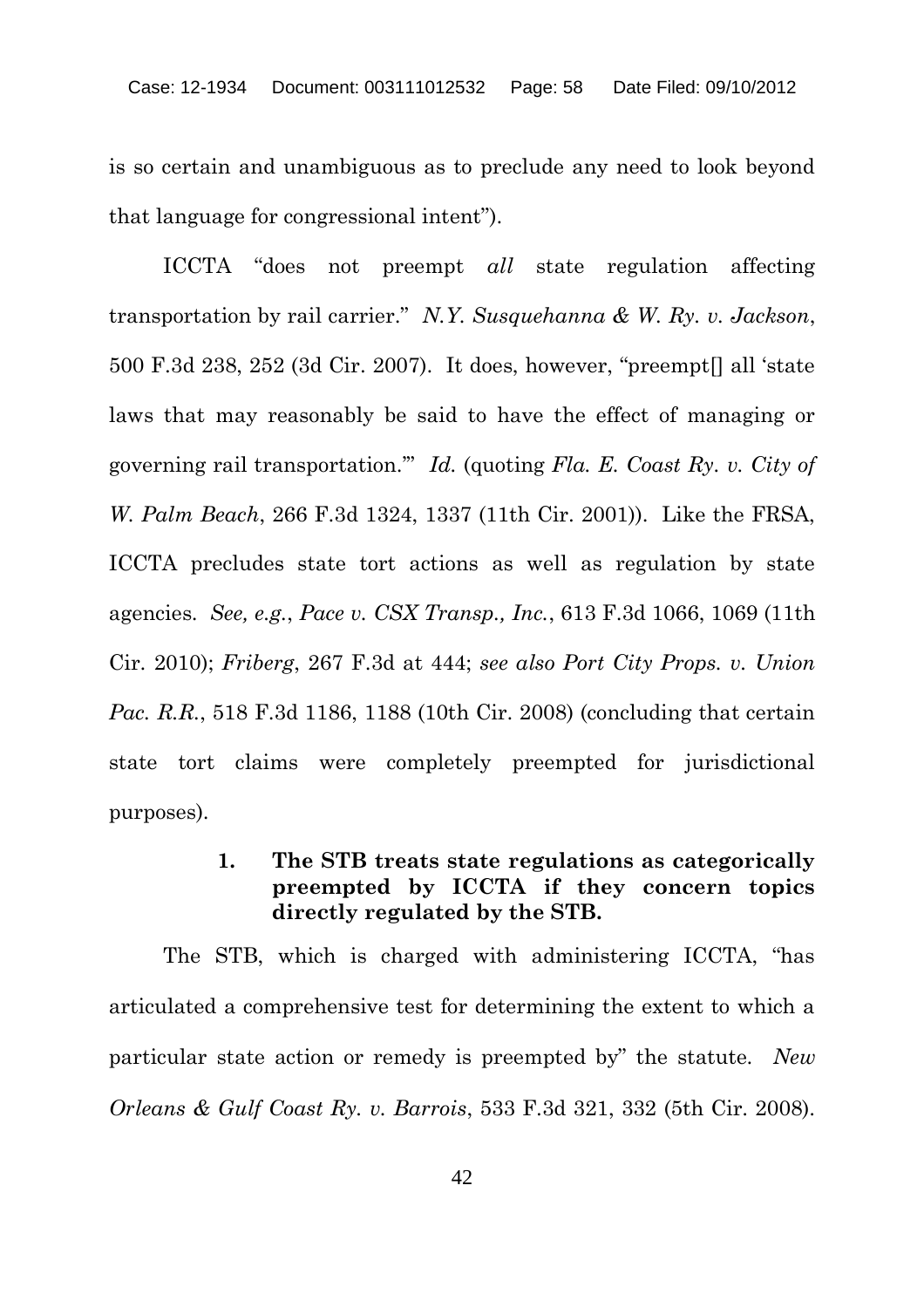That test distinguishes between state and local regulations that are "facially" or categorically preempted by ICCTA and those that are not. *CSX Transp., Inc.*, STB Fin. Dkt. No. 34662, 2005 WL 1024490, at \*3 (S.T.B. May 3, 2005). A state regulation is categorically preempted if it either (1) constitutes a "form of state or local permitting or preclearance that, by its nature, could be used to deny a railroad the ability to conduct some part of its operations or to proceed with activities that the Board has authorized," or (2) pertains to "matters directly regulated by the [STB]—such as the construction, operation, and abandonment of rail lines." *Id.* at \*2. "[S]tate and local laws that fall within one of [these two] precluded categories are a per se unreasonable interference with interstate commerce" (*id.* at \*3), and ICCTA automatically preempts such regulations. For other regulations, ICCTA "preemption analysis requires a factual assessment of whether [the regulation] would have the effect of preventing or unreasonably interfering with railroad transportation." *Id.*

Several courts of appeals have adopted this distinction between regulations that are categorically preempted by ICCTA and regulations that are preempted only as applied. *See, e.g.*, *Pace*, 613 F.3d at 1069;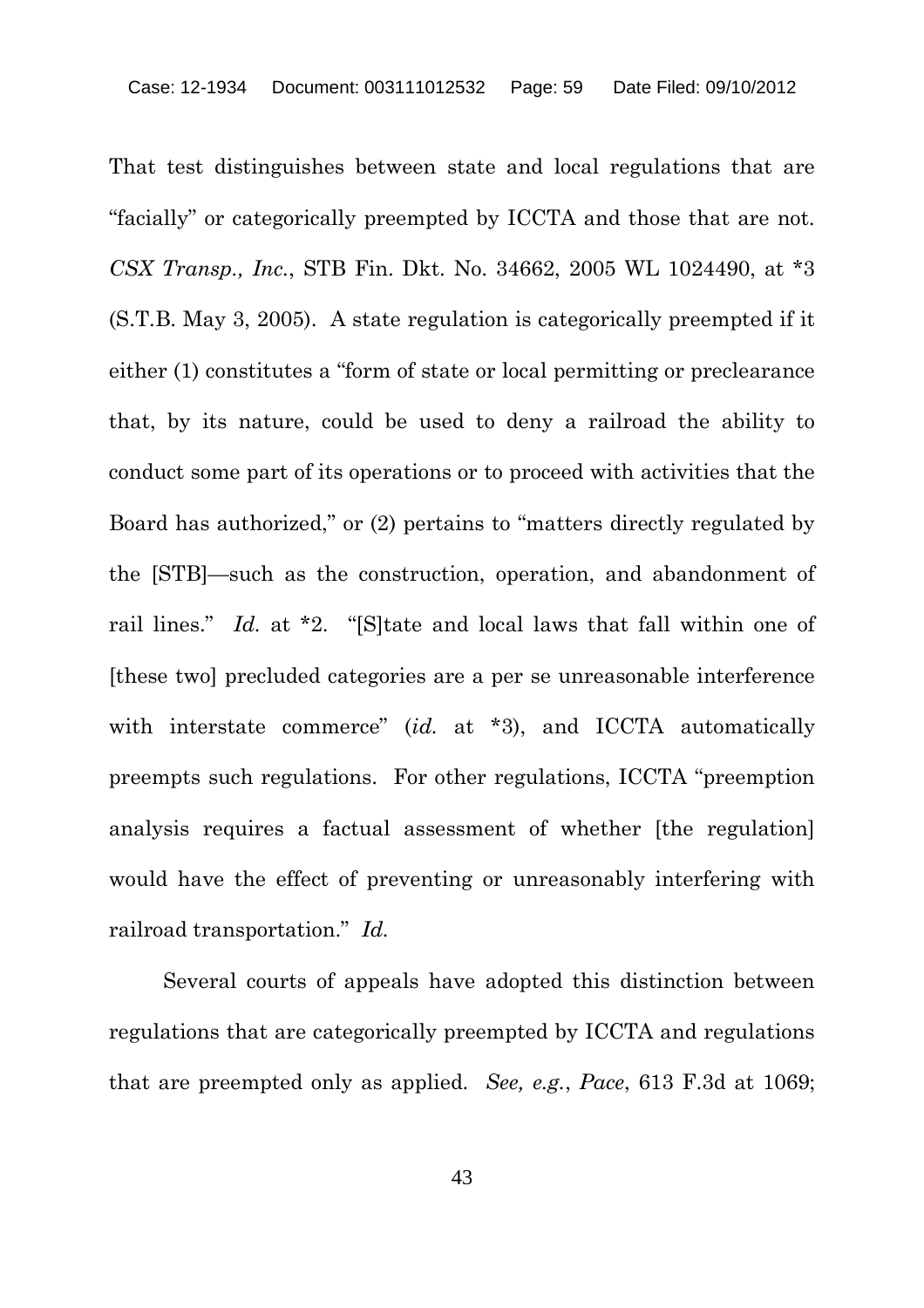*Adrian & Blissfield R.R. v. Vill. of Blissfield*, 550 F.3d 533, 540 (6th Cir. 2008); *Barrois*, 533 F.3d at 331-33; *Emerson*, 503 F.3d at 1130; *see also Green Mountain R.R. v. Vermont*, 404 F.3d 638, 643 (2d Cir. 2005) ("permitting process" held to be "preempted on its face" by ICCTA); *City of Auburn*, 154 F.3d at 1030 (ICCTA "grant[s] the STB exclusive authority over railway projects" and therefore preempts state environmental regulations of those projects).

## **2. The Mall's claims are categorically preempted under the STB's approach.**

Under the STB's approach, ICCTA categorically preempts state regulation of the construction and operation of rail lines. As a threshold matter, rail lines fall within the STB's exclusive jurisdiction to regulate "transportation by rail carriers." 49 U.S.C.  $\S$  10501(b)(1). CSXT is a "rail carrier"—which is to say, an entity that "provid[es] common carrier rail transportation for compensation." *Id.* § 10102(5). And because rail lines constitute "property ... related to the movement of ... property ... by rail," they qualify as "transportation" within the meaning of ICCTA. 49 U.S.C. § 10102(9); *see also, e.g.*, *Wis. Cent. Ltd. v. City of Marshfield*, 160 F. Supp. 2d 1009, 1014 n.4 (W.D. Wis. 2000) (holding that "passing track[s]" on a main line "clearly constitute[] 'property ... related to the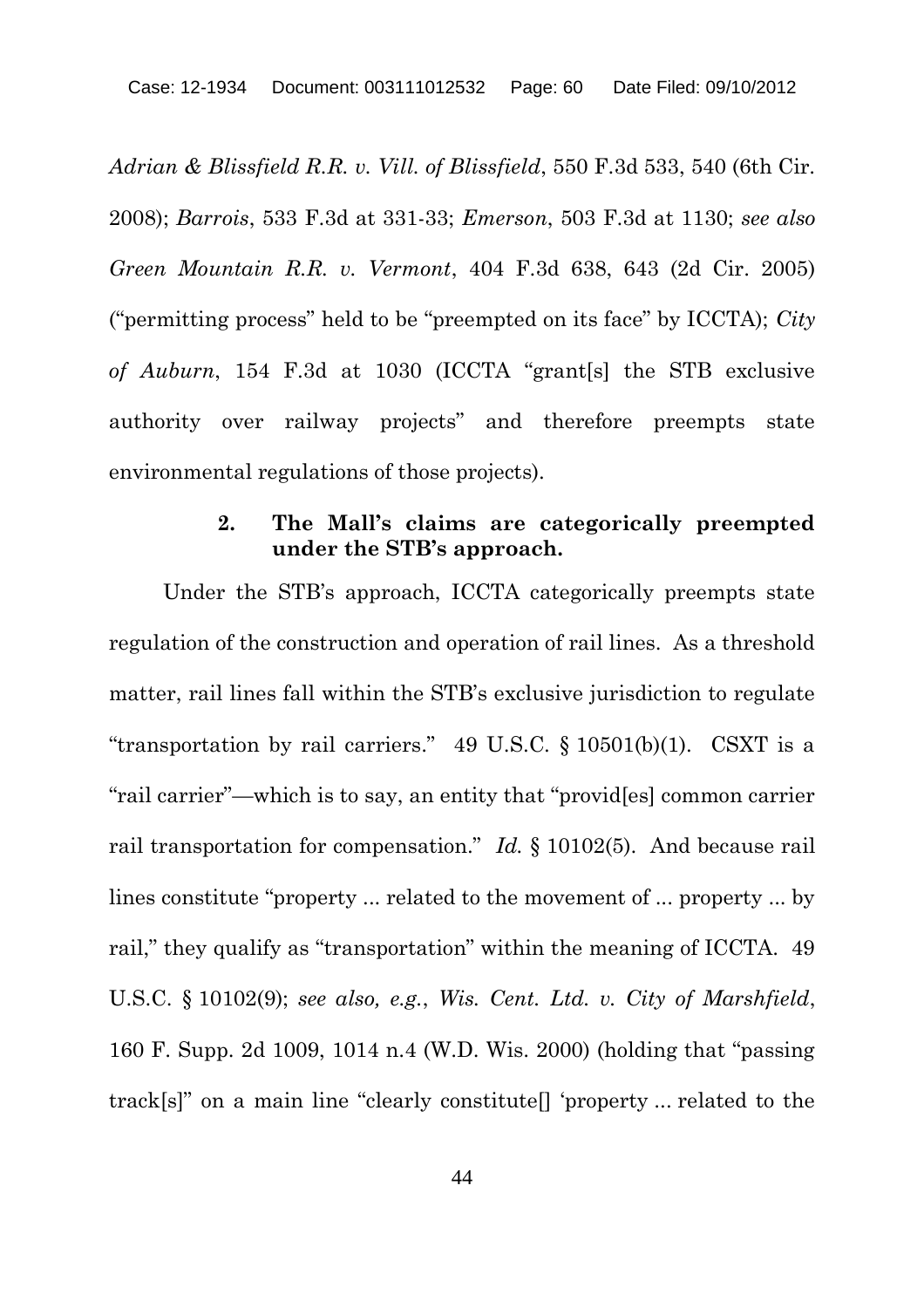movement of ... property ... by rail"" (quoting 49 U.S.C. § 10102)). "[C]ongressional intent to preempt [certain] kind[s] of state and local regulation of rail lines is [therefore] explicit in the plain language of the ICCTA and the statutory framework surrounding it." *City of Auburn*, 154 F.3d at 1031.

ICCTA not only expressly but also categorically preempts state regulation of the construction and operation of rail lines. Because those activities are paradigmatic examples of matters the STB "directly regulate[s]" (*CSX Transp., Inc.*, 2005 WL 1024490, at \*2 (citing 49 U.S.C. §§ 10901-10907)), state-law tort claims pertaining to the construction and operation of rail lines are categorically preempted under the agency's approach to ICCTA (*see id.*). The Mall's claims are therefore categorically preempted by ICCTA, because—whether based on the track's original installation (*see* Mall Br. 12-15) or its subsequent maintenance (*see* SA103)16—they necessarily implicate the construction and/or operation of CSXT's rail line.

<sup>&</sup>lt;sup>16</sup> The undisputed evidence shows that maintenance is necessary "in order to [preserve] the track structure [and] to be able to operate trains." A386; *accord* A394; *see also* 49 C.F.R. § 213.5(a)(1).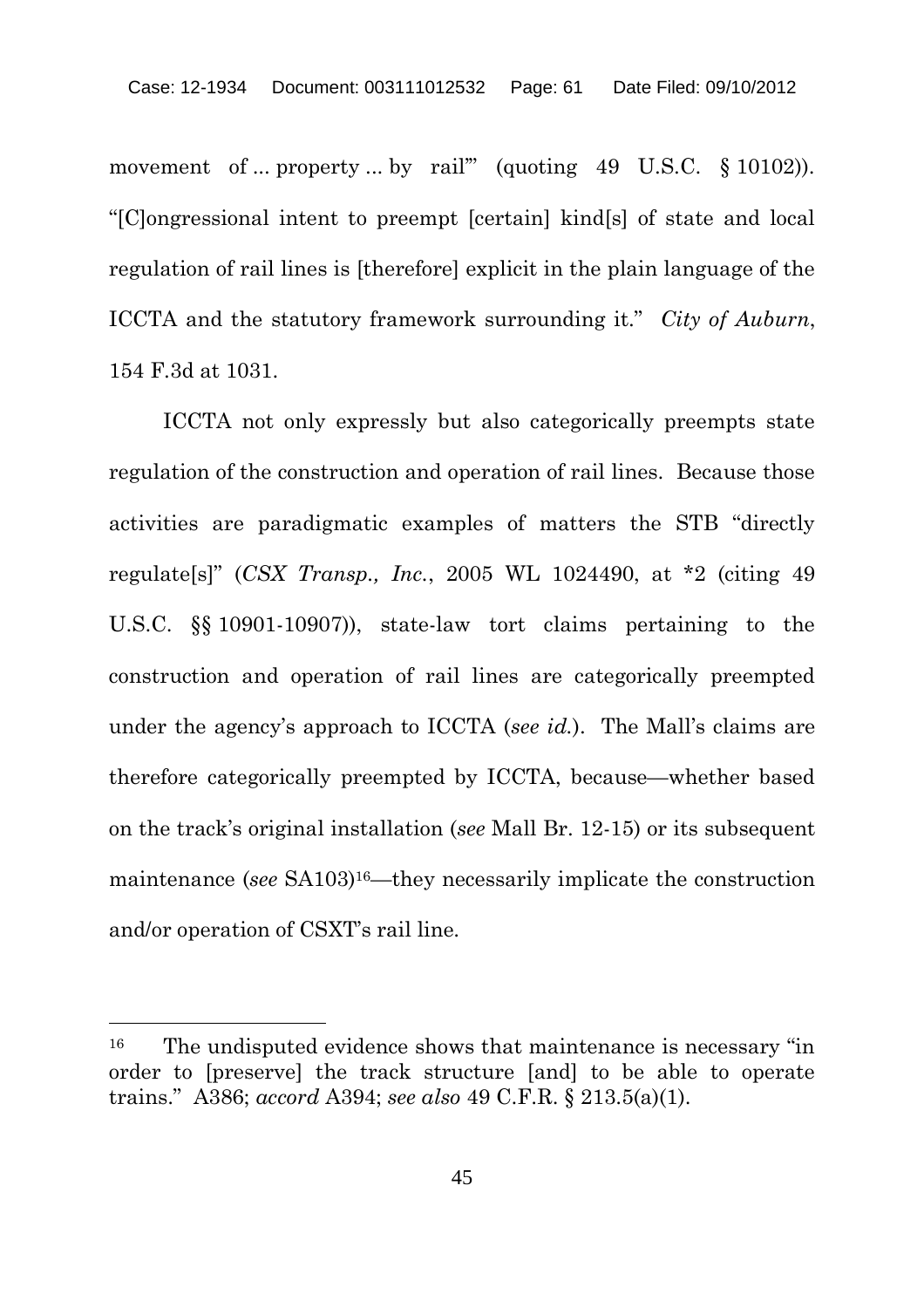The only two federal courts to consider analogous tort claims have agreed with this conclusion. The district court in *Maynard v. CSX Transportation, Inc.*, 360 F. Supp. 2d 836 (E.D. Ky. 2004), faced circumstances almost identical to those presented in this case. There, the plaintiff alleged that a "drainage problem" had been "caused by the construction and/or maintenance of the [railroad's] tracks and crossings." *Id.* at 843. The court held that the plaintiff's claims arose from "the construction and operation of [CSXT's] side tracks"—and therefore held those claims to be preempted without any further analysis. *Id*. at 842. The Eleventh Circuit has likewise concluded that ICCTA categorically preempts nuisance claims "pertaining to the operation or construction of a side track." *Pace*, 613 F.3d at 1069.

The two cases on which the Mall relies to argue against ICCTA preemption, *Emerson* and *Rushing* (*see* Mall Br. 22), are not to the contrary, because neither case rejected preemption with respect to activities that the STB "directly regulate[s]." *CSX Transp., Inc.*, 2005 WL 1024490, at \*2. *Emerson* involved the "discarding [of] old railroad ties into a wastewater drainage ditch." 503 F.3d at 1130. The disposal of railroad ties, however, is not a matter committed to the agency's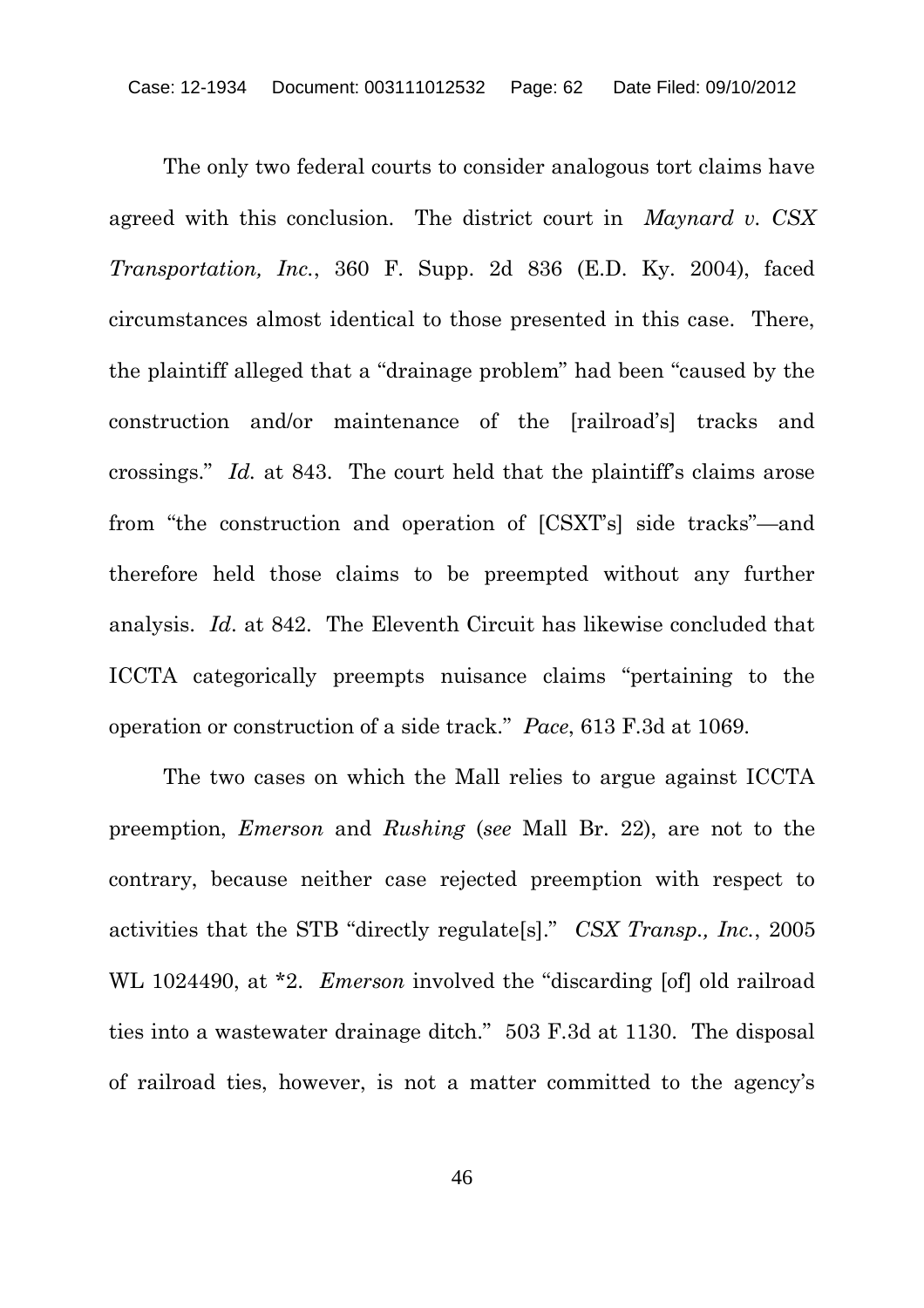exclusive jurisdiction—let alone a matter the STB directly regulates. *See id.*

*Rushing* involved an "earthen berm" that a railroad had gratuitously constructed to "absorb noise emissions originating from the railyard." 194 F. Supp. 2d at 501. The court held that claims relating to the berm were not preempted because the berm was not used in rail transportation. Significantly, however, the court also held that other claims, which had sought "to use state common law to regulate the manner in which the [railroad] conducts operations at its switch yard," *were* preempted, because "ICCTA … vests exclusive jurisdiction in the STB over such matters." *Id.* at 500. Here, because the Mall's claims would use state common law to regulate the construction and operation of CSXT's tracks—*i.e.*, matters within the STB's exclusive authority that the STB directly regulates—those claims are categorically preempted by ICCTA under the STB's approach.

#### **3. This Court should adopt the STB's approach.**

At first blush, this Court's decision in *Jackson* may seem inconsistent with the STB's approach to ICCTA preemption. The Court in *Jackson* set out a two-part, as-applied test for ICCTA preemption without considering the possibility that ICCTA categorically preempts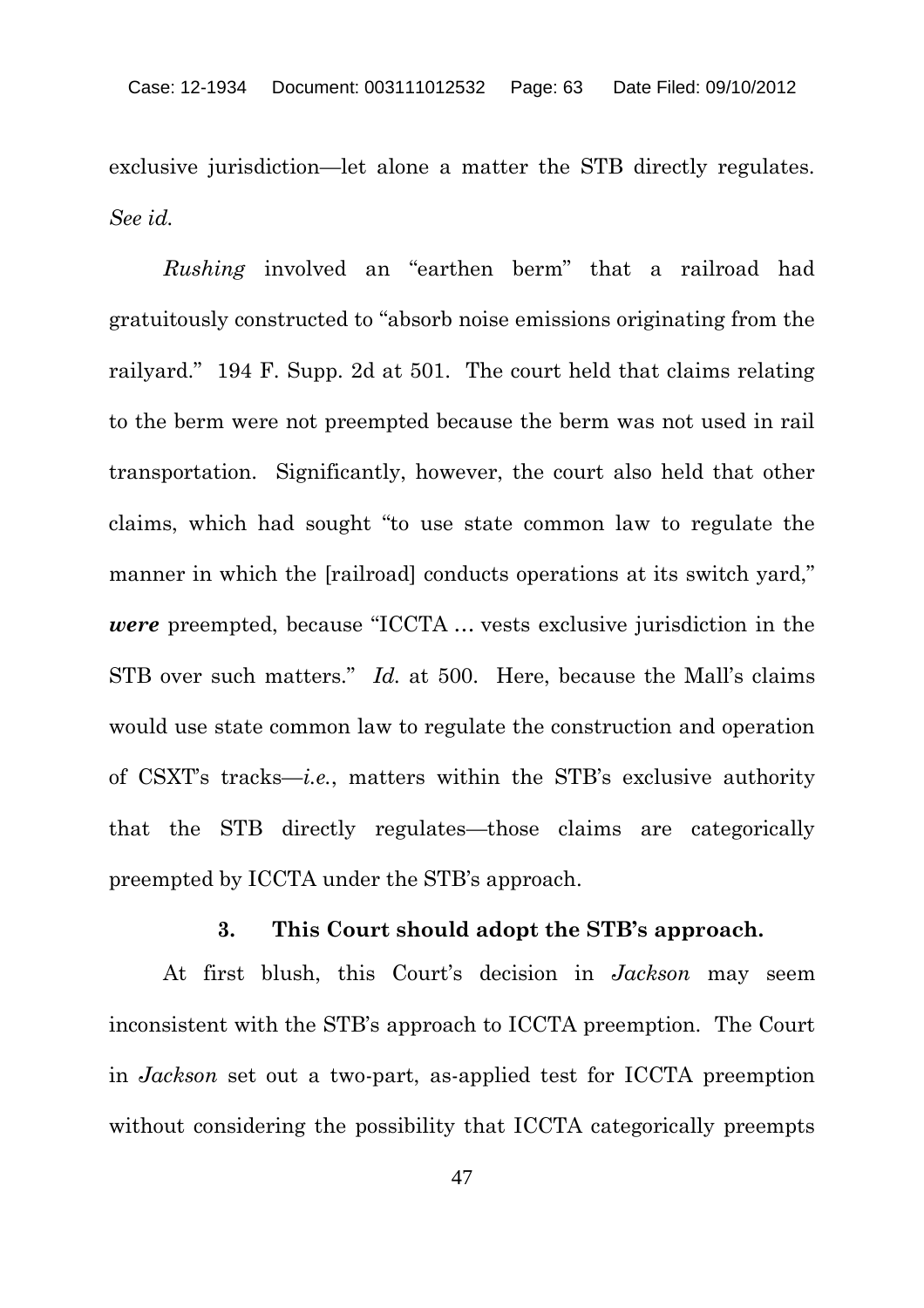certain claims. Specifically, the Court held that ICCTA preempts state regulations that either (1) "discriminate against rail carriage," or (2) "unreasonably burden rail carriage" in the context of a particular case. *Jackson*, 500 F.3d at 254.

The use of that as-applied test in *Jackson* is, however, perfectly consistent with the STB's approach. *Jackson* concerned state regulations that imposed restrictions on "transloading" facilities at which solid waste is transferred from trucks to rail cars. *See id.* at 242. Those regulations did not require any form of permitting or preclearance. *See id.* at 243-45, 256. Moreover, the operation of transloading facilities, unlike the operation of rail lines, is not an activity directly regulated by the STB. Thus, as the STB explained after Congress had expressly exempted most aspects of transloading facilities from STB jurisdiction (*see* 49 U.S.C. § 10908), the STB itself had concluded that state transloading regulations were *not* categorically preempted unless they constituted "permitting or preclearance requirements … that, by their nature, could be used to deny a railroad the right to conduct its operations." *Solid Waste Rail Transfer Facilities*, 2011 WL 1087246, at \*2 (S.T.B. Mar. 14, 2011). All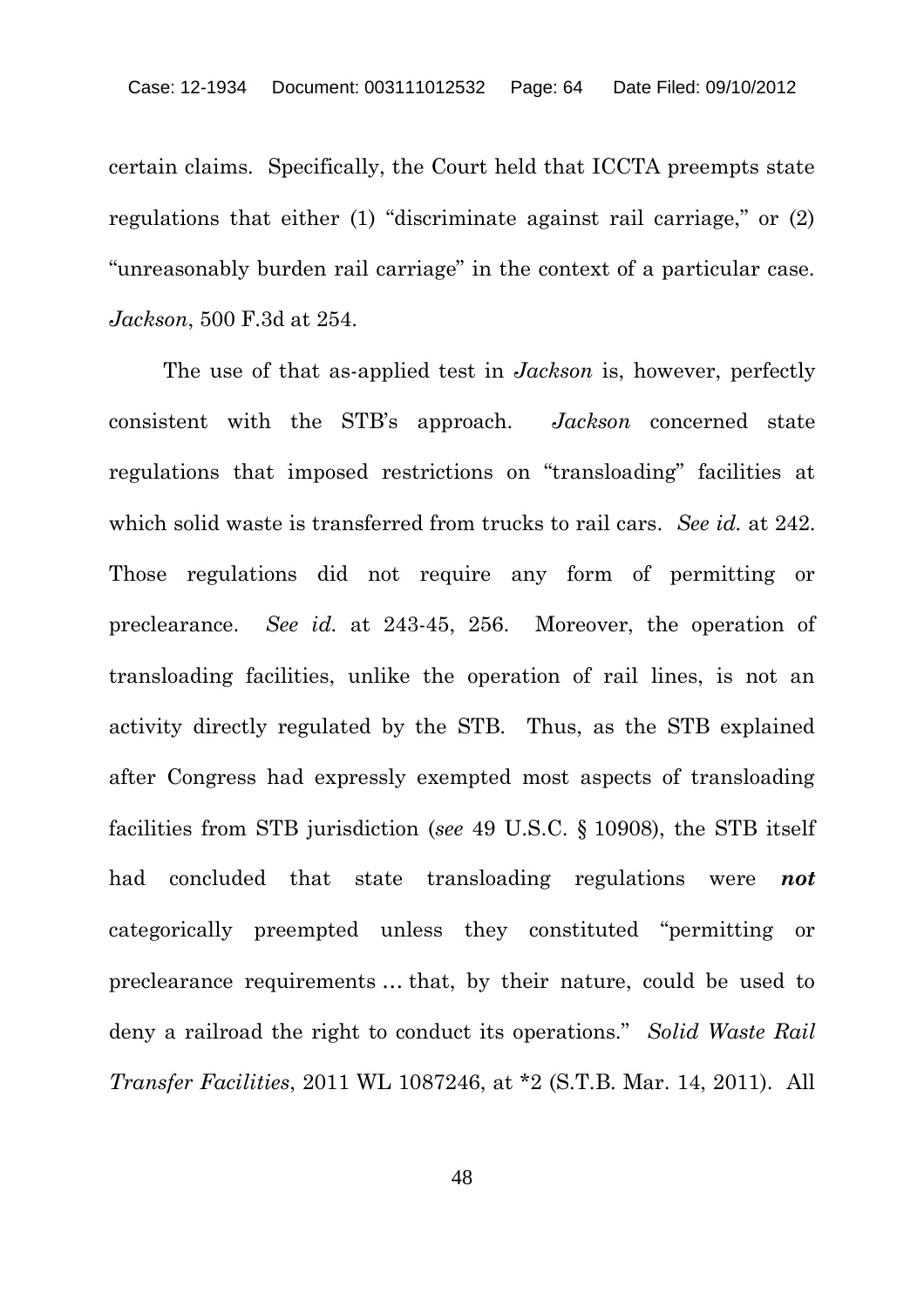other state regulations related to transloading facilities, were, in the STB's view, "preempted if, *as applied*, they would have the effect of unreasonably burdening or interfering with transportation by rail carrier." *Id.* (citing *Jackson*, 500 F.3d at 252) (emphasis added). The regulations at issue in *Jackson* were, in other words, not ones that would be categorically preempted under the STB's approach. That case accordingly did not implicate the question whether ICCTA categorically preempts state regulation of activities directly regulated by the STB.

This Court should follow its sister circuits and adopt the STB's approach to categorical preemption under ICCTA for two reasons. First, the STB's determination that state regulation of the construction and operation of rail lines "would directly conflict with exclusive federal regulation of railroads" (*CSX Transp., Inc.*, 2005 WL 1024490, at \*3) is entitled to tremendous deference. *See Hillsborough Cnty. v. Automated Med. Labs., Inc.*, 471 U.S. 707, 714-15 (1985) (when Congress has delegated authority to an expert federal agency to implement and enforce a federal regulatory scheme, the agency's determination that state law threatens to upset federal objectives "is dispositive … unless either the agency's position is inconsistent with clearly expressed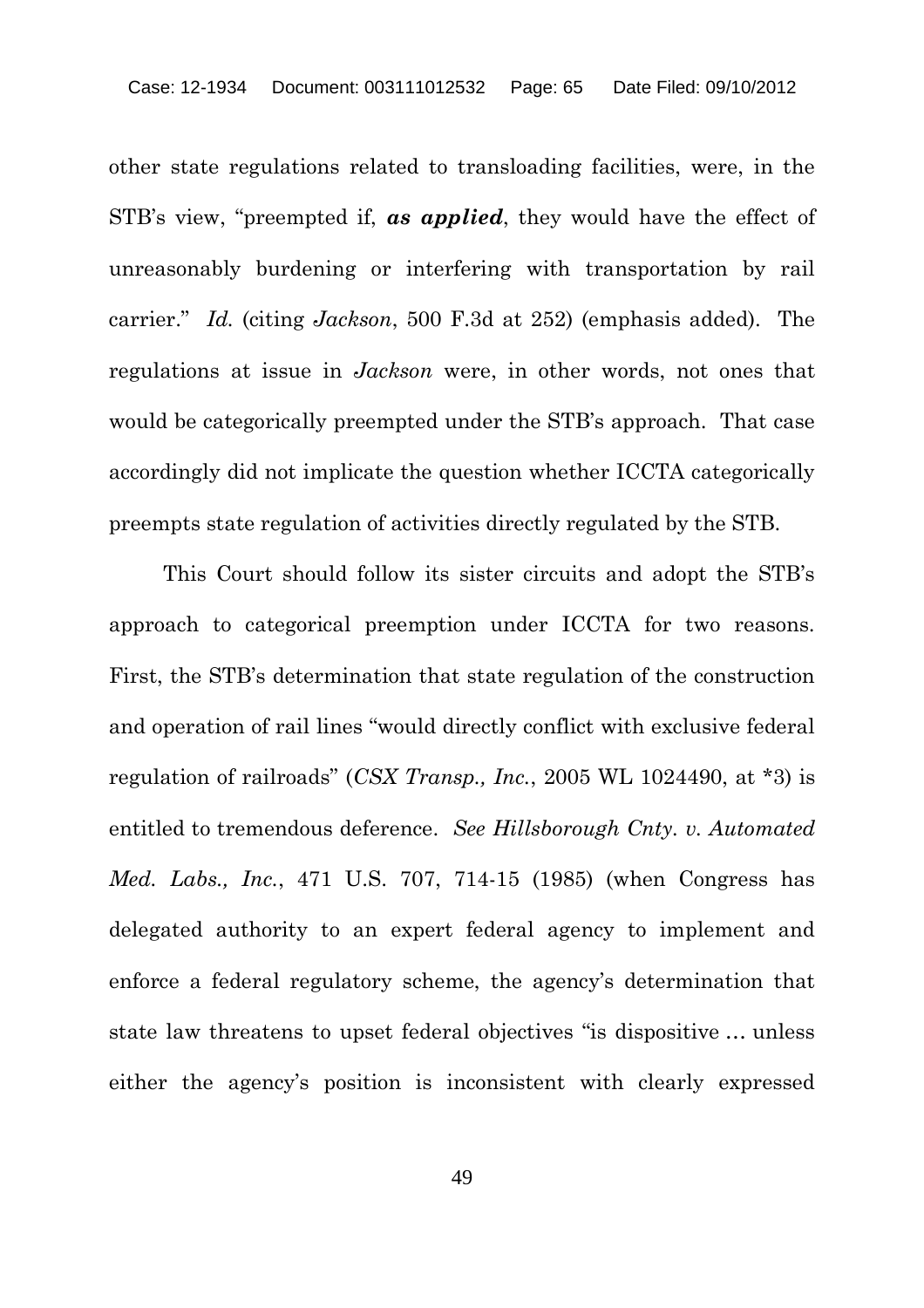congressional intent, … or subsequent developments reveal a change in that position"). Here, "[t]he STB's approach is persuasive because the STB was authorized by Congress to administer [ICCTA] and is therefore 'uniquely qualified to determine whether state law should be preempted by [ICCTA].'" *Adrian & Blissfield R.R.*, 550 F.3d at 539 (quoting *Emerson*, 503 F.3d at 1130); *accord Green Mountain R.R.*, 404 F.3d at 642; *see also Bhd. of Locomotive Eng'rs v. United States*, 101 F.3d 718, 726 (D.C. Cir. 1996) (granting *Chevron* deference to the STB's interpretations of the Interstate Commerce Act).

Second, Congress passed ICCTA to prevent core railroad operations from being subject to a "patchwork of regulation." *Fla. E. Coast Ry.*, 266 F.3d at 1339. Congress replaced that patchwork with "uniform[] … Federal standards" and "minimal regulation for this intrinsically interstate form of transportation." H.R. Rep. No. 104-311, at 95-96 (1995). The Mall's claims—like other state-law tort claims implicating core railroad operations—threaten a return to the fifty-state regulatory patchwork for "decisions the ICCTA purposefully freed from outside regulation" and committed to the exclusive and active jurisdiction of a federal agency. *Id.* That result "would contradict the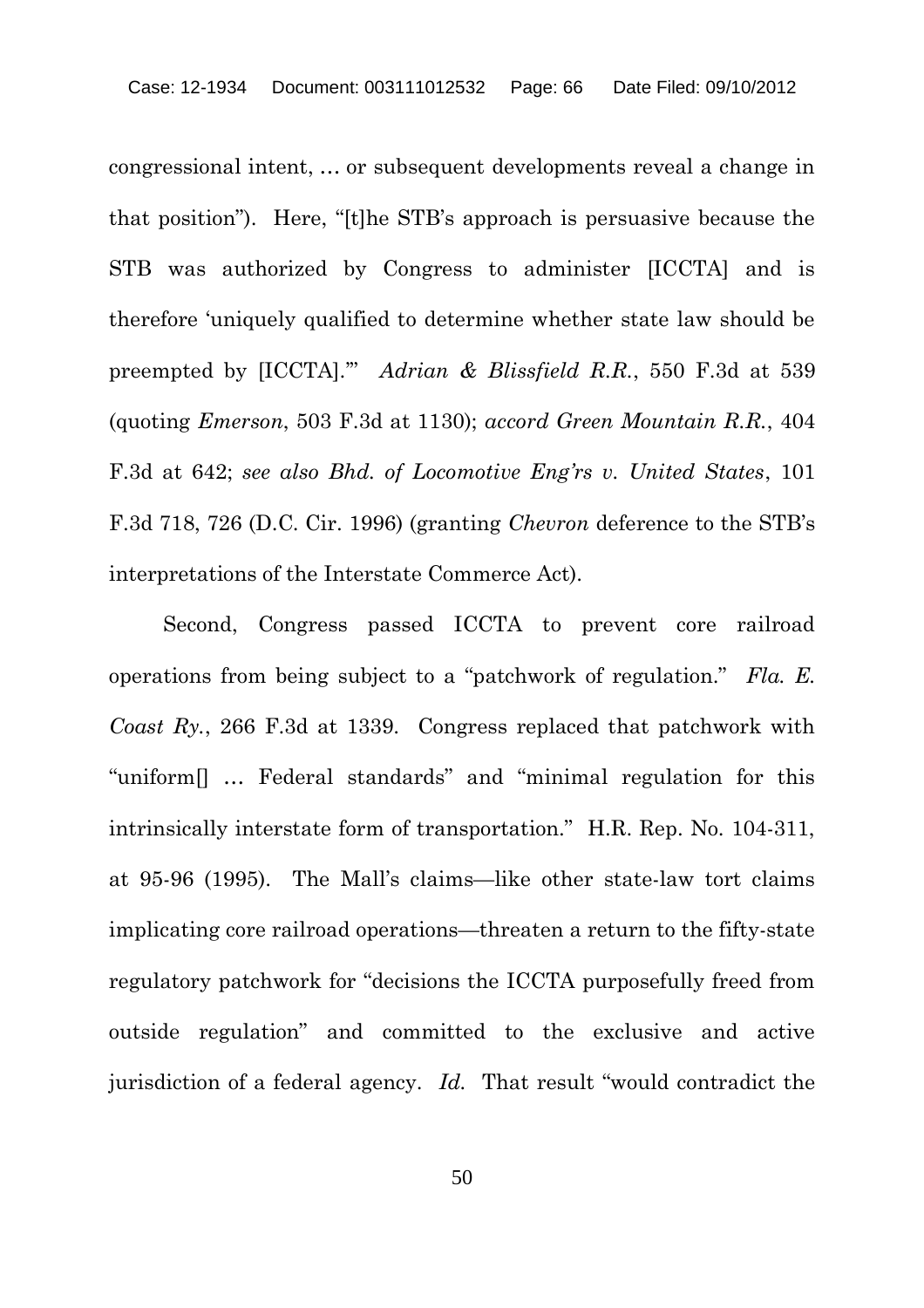language and purpose of the [statute]." *Pace*, 613 F.3d at 1070. The Court should therefore adopt the STB's approach, hold that state regulations, including state-law tort claims, are categorically preempted by ICCTA if the regulations impinge on "matters directly regulated by the [STB]" (*CSX Transp., Inc.*, 2005 WL 1024490, at \*2), and find that ICCTA categorically preempts the Mall's claims for that reason.

### **B. The Mall's Claims Are Preempted Under The As-Applied Analysis In** *Jackson***.**

Even if the as-applied test from *Jackson* were the appropriate standard in this context, the Mall's claims are preempted, because the relief the Mall requests would place an "unreasonable burden on railroading." 500 F.3d at 253. The Mall seeks an injunction directing CSXT to implement a "fully engineered solution" to the alleged drainage problem. Mall Br. 30. More specifically, the Mall requests an order compelling CSXT to "install a drainage pipe on CSXT's property to divert the water away from the Mall property and into the public stormwater system." A410; *see also* Mall Br. 7 (referencing this supposed remedy).

The Mall's proposed remedy would impede CSXT's railroad operations. The municipal stormwater system lies on the opposite side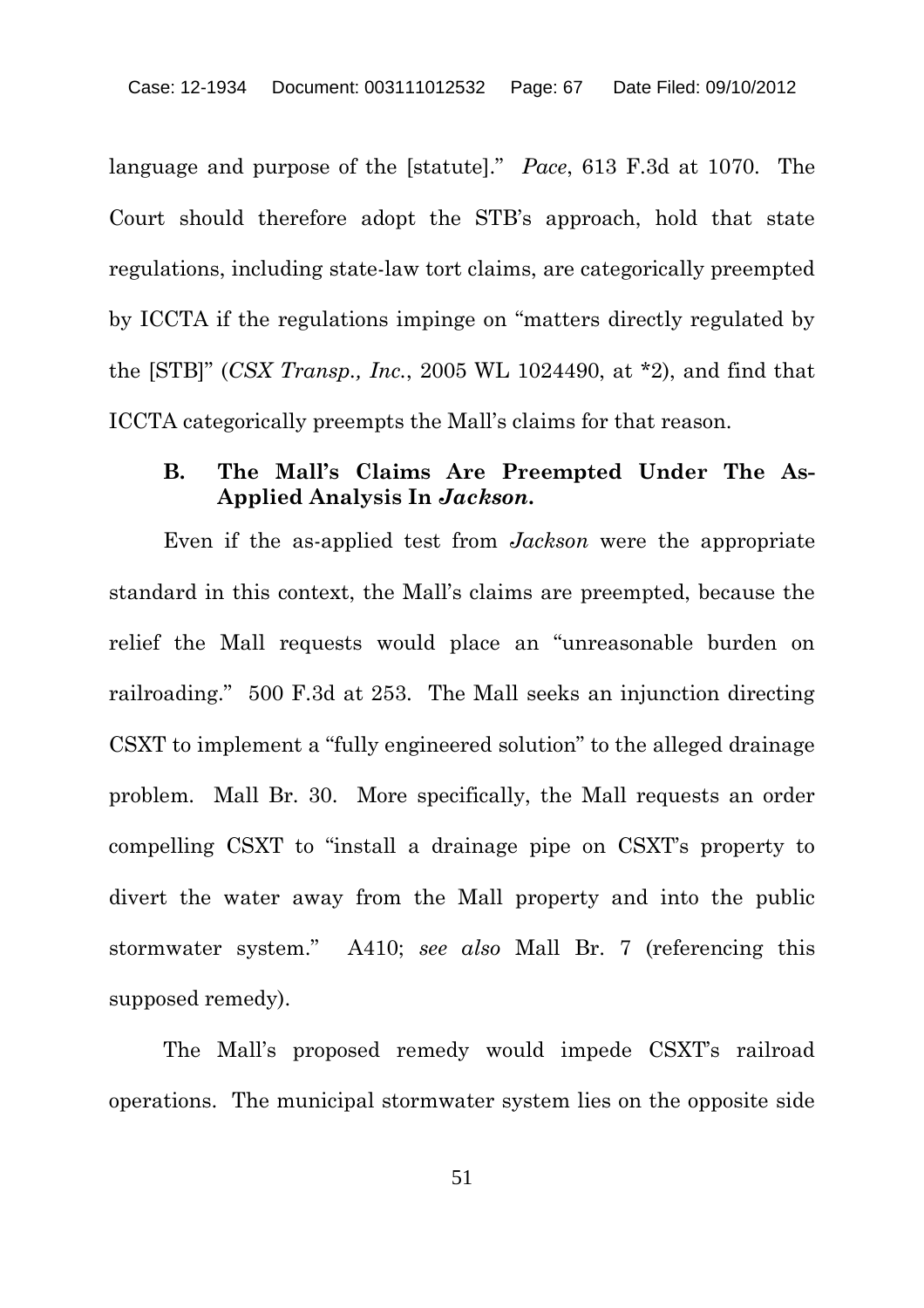of the tracks from the Mall's property. *See* SA19-22 (testimony of the Mall's property manager). As a result, the Mall's remedy would require construction on, over, or under the tracks themselves. *See* SA144:T64 (admission by the Mall that its desired solution would involve "tear[ing] up" a rail crossing). Such work would, of course, substantially interfere with CSXT's operations. *See* A222:T18 (track is part of "a hundred miles of mainline track from Center City Philadelphia to Baltimore"); *see also A&W Props., Inc. v. Kansas City S. Ry.*, 200 S.W.3d 342, 346 n.5 (Tex. Ct. App. 2006) (holding a similar drainage claim involving a culvert to be preempted because it would "self-evident[ly] … necessitate making alterations to the bridge on which the tracks cross the culvert"). And even if the Mall had proposed, or could propose, a somewhat less onerous way of redressing the alleged problem, CSXT would still have to make substantial operational sacrifices. *See* SA64-65 (noting that the simple act of surveying the area for purposes of creating a topographical map required a great deal of operational coordination).

Furthermore, the impact of the Mall's claims would not end with one piece of mainline track outside Philadelphia. If the Mall's claims are allowed to proceed, railroads would be potentially subject to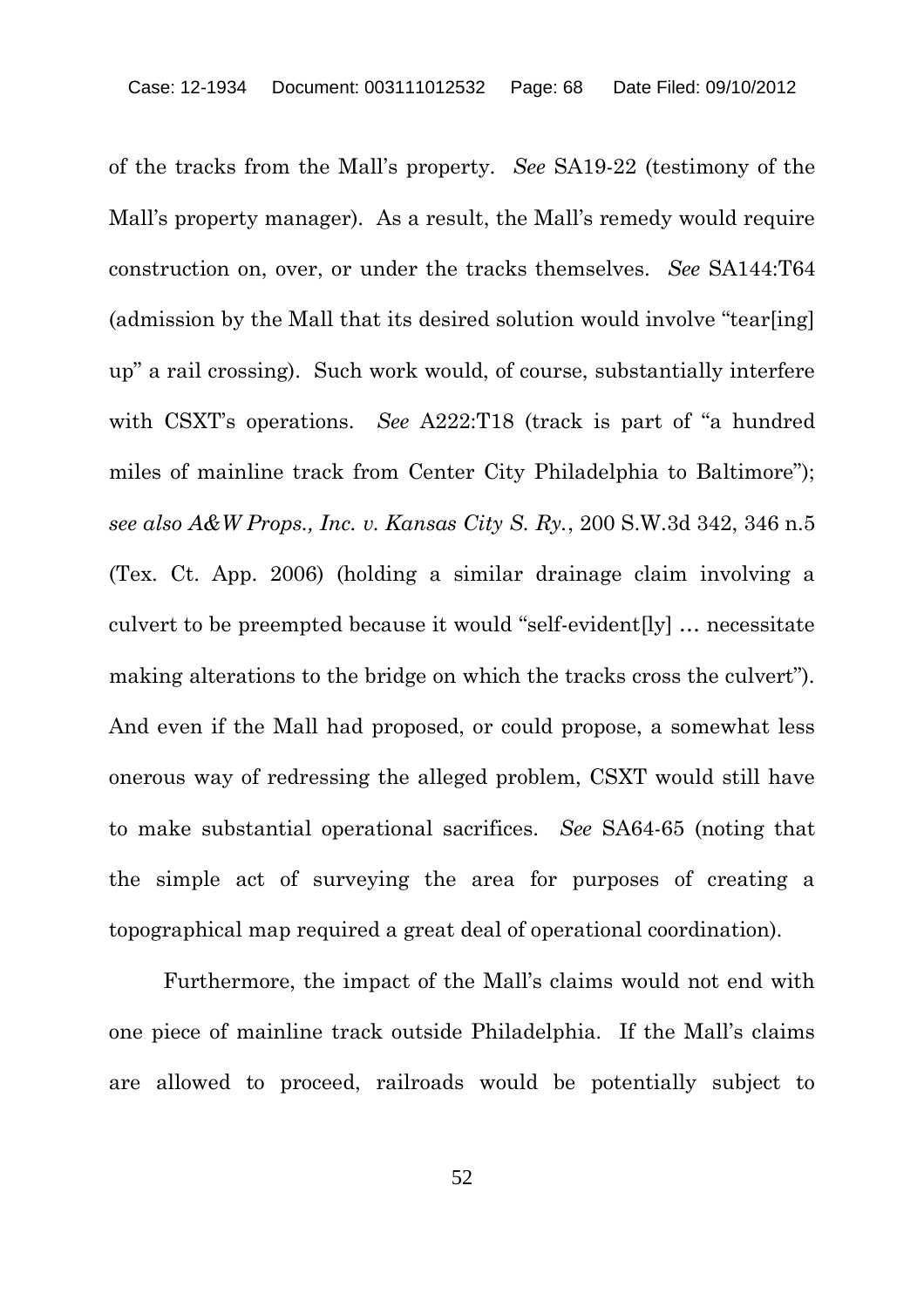stormwater actions in all fifty states. In fact, given the Mall's proposed remedy, acceptance of its claims could effectively require railroads to modify the configuration of their tracks throughout the country whenever any kind of drainage or runoff problem occurred. The Court should therefore hold that ICCTA preempts the Mall's claims even if the as-applied analysis in *Jackson* controls this case.

#### **III. THE MALL'S CLAIMS FAIL ON THE MERITS.**

The Mall's negligence and continuing trespass claims are meritless as well as preempted. Under Pennsylvania law, landowners are liable for stormwater discharge under only very narrow circumstances, and there is no evidence in the record to show that any of those circumstances exist in this case. Moreover, the Mall cannot prove the intent necessary to maintain a trespass claim, and it seeks a remedy that cannot be awarded in an action for negligence.

#### **A. The Mall Misstates Pennsylvania Stormwater Law.**

The Mall's affirmative case on appeal reduces to a single proposition: because, at some unspecified point in the distant past, CSXT's (alleged, unidentified) predecessor in interest altered the topography of the area at issue by building a railroad track, CSXT is "responsible" for any and all stormwater runoff from its property. Mall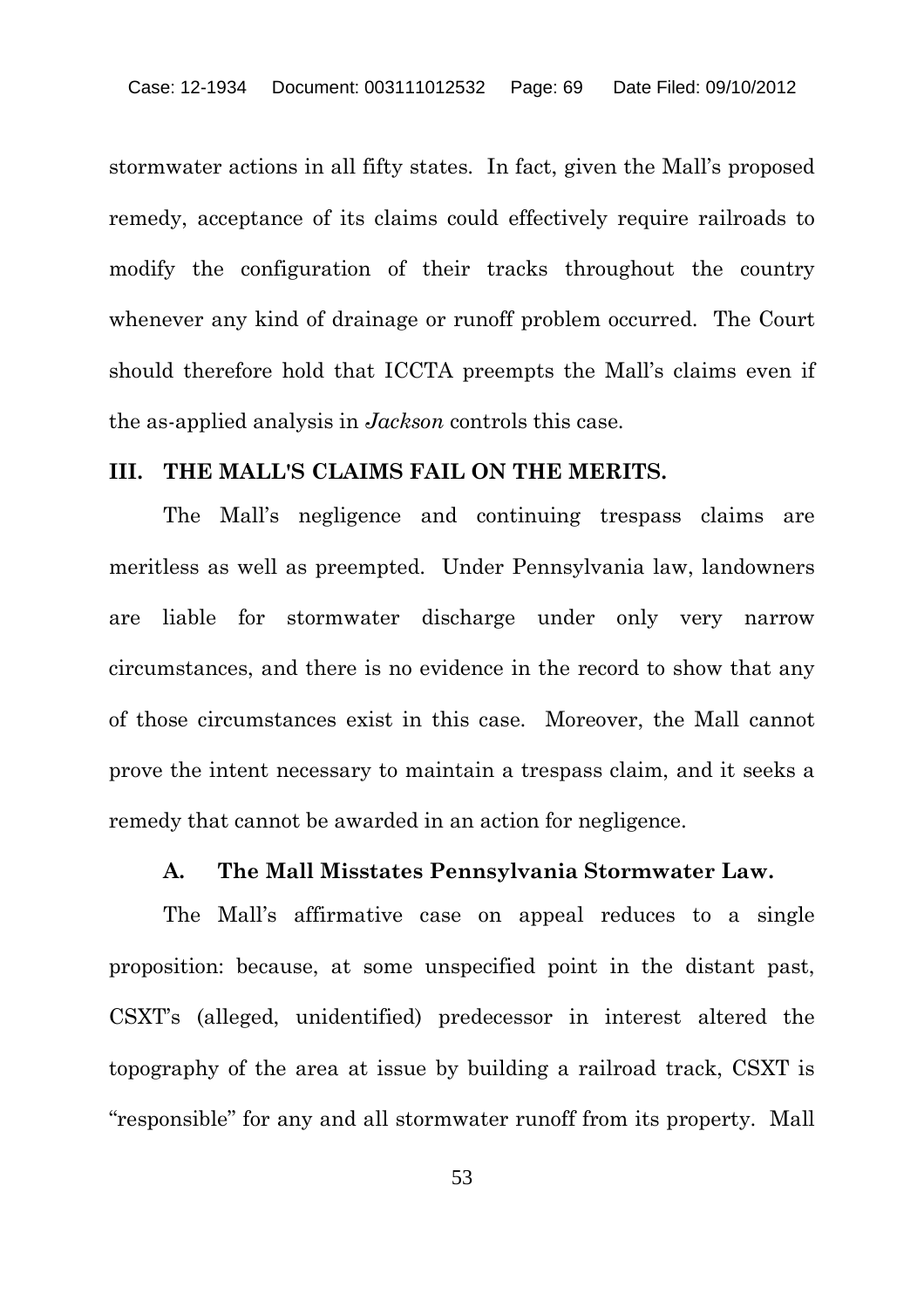Br. 13. That claim, which would essentially impose strict liability on all owners of improved land for all runoff from their properties, has no basis in Pennsylvania law.

To the contrary, Pennsylvania has long adhered to the "common enemy" doctrine concerning surface water. *E.g.*, *Wilson v. McCluskey*, 46 Pa. Super. 594, 1911 WL 4526, at \*4 (1910) (the landowner's "right is to shut out the invading water, as a common enemy, for the protection of his own land"). Under that doctrine, every landowner "has the right to the natural, proper, and profitable use of his own land, and if, in the course of such use without negligence, unavoidable loss[] is brought upon his neighbor, it is *damnum absque injuria*."<sup>17</sup> *Strauss v. City of Allentown*, 63 A. 1073, 1073 (Pa. 1906). As a result, "a property owner may make improvements upon his own land by grading it and building upon it without incurring liability for any incidental effect upon an adjoining property, even though the result may be some additional flow of surface water." *Bower v. Hoefner*, 43 Pa. D. & C.3d 475, 480 (Pa. Com. Pl. 1986), *aff'd*, 545 A.2d 423 (Pa. Commw. Ct. 1988); *accord, e.g.*,

<sup>17</sup> "Damnum absque injuria" refers to harm that "occasions no legal remedy" because it does not arise from a wrongful act. Black's Law Dictionary (9th ed. 2009).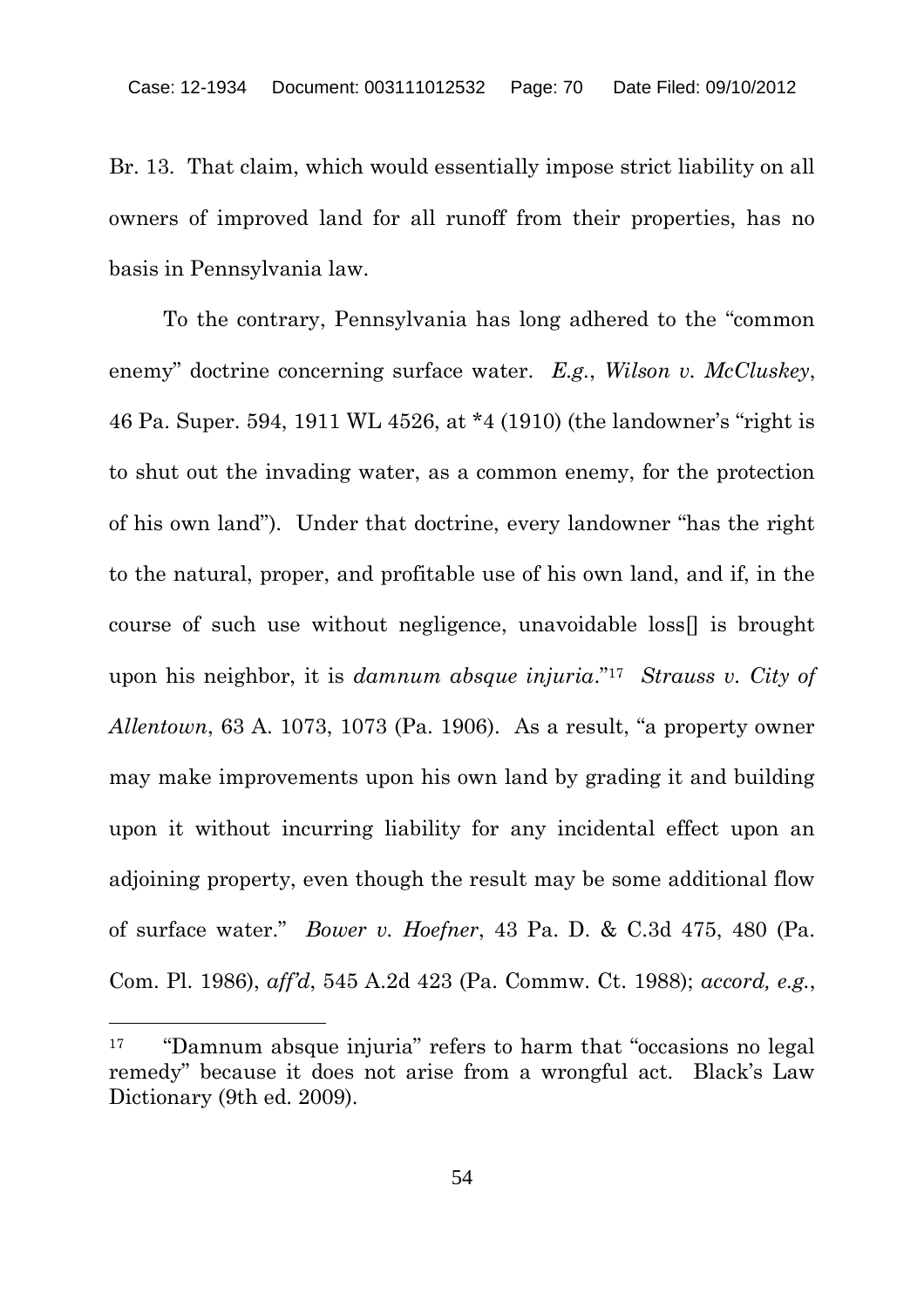*Leiper v. Heywood-Hall Constr. Co.*, 113 A.2d 148, 150 (Pa. 1955); *Chamberlin v. Ciaffoni*, 96 A.2d 140, 142 (Pa. 1953).

The Pennsylvania courts have specifically rejected the Mall's theory of liability in the context of railroads. Under Pennsylvania law, CSXT "ha[s] the unquestionable right to construct and maintain its railroad within the lines of its right-of-way at such grade … as the exigencies of its business require[]." *White v. Phila. & Reading Ry.*, 46 Pa. Super. 372, 1911 WL 4492, at \*2 (1910). CSXT also "has the right to interfere with the natural flow of water resulting from rains or melting snow." *Flaherty v. Pittsburgh, Cincinnati, Chi., & St. Louis Ry.*, 63 Pa. Super. 622, 1916 WL 4622, at \*1 (1916). Contrary to the Mall's theory, then, "[t]he mere fact that the surface water which fell upon or found its way to the embankment of the railroad" allegedly caused damage to the Mall "d[oes] not entitle [the Mall] to recover." *White*, 1911 WL 4492, at \*2.

Railroads and other landowners are instead liable for stormwater discharge onto adjacent properties in only two narrow sets of circumstances. The first arises when an landowner "gather[s] the water into a body and precipitates it upon his neighbor's property" (*Leiper*,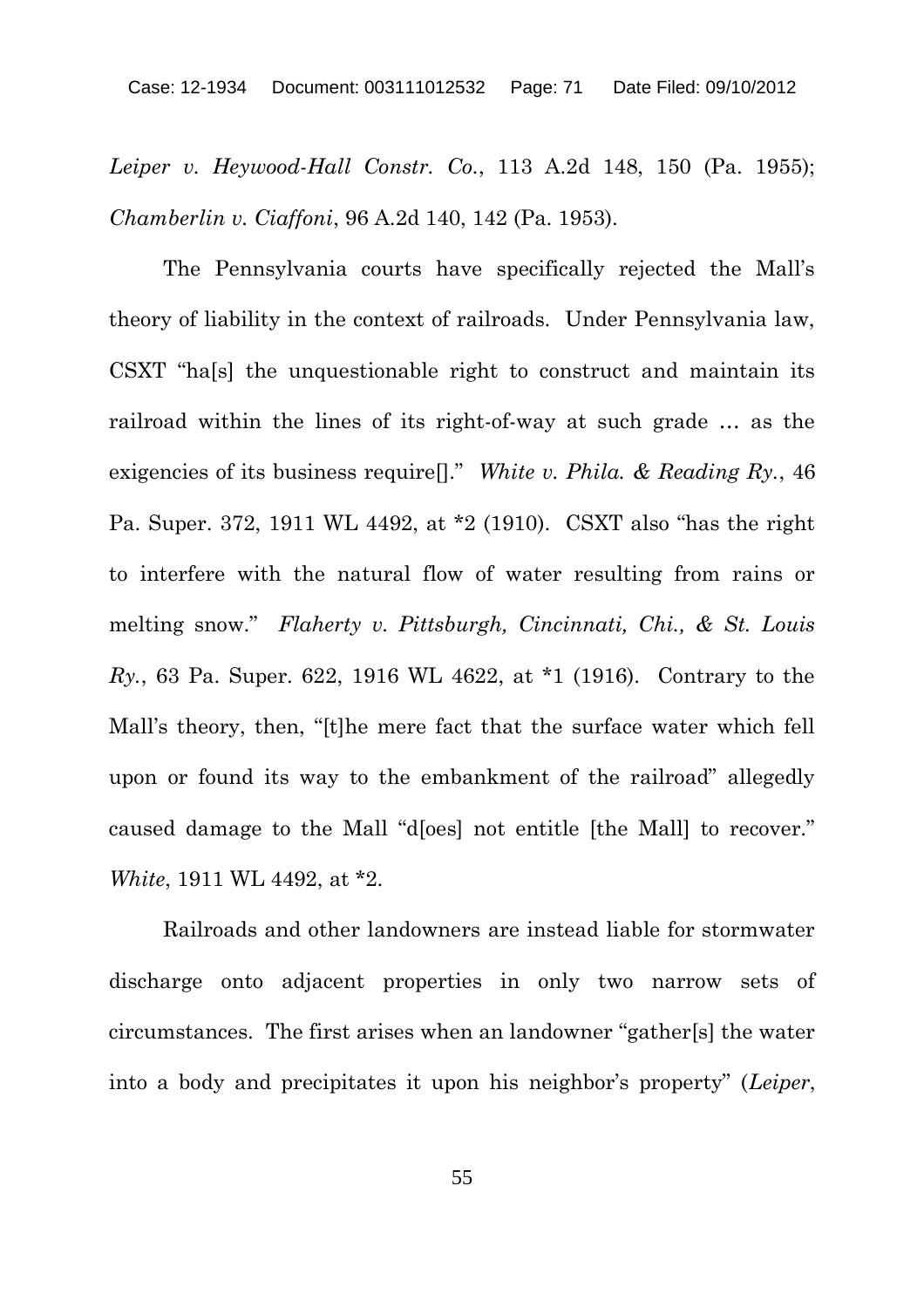113 A.2d at 150), "divert[s] it by unnatural channels where it is not wont to flow" (*McCormick Coal Co. v. Schubert*, 108 A.2d 723, 724 (Pa. 1954)), or "obstruct[s] a natural channel for the flow of water" (*Wilson*, 1911 WL 4526, at \*4). Landowners are also liable if they are "guilty of negligence which causes unnecessary damage to the servient owner." *Leiper,* 113 A.2d at 149-50 (internal quotation marks omitted).<sup>18</sup> Even within these narrow confines, Pennsylvania law imposes liability only for changes to the flow of water that are made *after* the allegedly harmed landowner takes possession of its property. *See Olexa v. DeSales Univ.*, 78 Pa. D. & C.4th 171, 188-89 (Pa. Com. Pl. 2005).

The two cases cited by the Mall (*see* Mall Br. 13) apply precisely these standards. In *Lehigh*, the defendant "collect[ed] the surplus water in its mine and discharge[d] it through a tunnel or ditch upon the plaintiff's land." *Lehigh & Wilkes-Barre Coal Mining Co. v. Pittston Coal Mining Co.*, 137 A. 672, 673 (Pa. 1927). In *Pfeiffer*, the defendants

<sup>18</sup> *Accord, e.g.*, *Shamnoski v. PG Energy*, 858 A.2d 589, 605-06 (Pa. 2004); *Ridgeway Court, Inc. v. Landon Courts, Inc.*, 442 A.2d 246, 247- 48 (Pa. Super. Ct. 1981); *Rau v. Wilden Acres, Inc.*, 103 A.2d 422, 423- 24 (Pa. 1954); *see also Flaherty*, 1916 WL 4622, at \*2 (plaintiff must prove "some unlawful act or … negligence"); *White*, 1911 WL 4492, at \*2 (plaintiff must "prove some negligence … and that such negligence caused the injury").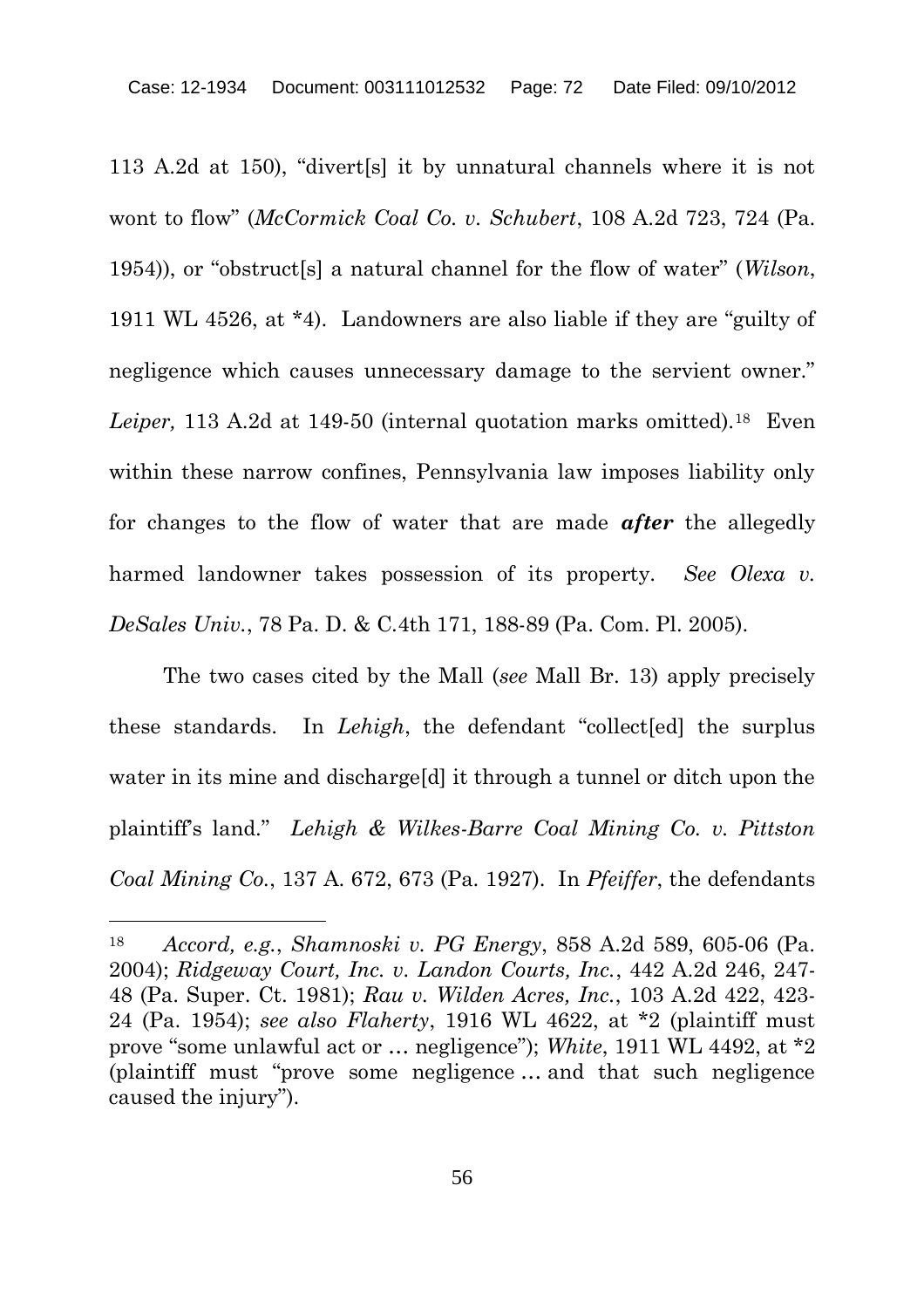similarly "increased the aggregate quantity of water discharged [and] concentrated it at an artificial point of flow" onto neighboring land. *Pfeiffer v. Brown*, 30 A. 844, 844-45 (Pa. 1895). Both cases are therefore entirely consistent with the rule that landowners are liable if they gather and then precipitate water onto adjoining properties (*see Leiper*, 113 A.2d at 150), and neither case supports the Mall's proffered strictliability standard.

#### **B. CSXT Is Not Liable Under Pennsylvania Law.**

There is no evidence that CSXT violated Pennsylvania stormwater law.

## **1. CSXT did not gather and precipitate water onto the Mall's property.**

The Mall, for instance, provided no evidence to show that CSXT "gather[ed] the water into a body and precipitate[d] it upon [the Mall's] property." *Id.* (internal quotation marks omitted). Nor has the Mall adduced any evidence that CSXT "increased the aggregate quantity of water discharged" and "concentrated it at an artificial point of flow." *Pfeiffer*, 30 A. at 844-45.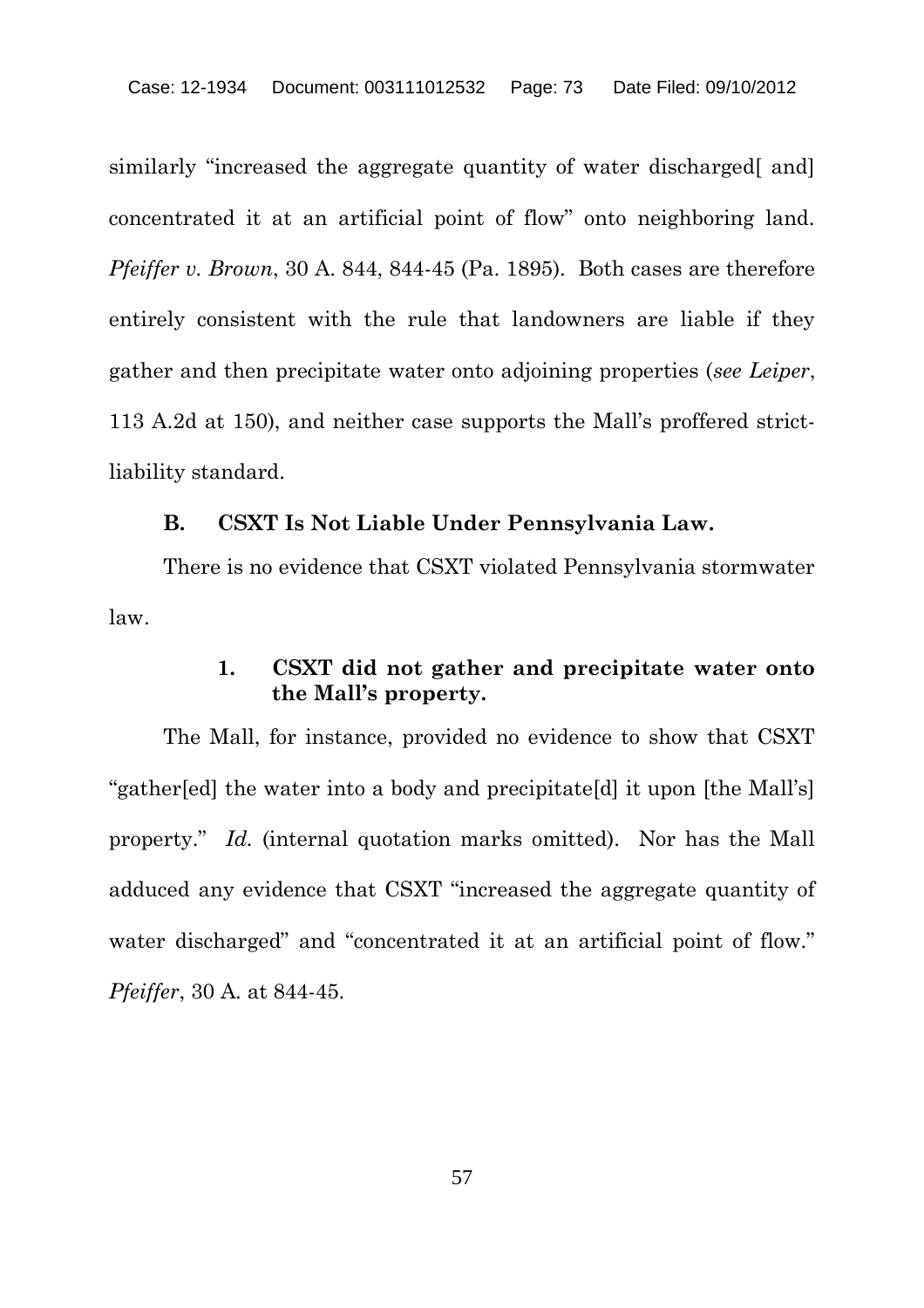### **2. CSXT did not create unnatural diversions or obstructions.**

Similarly, there is no evidence that CSXT caused the Mall damage by "divert[ing] water by unnatural channels where it is not wont to flow" (*McCormick Coal Co.*, 108 A.2d at 724) or by "obstruct[ing] a natural channel for the flow of water" (*Wilson*, 46 Pa. Super. 594, 1911 WL 4526, at \*4). On the contrary, the Mall's property managers conceded that they have no "information ... to suggest that [CSXT] created some sort of artificial channel to divert the water onto [the Mall's] property." SA31-32.

CSXT's right-of-way sits at a higher elevation than the Mall's property. *See* A119; A176; SA27. It is beyond any doubt that "water is descendible by nature." *Sweigart v. Burkholder*, 36 A.2d 181, 183 (Pa. Super. Ct. 1944); *accord, e.g.*, SA34-35. And so long as water is not artificially diverted from its downhill course, "the owner of [higher land] has an easement in the [lower land] for the discharge of all waters which by nature rise in or flow or fall upon the [higher land]." *Sweigart*, 36 A.2d at 183; *accord, e.g.*, *Bower*, 43 Pa. D. & C.3d at 481 (citing further cases); *see also Colombari v. Port Auth. of Allegheny*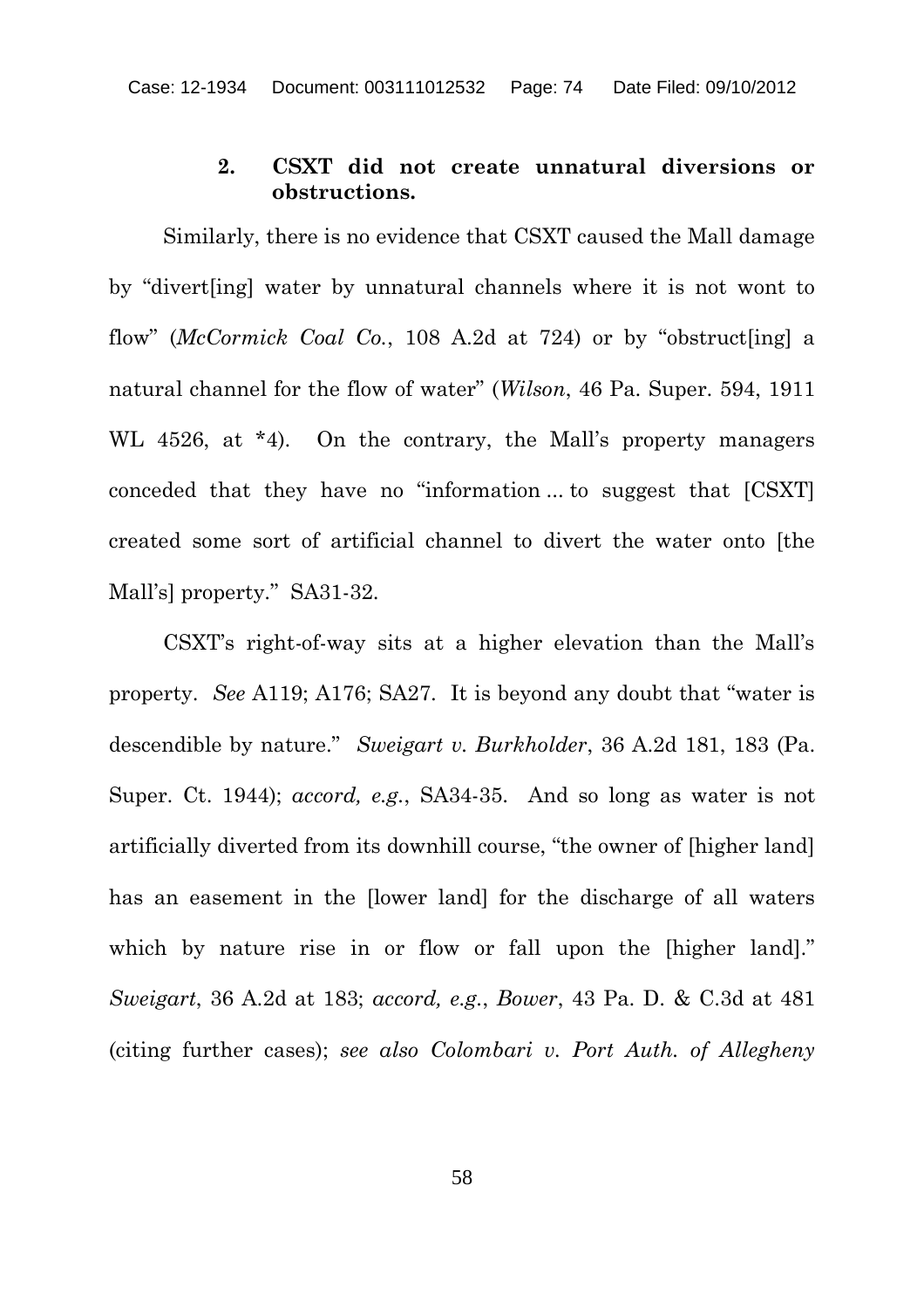*Cnty.*, 951 A.2d 409, 413 (Pa. Commw. Ct. 2008) ("[t]he law of surface waters states that water must flow as it is wont to flow").

Here, the Mall has not presented any evidence to show either that CSXT artificially diverted water in any way that caused it to flow down the hill or that CSXT obstructed the water's natural flow. In fact, the Mall's property manager frankly admitted he believed that the water "natural[ly]" collected at the top of the hill (SA37) and then "natural[ly] flow[ed]"downhill (SA34). The Mall's water problem, in other words, is caused by the fact that water found a natural channel down the hill. CSXT has a "prescriptive right … to allow [its] water to run over the lower property" through such natural channels (*Bower*, 43 Pa. D & C.3d at 481), and it accordingly cannot be held liable for failing to block the water's downhill progress.

The Mall nevertheless contends that CSXT is liable because the construction of the rail line "changed the natural course of the water." Mall Br. 13. That argument fails for three independent reasons. First, because there is no evidence of what the "natural course of the water" was before the rail line was constructed, the Mall cannot show a change in that flow. Second, merely changing the course of water does not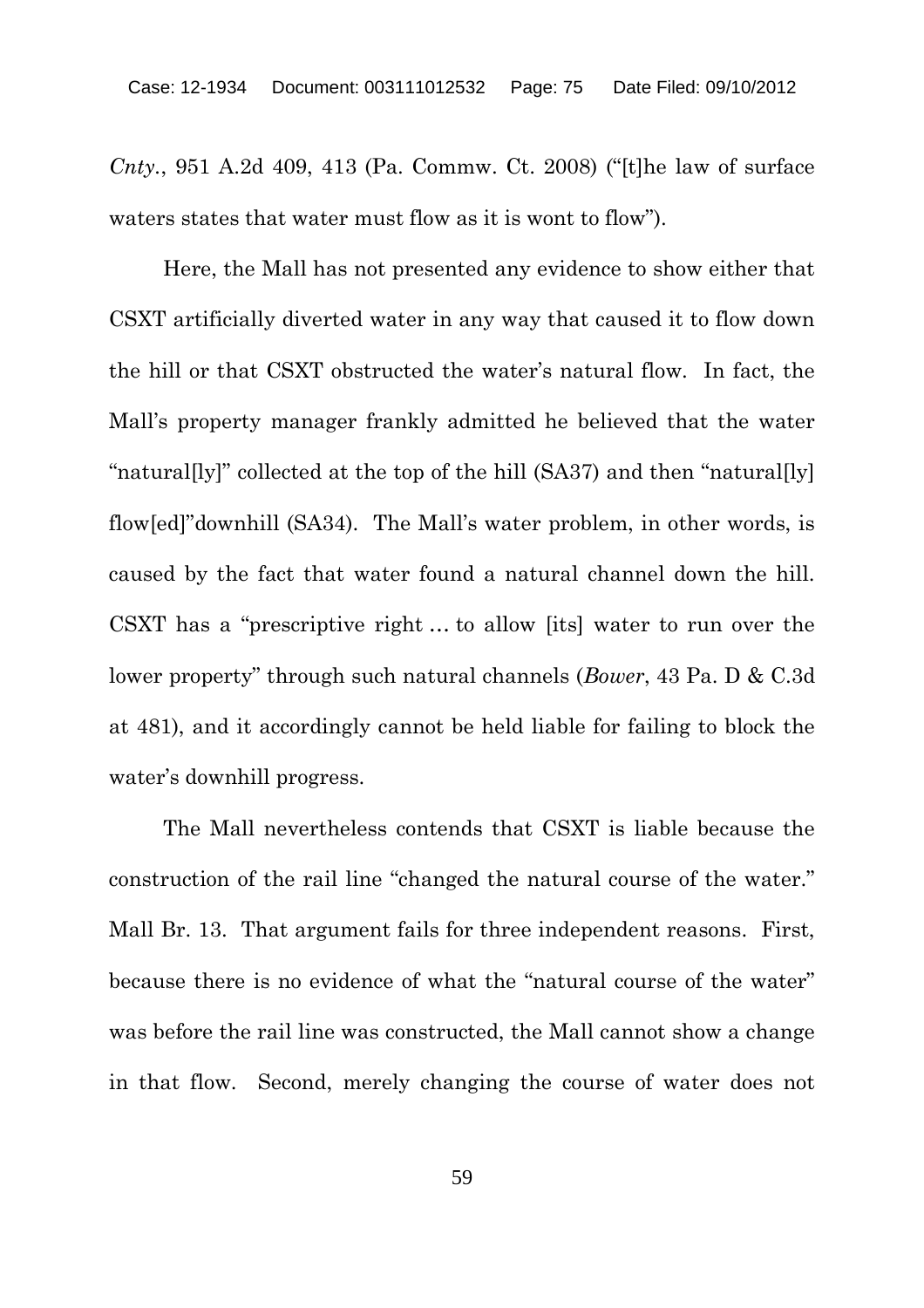amount to diverting the water *by unnatural channels*, and railroads have the absolute right to change the course of water when building their tracks so long as they are not "guilty of some unlawful act or of negligence." *Flaherty*, 1916 WL 4622, at \*1. And third, the Mall cannot show—as it must under Pennsylvania law (*see Olexa*, 78 Pa. D. & C.4th at 188-89)—that construction of the rail line unlawfully altered the flow of water *after* the Mall took possession of its property. On the contrary, the Mall has implicitly conceded that the railroad line existed long *before* the Mall. *See* SA143:T58-59 (suggesting the Mall has owned its property for roughly 40 years); SA157 (railroad was probably built "in the nineteenth century").

#### **3. CSXT was not negligent.**

Finally, there is no evidence that CSXT negligently "cause[d] unnecessary damage" to the Mall. *Leiper*, 113 A.2d at 149 (internal quotation marks omitted). To prevail on that theory, the Mall must, of course, prove both negligence and proximate causation. *See, e.g.*, Restatement § 165 ("[o]ne who recklessly or negligently … enters land in the possession of another or causes a thing … so to enter is subject to liability to the possessor if, but only if, [the entry] causes harm"); *see also Pyeritz v. Commonwealth*, 32 A.3d 687, 692 (Pa. 2011) (stating the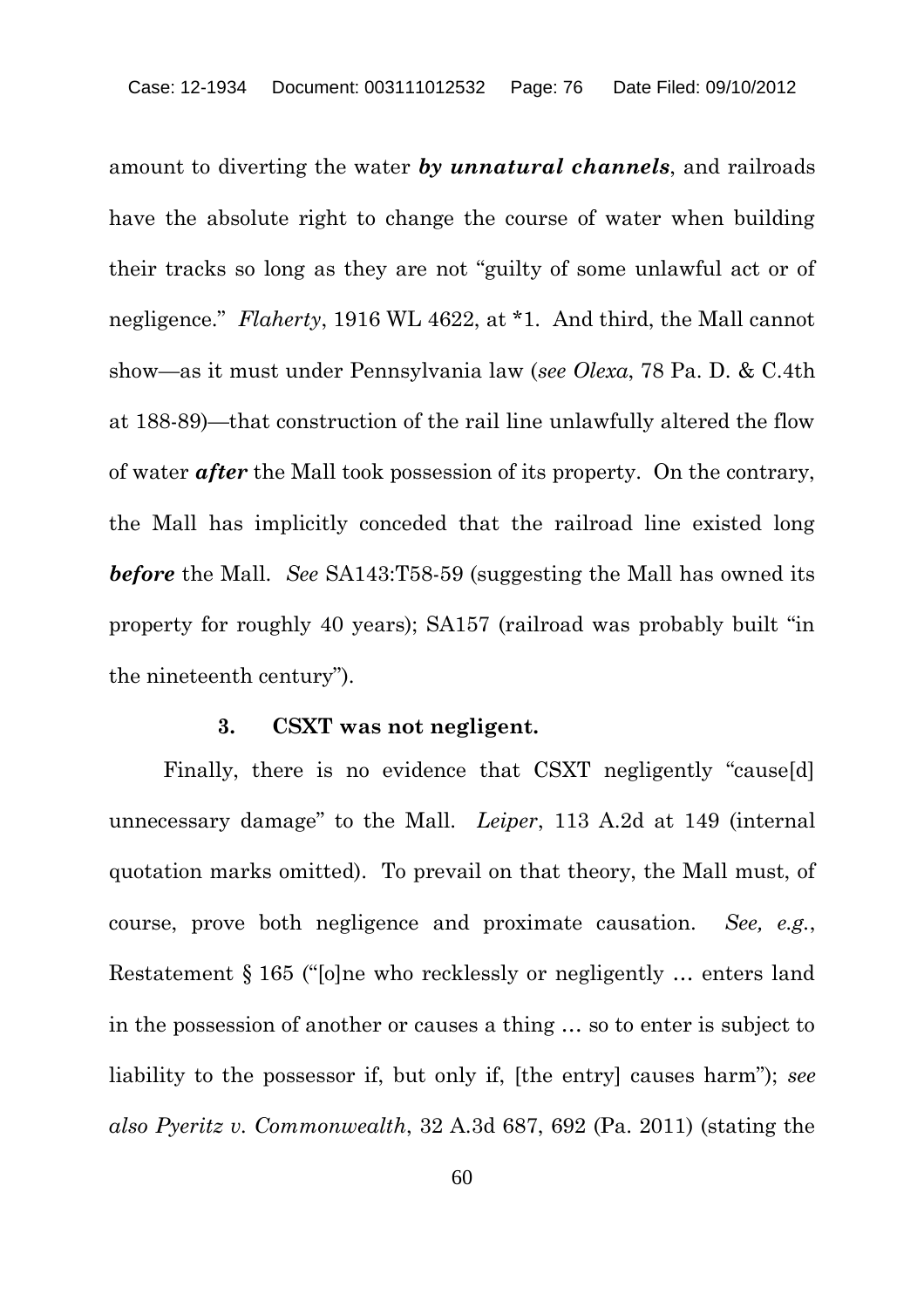elements of a negligence claim). No matter which of the Mall's shifting theories of liability is considered, it can prove neither element.

The Mall admits that whatever entity built the railroad "took the steps necessary to manage its stormwater." Mall Br. 14. As a result, even if the Mall could impose liability on CSXT for actions that took place before the Mall purchased its property, there can be no material issue as to whether CSXT or its predecessor in interest breached the relevant standard of care at that time. Nor can the Mall possibly prove that the construction of a rail line that might or might not have changed the topography of the area at some undetermined point in the distant past *proximately* caused drainage damage in October 2010 to a parking lot that did not exist when the rail line was constructed.

The Mall's theory of negligence through faulty maintenance fares no better. That theory rests on unsupported speculation and an erroneous assumption. First, the Mall's hydrologist speculated that a small, six-inch high "hump" in the ballast adjacent to the track—which he hesitantly identified as the source of the Mall's water problem (*see infra* at 63-64)—was caused by the March 2009 track maintenance. A323:T64-65; A324:T66; A329:T88-89. Having speculated as to the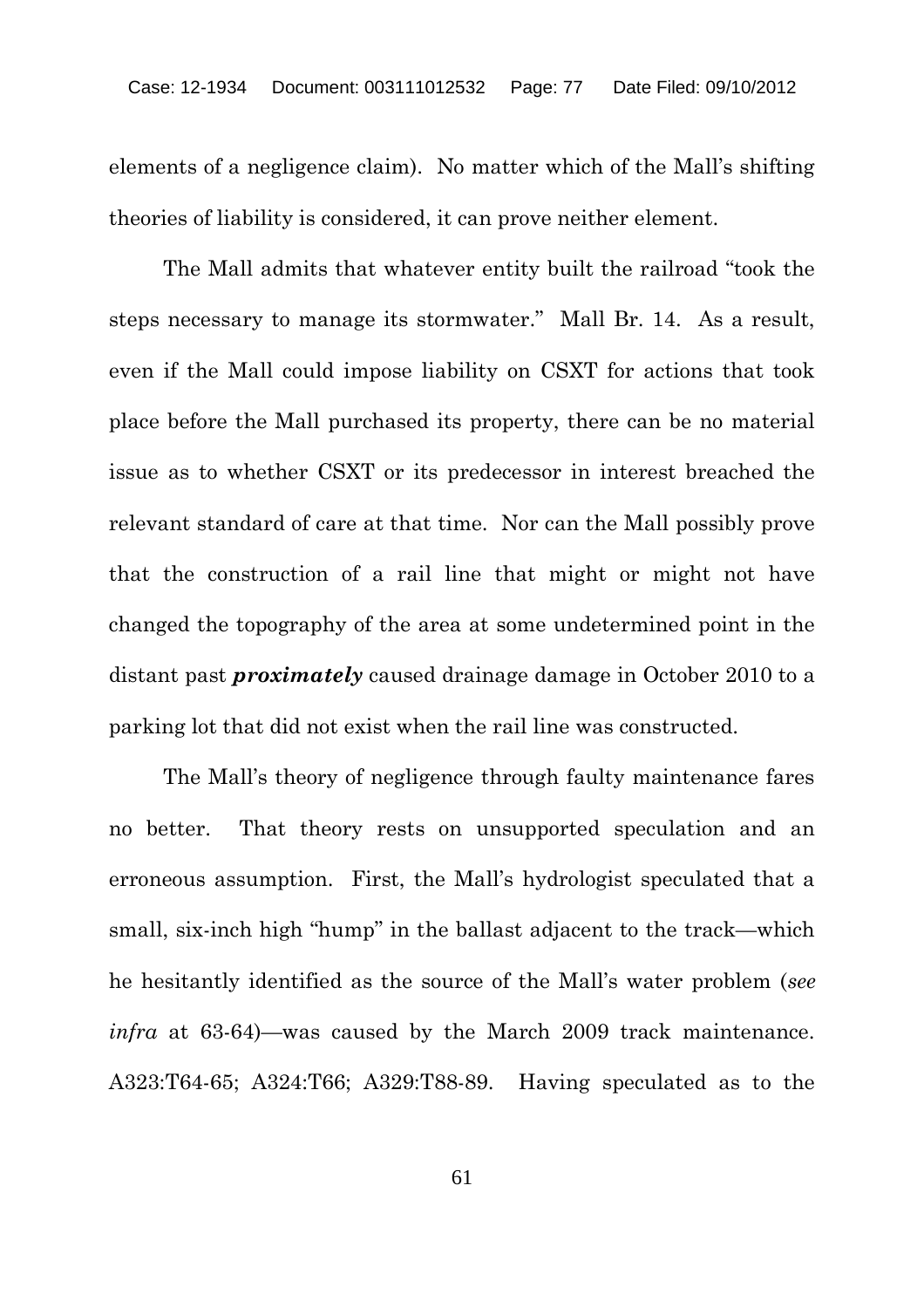hump's origins, the hydrologist (implicitly invoking the concept of negligence per se) then "assume[d]" that the hump's existence violated a supposed Federal Railroad Administration regulation requiring a "2:1 slope coming off the track." A338:T124. But no such regulation exists. *See* 49 C.F.R. Part 213. Rather, a "two-to-one slope" is simply "what [CSXT] would" ideally "like to have." SA52-53. The Mall's claim of negligence is, in other words, based on the proposition that CSXT breached its duty of care by failing to eliminate a slight deviation from a standard that it is not required to meet. That claim cannot survive summary judgment.<sup>19</sup>

Even assuming that the Mall could possibly show negligence, it cannot prove that the March 2009 track maintenance caused the

<sup>19</sup> In the district court, the Mall asserted that CSXT also was negligent for supposedly having violated 49 C.F.R. § 213.33—which requires that drainage facilities "be maintained and kept free of obstruction"—because CSXT "has not cleared the ditches along the tracks adjacent to the Mall Property the last five years." SA90. There is, however, no merit to that assertion. CSXT's Roadmaster testified that he emptied ditches whenever necessary, and that although it had been necessary to empty the ditch on the side of the tracks *away* from the Mall in 2003 (A225-26:T32-33, 36), the Mall's side of the ditch had been free of obstructions (A324:T67). The Roadmaster further stated that no subsequent maintenance was necessary on either ditch because they remained "clear and unobstructed" (A395). The Mall adduced no evidence to the contrary.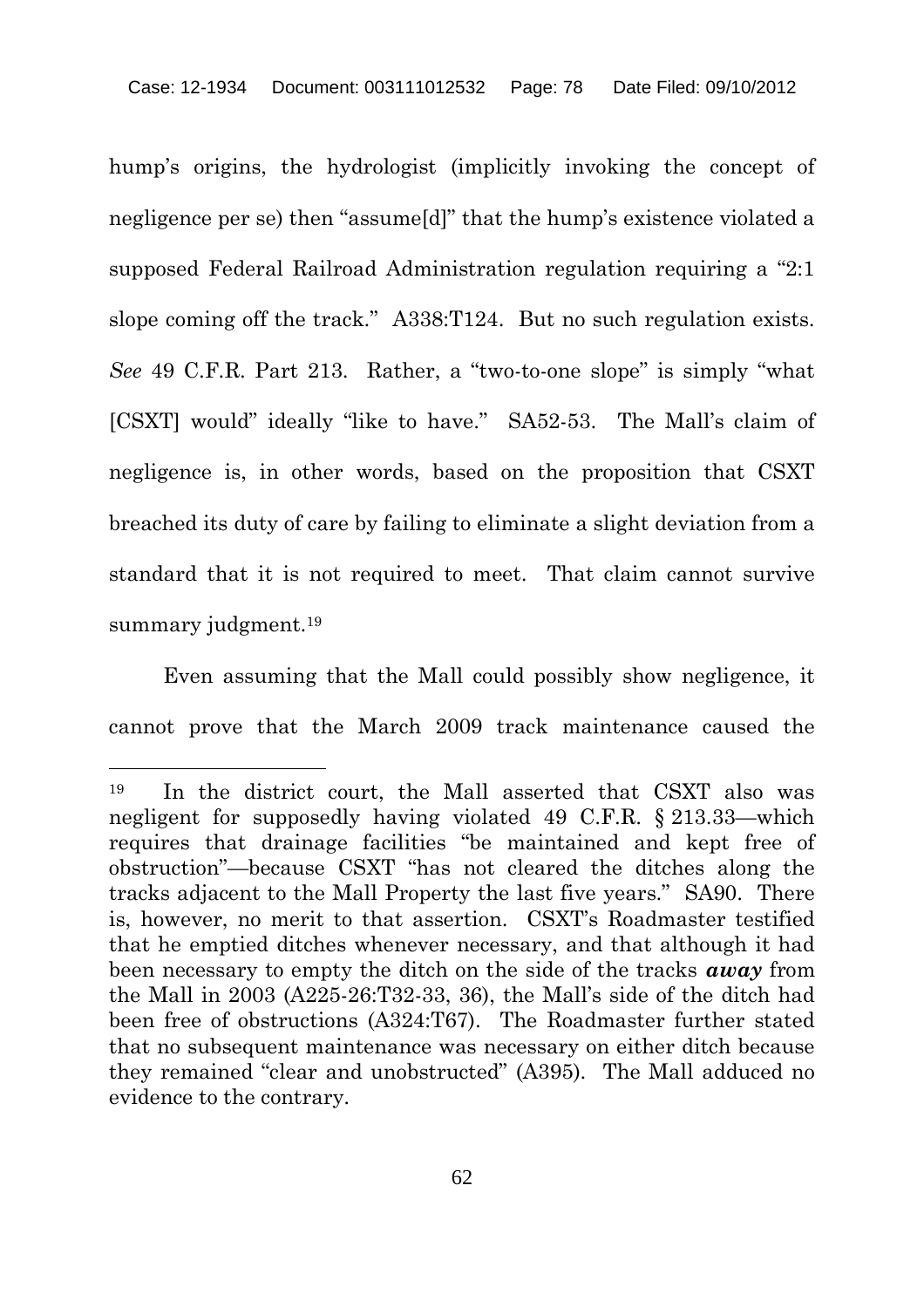damage some eighteen months later. *See* SA26 (concession that the Mall's property manager does not know whether CSXT "did anything to cause the water to come down the hill"). The Mall's hydrologist initially opined that the routine maintenance "changed" unspecified "hydrological conditions" and unspecified portions of "the drainage system" in unspecified ways and thereby, via an unspecified causal mechanism, "allow[ed] stormwater from the [CSXT] property to discharge on to the Mall property." A281. But that kind of *ipse dixit* is inadmissible (*Oddi v. Ford Motor Co.*, 234 F.3d 136, 138 (3d Cir. 2000))—and therefore not a sufficient basis for resisting summary judgment (*e.g.*, *Berrier v. Simplicity Mfg., Inc.*, 563 F.3d 38, 43 n.7 (3d Cir. 2009)).

At his deposition, the hydrologist elaborated slightly by blaming the small "hump." But the hydrologist acknowledged that he does not know when or how that "hump" was created (A324:T66; A329:T88-89), never even attempted to explain how the "hump" would cause increased water flow down the hill (*see* A324:T65), and—most crucially—expressly admitted that he has no idea whether the hump caused the flooding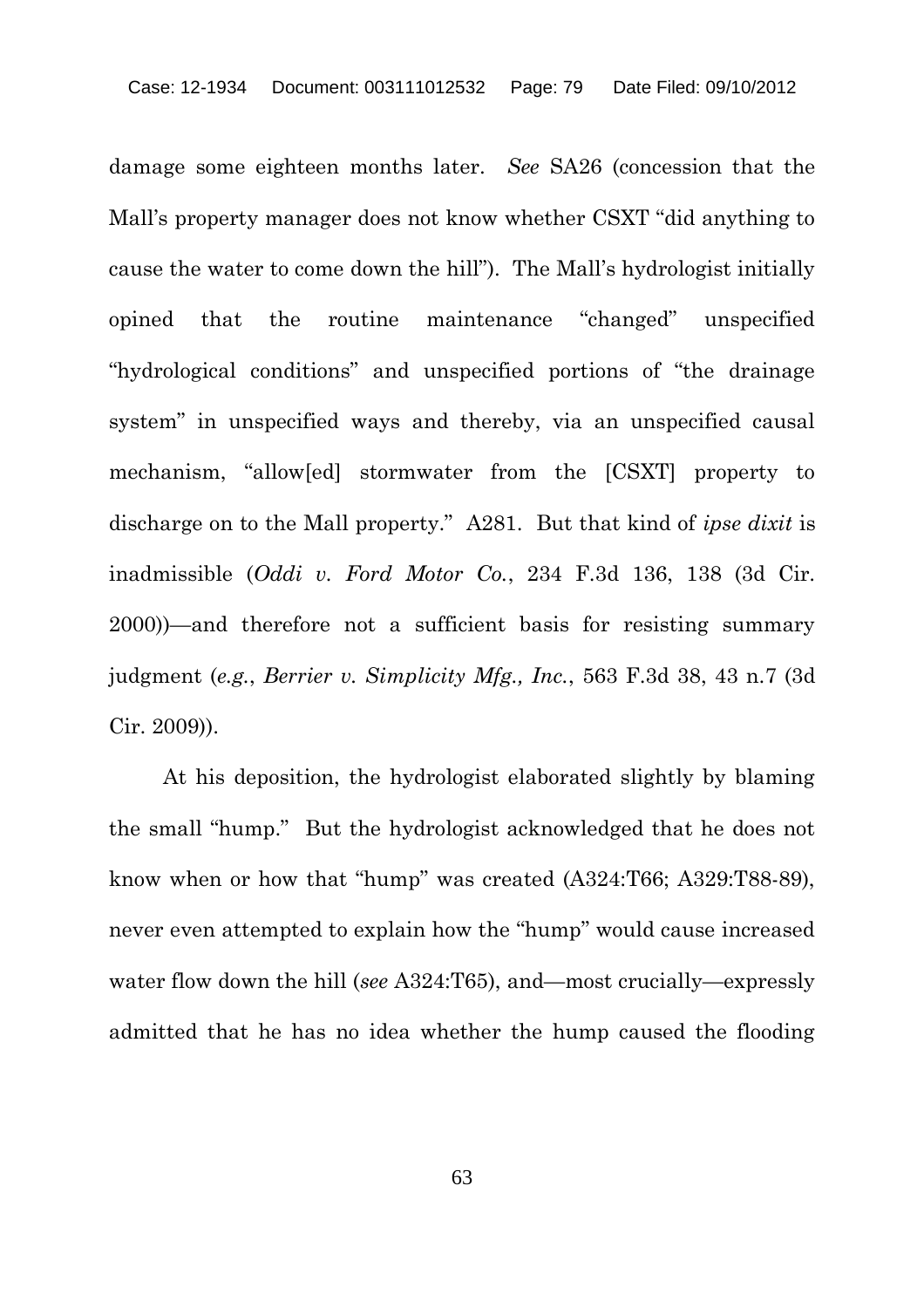problem in 2010 (A324:T67).<sup>20</sup> His opinion therefore amounts to "speculation and conjecture," which "may not defeat a motion for summary judgment." *Acumed LLC v. Advanced Surgical Servs., Inc.*, 561 F.3d 199, 228 (3d Cir. 2009).

In short, the Mall has failed to raise a triable issue of fact concerning whether CSXT violated Pennsylvania stormwater law.

## **C. The Mall's Claims Would Fail Even If It Could Prove A Violation Of Pennsylvania Stormwater Standards.**

Even assuming that the Mall's claims are not preempted by the FRSA or by ICCTA, and further assuming that the Mall has somehow raised a material issue of fact concerning whether CSXT violated Pennsylvania stormwater standards, CSXT would remain entitled to summary judgment. The Mall asserts claims for trespass and negligence—but cannot prove the intent necessary to maintain a trespass action, and requests relief it cannot receive through a negligence action.

<sup>20</sup> Notably, because the "hump" runs parallel to the track, it does not direct water toward the Mall's property. *See* A29-35 (showing hump in cross-section).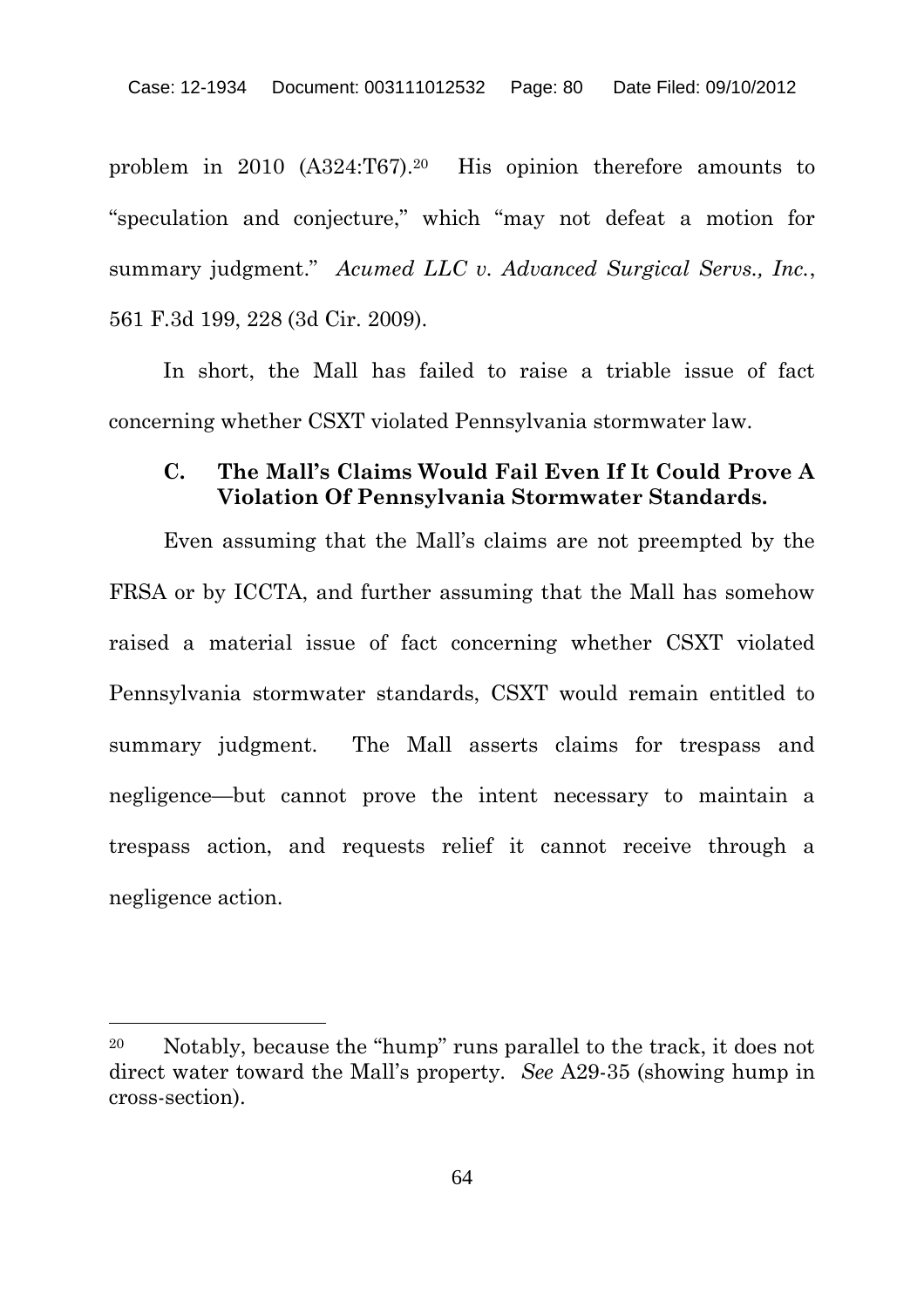## **1. The Mall cannot show the intent necessary for trespass.**

The Mall's continuing trespass claim fails because the Mall cannot prove that CSXT acted with the requisite intent. The Mall must demonstrate that CSXT "inten[ded] to enter upon the particular piece of land in question." *Valley Forge Gardens, Inc. v. James D. Morrissey, Inc.*, 123 A.2d 888, 891 (Pa. 1956) (internal quotation marks omitted). It is *not* sufficient to show that CSXT intentionally constructed a railroad track or intentionally performed maintenance on that track, because neither of those facts demonstrates "that [CSXT] intended to invade the interests of the plaintiff." *Id.*<sup>21</sup>

Under the circumstances, the Mall's trespass claim can survive summary judgment *only* if there is a material issue of fact as to whether CSXT intentionally caused water to drain onto the Mall's property. *See* Restatement § 158, illus. 5 ("A is a trespasser" if "A erects a dam across a stream, thereby *intentionally causing the water to*

<sup>21</sup> To be sure, an entity who intentionally enters onto land mistakenly believing that it owns the land remains liable for trespass. *See, e.g.*, *Kopka v. Bell Tel. Co. of Pa.*, 91 A.2d 232, 235 (Pa. 1952). Even in that case, however, the trespasser *intentionally* enters onto land owned by someone else.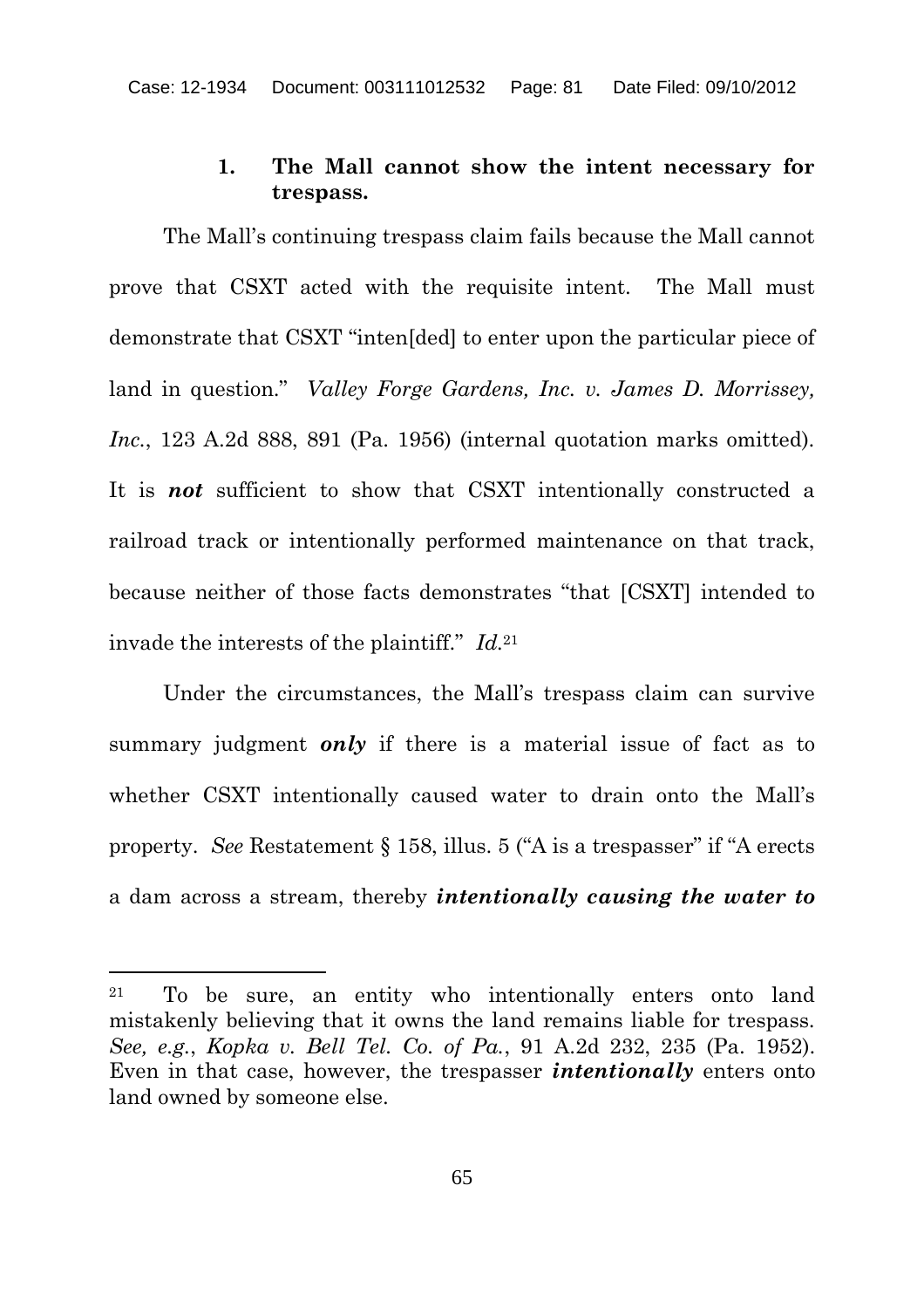**back up and flood the land of B**") (emphasis added). But the Mall has never argued that CSXT intentionally drained water onto the Mall's property or intentionally changed the topography of the area to produce that result, and the record includes no evidence that could possibly support either proposition. Indeed, the Mall's property manager tacitly admitted that there is no evidence that CSXT possessed any such intent. *See* SA29-30, 36; *see also* SA67-70 (admission by plaintiff's managing member that he does not know why water problem occurred). Absent such evidence, the Mall cannot maintain an action in trespass.

### **2. The Mall may not receive injunctive relief on its negligence claim.**

The Mall also cannot proceed with its negligence claim. As discussed in Section I.C.2 above, the Mall has abandoned its claim for damages and now seeks only injunctive relief. An injunction is a form of equitable relief that is to be awarded only when there is no adequate remedy at law. *E.g., Bennington Foods*, 528 F.3d at 178-79; *Bd. of Revision*, 4 A.3d at 627. A negligence claim, however, is an action at law. *E.g.*, *Stech v. W.C.A.B.*, 678 A.2d 1243, 1245 (Pa. Commw. Ct. 1996). The Mall thus seeks an equitable remedy in an action at law. It cannot do so, and its negligence claim is therefore futile.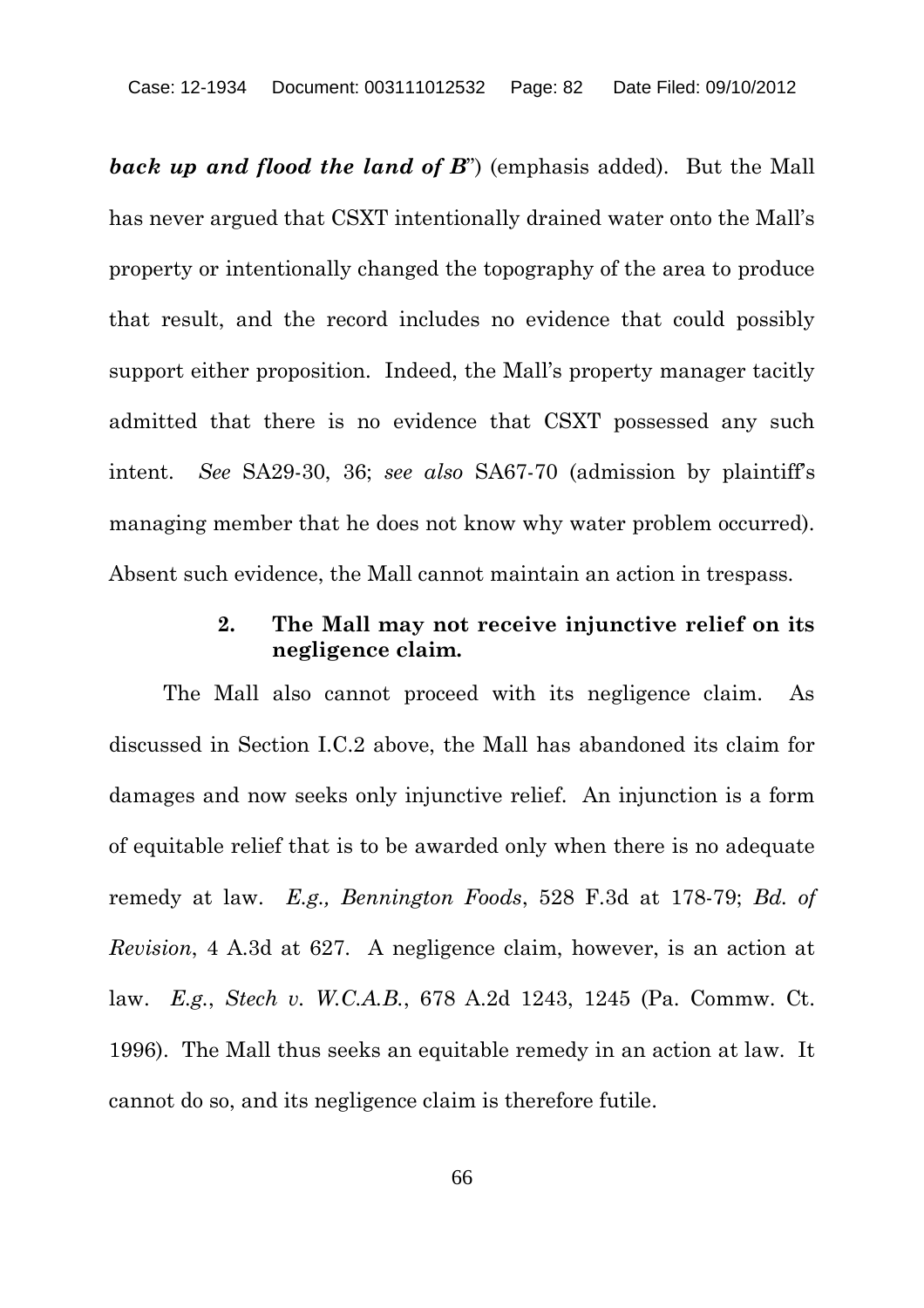# **CONCLUSION**

The district court's judgment should be affirmed.

Respectfully submitted,

/s/ Andrew E. Tauber Andrew E. Tauber Richard P. Caldarone MAYER BROWN LLP 1999 K Street NW Washington, DC 20006

*Counsel for Appellee CSX Transportation, Inc.*

Dated: September 10, 2012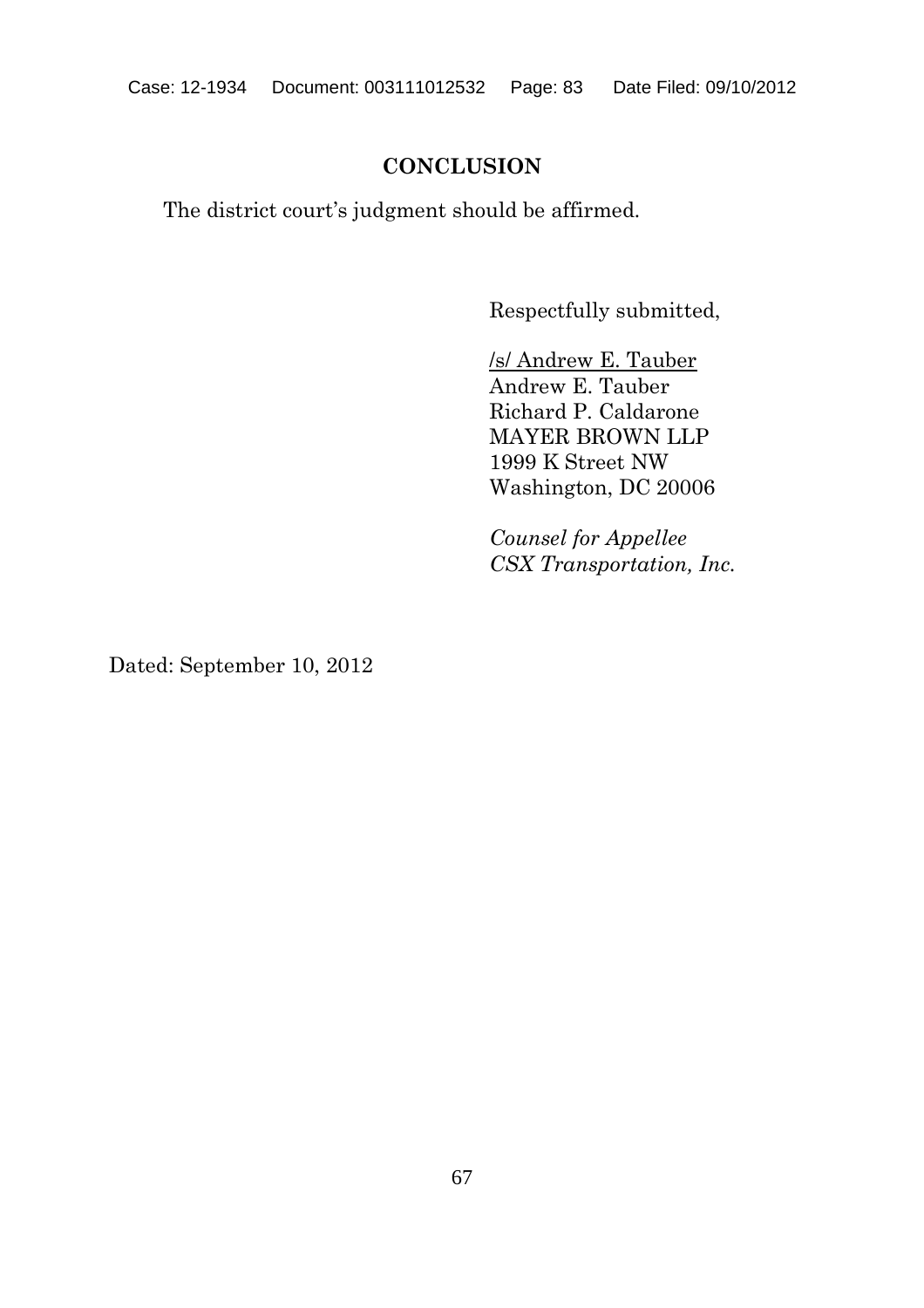#### **CERTIFICATE OF COMPLIANCE**

Pursuant to Federal Rule of Appellate Procedure 32(a)(7)(C) and Third Circuit Rule 31.1(c), the undersigned counsel for Appellee CSX Transportation, Inc. certifies that this electronic brief:

(i) complies with the type-volume limitation of Rule  $32(a)(7)(B)$ because it contains 13,642 words, including footnotes and excluding the parts of the brief exempted by Rule  $32(a)(7)(B)(iii)$ ;

(ii) complies with the typeface requirements of Rule  $32(a)(5)$  and the type style requirements of Rule 32(a)(6) because it was prepared using Microsoft Office Word 2007 and is set in 14-point sized Century Schoolbook font;

(iii) is identical to the ten hard copies sent to the Clerk of the Court on September 10, 2012 via overnight courier service; and

(iv) has been scanned with a virus detection program [Symantec Endpoint Protection, version 11.0.5005.343] and no virus was detected.

# /s/ *Andrew E. Tauber*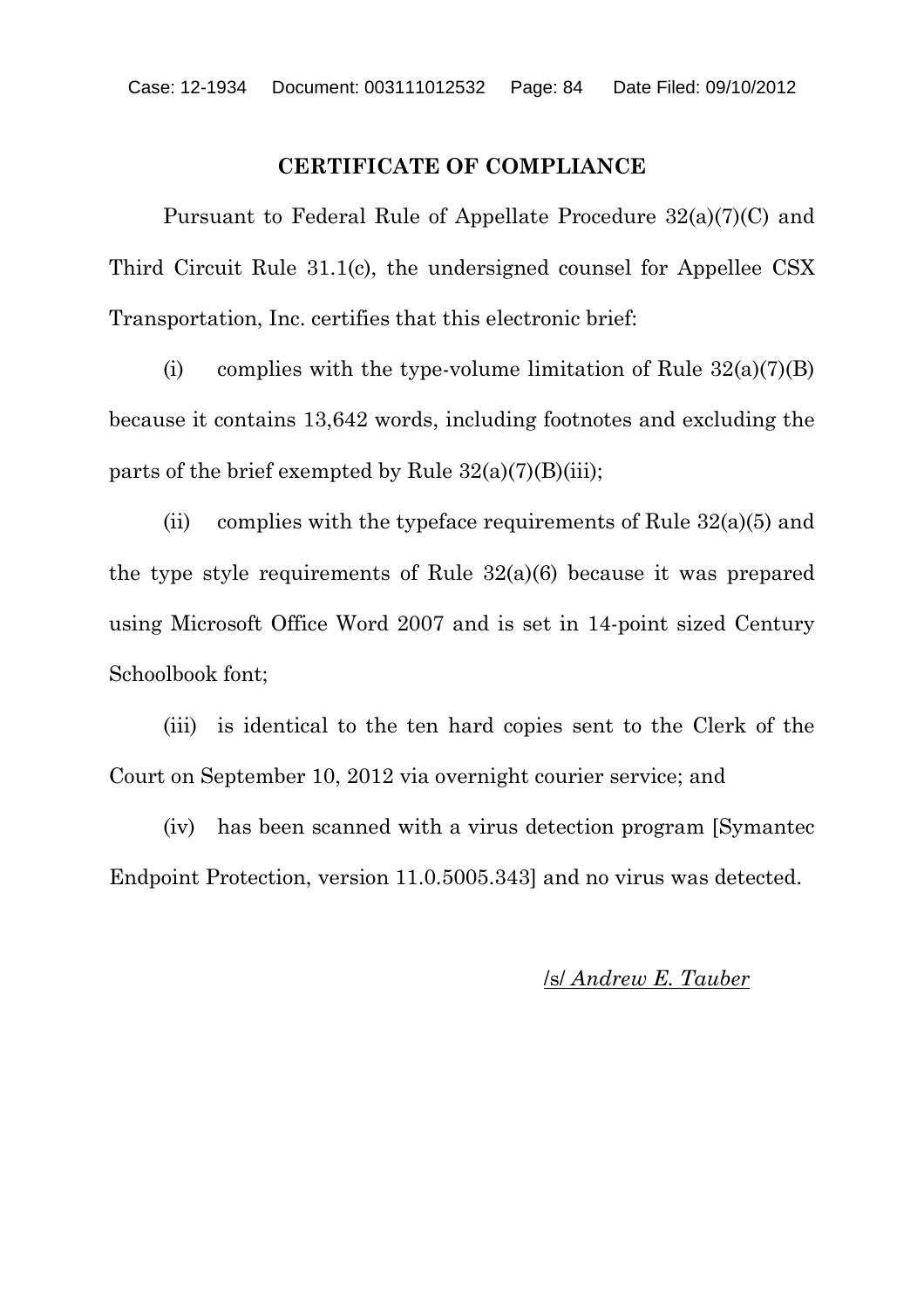# **THIRD CIRCUIT RULE 28.3(d) CERTIFICATION**

Pursuant to Third Circuit Rule 28.3(d), the undersigned counsel for Appellee CSX Transportation, Inc. certifies that Andrew E. Tauber and Richard P. Caldarone are both members of the bar of this court.

/s/ *Andrew E. Tauber*